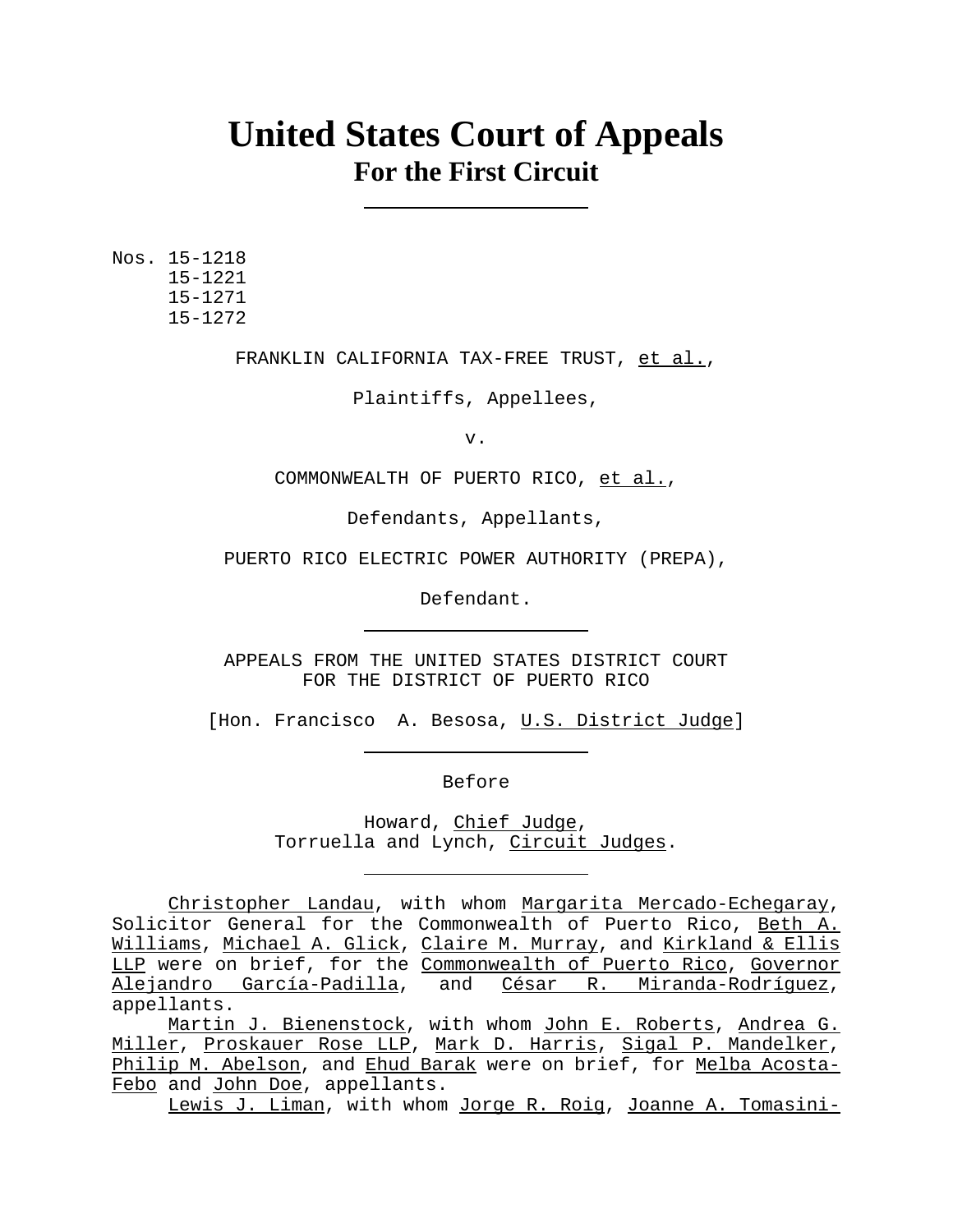Muñiz, González, Machado & Roig, LLC, Lawrence B. Friedman, Richard J. Cooper, Sean A. O'Neal, and Cleary Gottlieb Steen & Hamilton LLP were on brief, for the Puerto Rico Electric Power Authority (PREPA), amicus curiae.

Gabriel R. Avilés-Aponte and Tapia & Avilés on brief for Clayton P. Gillette and David A. Skeel, Jr., amici curiae.

Edilberto Berríos-Pérez and Berríos & Longo Law Office, P.S.C. on brief for Edilberto Berríos-Pérez, amicus curiae.

Matthew D. McGill, with whom David C. Indiano, Jeffrey M. Williams, Leticia Casalduc-Rabell, Indiano & Williams, PSC, Theodore B. Olson, Scott G. Stewart, Matthew J. Williams, and Gibson, Dunn & Crutcher LLP were on brief, for BlueMountain Capital Management, LLC, appellee.

Thomas Moers Mayer, with whom Kramer Levin Naftalis & Frankel LLP, Philip Bentley, David E. Blabey, Jr., Toro, Colón, Mullet, Rivera & Sifre, P.S.C., Manuel Fernández-Bared, and Linette Figueroa-Torres were on brief, for Franklin California Tax-Free Trust et al., appellees.

Marc E. Kasowitz, with whom Daniel R. Benson, Hon. Joseph I. Lieberman (ret.), Hon. Clarine Nardi Riddle (ret.), Andrew K. Glenn, and Kasowitz, Benson, Torres & Friedman LLP were on brief, for the Association of Financial Guaranty Insurers, amicus curiae.

Kate Comerford Todd, Steven P. Lehotsky, U.S. Chamber Litigation Center, Inc., William S. Consovoy, Thomas R. McCarthy, J. Michael Connolly, and Consovoy McCarthy PLLC on brief for the Chamber of Commerce of the United States of America, amicus curiae.

July 6, 2015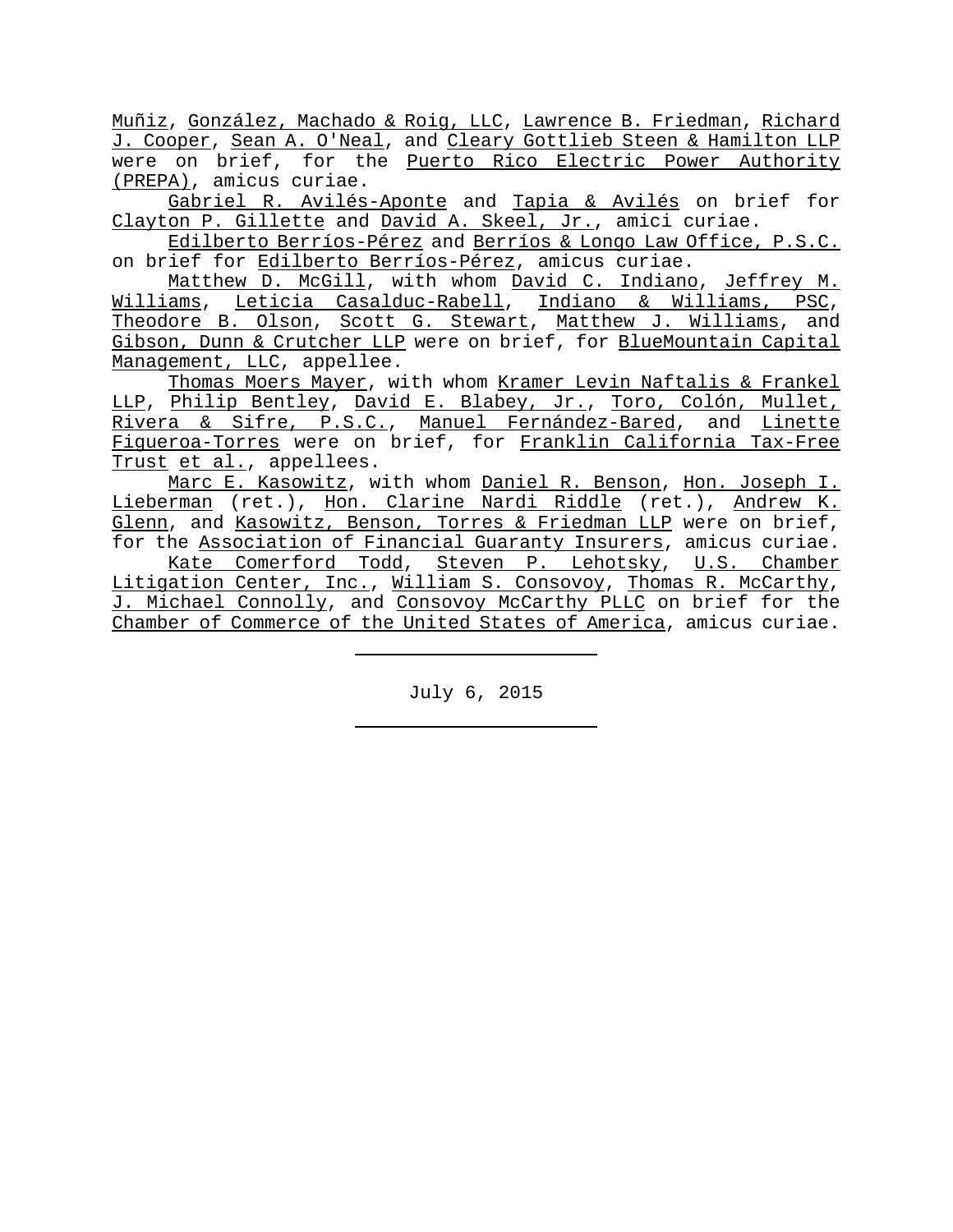**LYNCH, Circuit Judge**. The defendants, the Commonwealth of Puerto Rico, its Governor, its Secretary of Justice, and the Government Development Bank ("GDB"), assert that Puerto Rico is facing the most serious fiscal crisis in its history, and that its public utilities risk becoming insolvent. Puerto Rico, unlike states, may not authorize its municipalities, including these utilities, to seek federal bankruptcy relief under Chapter 9 of the U.S. Bankruptcy Code. 11 U.S.C. §§ 101(40), 101(52), 109(c). In June 2014, the Commonwealth attempted to allow its utilities to restructure their debt by enacting its own municipal bankruptcy law, the Puerto Rico Public Corporation Debt Enforcement and Recovery Act ("Recovery Act"), which expressly provides different protections for creditors than does the federal Chapter 9.

Plaintiffs are investors who collectively hold nearly two billion dollars of bonds issued by one of the distressed public utilities, the Puerto Rico Electric Power Authority ("PREPA"). Fearing that a PREPA filing under the Recovery Act was imminent, they brought suit in summer 2014 to challenge the Recovery Act's validity and enjoin its implementation. The district court found in their favor and permanently enjoined the Recovery Act on the ground that it is preempted under 11 U.S.C. § 903(1). See Franklin Cal. Tax-Free Trust v. Puerto Rico, \_\_\_ F. Supp. 3d \_\_\_, Nos. 14-1518, 14-1569, 2015 WL 522183, at \*1, \*12-18, \*29 (D.P.R. Feb. 6, 2015); Franklin Cal. Tax-Free Trust v. Puerto Rico, No. 14-

-3-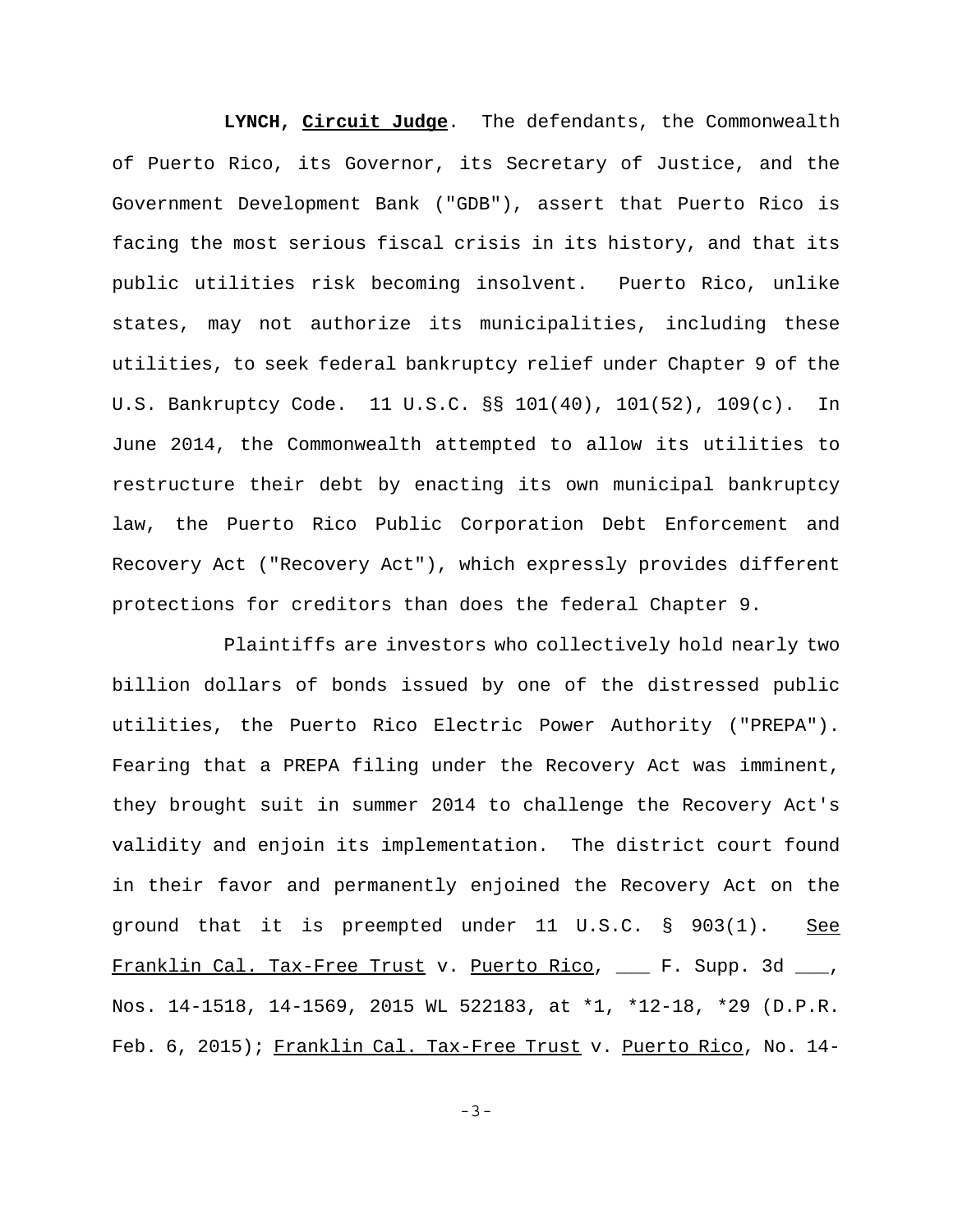1518, 2015 WL 574008, at \*1 (D.P.R. Feb. 10, 2015). That provision, § 903(1), ensures the uniformity of federal bankruptcy laws by prohibiting state municipal debt restructuring laws that bind creditors without their consent. 11 U.S.C. § 903(1); see S. Rep. No. 95-989, at 110 (1978).

The primary legal issue on appeal is whether § 903(1) preempts Puerto Rico's Recovery Act. That question turns on whether the definition of "State" in the federal Bankruptcy Code - as amended in 1984 -- renders § 903(1)'s preemptive effect inapplicable to Puerto Rico. Bankruptcy Amendments and Federal Judgeship Act of 1984, Pub. L. No. 98-353, sec. 421(j)(6), § 101(44), 98 Stat. 333, 368-39 (codified as amended at 11 U.S.C. § 101(52)). The post-1984 definition of "State" includes Puerto Rico, "except" for the purpose of "defining" a municipal debtor under § 109(c). 11 U.S.C. §§ 101(52), 109(c) (emphasis added). All parties agree that Puerto Rico now lacks the power it once had been granted by Congress to authorize its municipalities to file for Chapter 9 relief.

We hold that § 903(1) preempts the Recovery Act. The prohibition now codified at § 903(1) has applied to Puerto Rico since the predecessor of that section's enactment in 1946. The statute does not currently read, nor does anything about the 1984 amendment suggest, that Puerto Rico is outside the reach of § 903(1)'s prohibitions. See Cohen v. de la Cruz, 523 U.S. 213,

-4-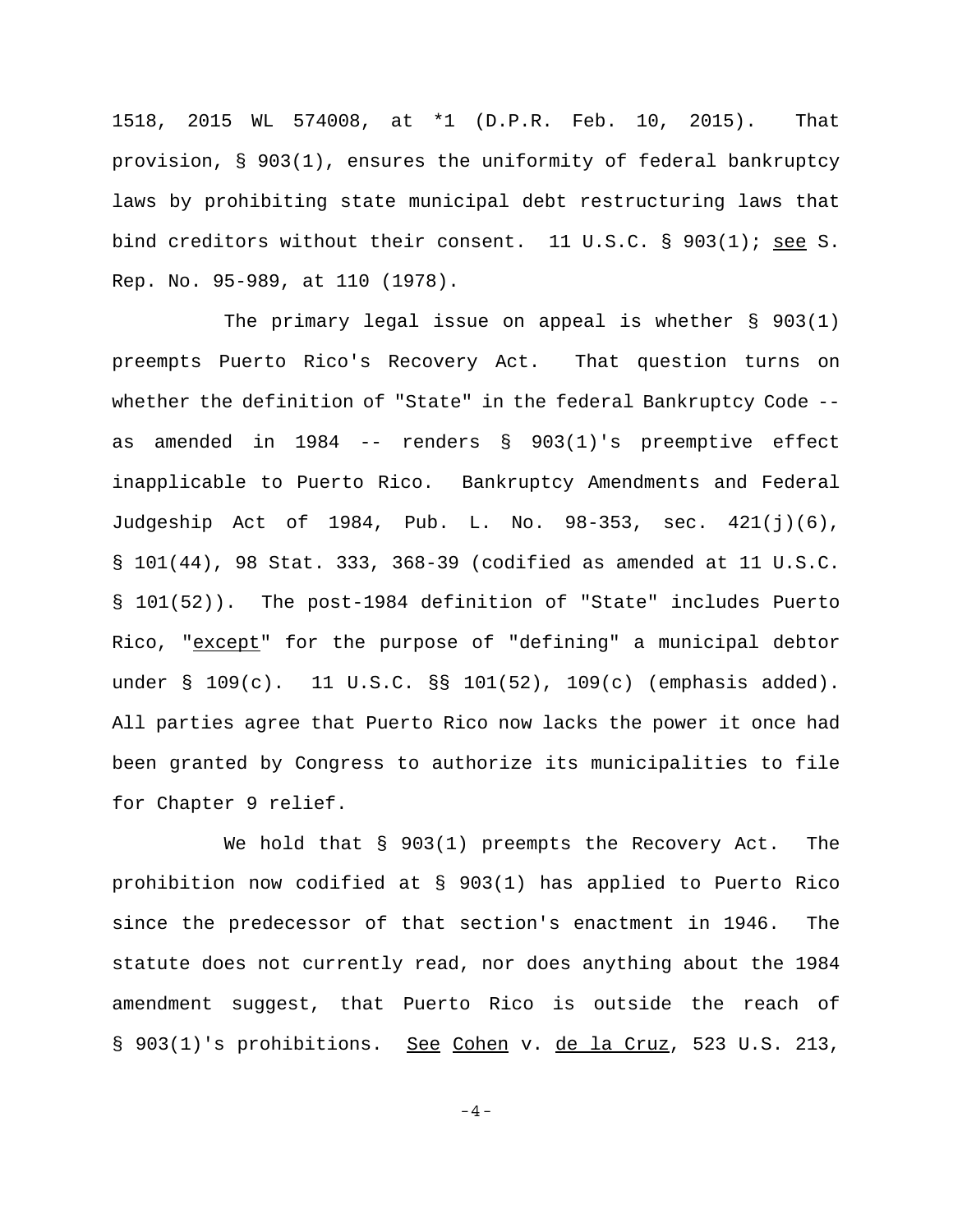221 (1998) ("We . . . 'will not read the Bankruptcy Code to erode past bankruptcy practice absent a clear indication that Congress intended such a departure.'" (citation omitted)); cf. Kellogg Brown & Root Servs. Inc. v. United States ex rel. Carter, 135 S. Ct. 1970, 1977 (2015) ("Fundamental changes in the scope of a statute are not typically accomplished with so subtle a move."). Indeed, the Recovery Act would frustrate the precise purpose underlying the enactment of § 903(1). Accordingly, we affirm.

Defendants argue that this leaves Puerto Rico without relief. Although § 101(52) denies to Puerto Rico the power to authorize its municipalities to pursue federal Chapter 9 relief, Puerto Rico may turn to Congress for recourse. Indeed, Congress preserved to itself that power to authorize Puerto Rican municipalities to seek Chapter 9 relief. Puerto Rico is presently seeking authorization or other relief directly from Congress. See Puerto Rico Chapter 9 Uniformity Act of 2015, H.R. 870, 114th Cong. (2015).

#### I.

### Procedural History

Two groups of PREPA bondholders sued almost immediately following the Recovery Act's passage to prevent its enforcement. PREPA had issued their bonds pursuant to a trust agreement with the U.S. Bank National Association. The bondholders allege that the very enactment of the Recovery Act impaired these contractual

-5-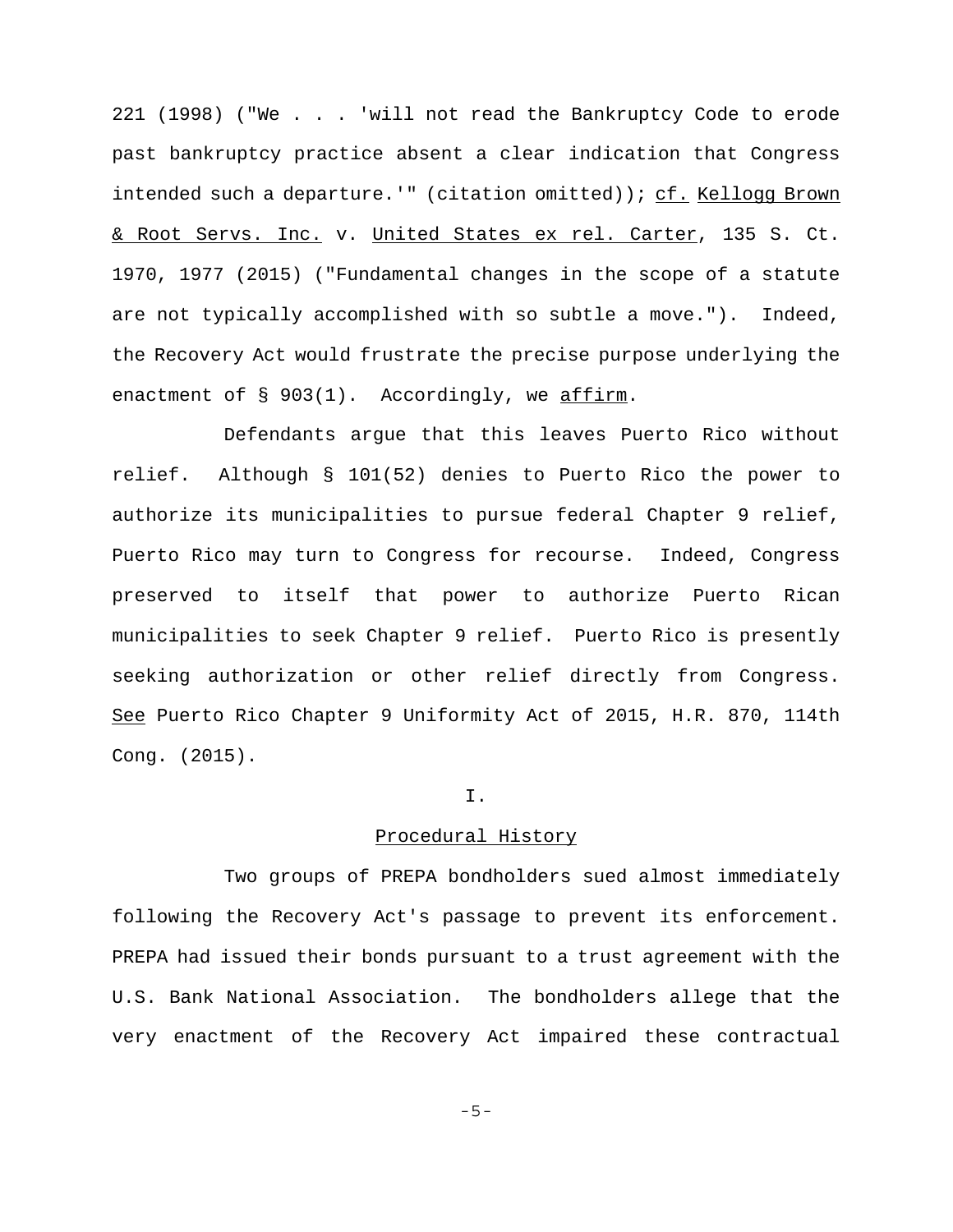obligations by abrogating certain protections that were promised in the event of default.<sup>1</sup> The first group, the Franklin plaintiffs,<sup>2</sup> filed on June 28, 2014, and cross-motioned for summary judgment on August 11, 2014. The second group, BlueMountain Capital

2 We use "Franklin plaintiffs" to denote the plaintiffs who brought the first suit. The Franklin plaintiffs consist of two subsets of plaintiffs, referred to by the district court as the "Franklin plaintiffs" and the "Oppenheimer Rochester plaintiffs." The former are Delaware corporations or trusts that collectively hold about \$692,855,000 of PREPA bonds. The latter are Delaware statutory trusts holding about \$866,165,000 of PREPA bonds. For simplicity, we do not distinguish between these two subsets, but refer to both subsets collectively.

The individual parties who comprise the "Franklin plaintiffs" are: Franklin California Tax-Free Trust; Franklin New York Tax-Free Trust; Franklin Tax-Free Trust; Franklin Municipal Securities Trust; Franklin California Tax-Free Income Fund; Franklin New York Tax-Free Income Fund; Franklin Federal Tax-Free Income Fund; Oppenheimer Rochester Fund; Municipals Oppenheimer Municipal Fund; Oppenheimer Multi-State Municipal Trust; Oppenheimer Rochester Ohio Municipal Fund; Oppenheimer Rochester Arizona Municipal Fund; Oppenheimer Rochester Virginia Municipal Fund; Oppenheimer Rochester Maryland Municipal Fund; Oppenheimer Rochester Limited Term California Municipal Fund; Oppenheimer Rochester California Municipal Fund; Rochester Portfolio Series; Oppenheimer Rochester Amt-Free Municipal Fund; Oppenheimer Rochester Amt-Free New York Municipal Fund; Oppenheimer Rochester Michigan Municipal Fund; Oppenheimer Rochester Massachusetts Municipal Fund; Oppenheimer Rochester North Carolina Municipal Fund; and Oppenheimer Rochester Minnesota Municipal Fund.

<sup>1</sup> Compare, e.g., Puerto Rico Electric Power Authority Act ("Authority Act"), P.R. Laws Ann. tit. 22, § 207 (providing for a court-appointed receiver in event of default); Trust Agreement between PREPA & U.S. Bank National Association as Successor Trustee dated Jan. 1, 1974, as amended and supplemented through Aug. 1, 2011 ("Trust Agreement"), § 804 (permitting U.S. Bank National Association to seek court-appointed receiver pursuant to the Authority Act), with Recovery Act, § 108(b) ("This Act supersedes and annuls any insolvency or custodian provision included in the enabling or other act of any public corporation, including [Authority Act, P.R. Laws Ann. tit. 22, § 207] . . . .").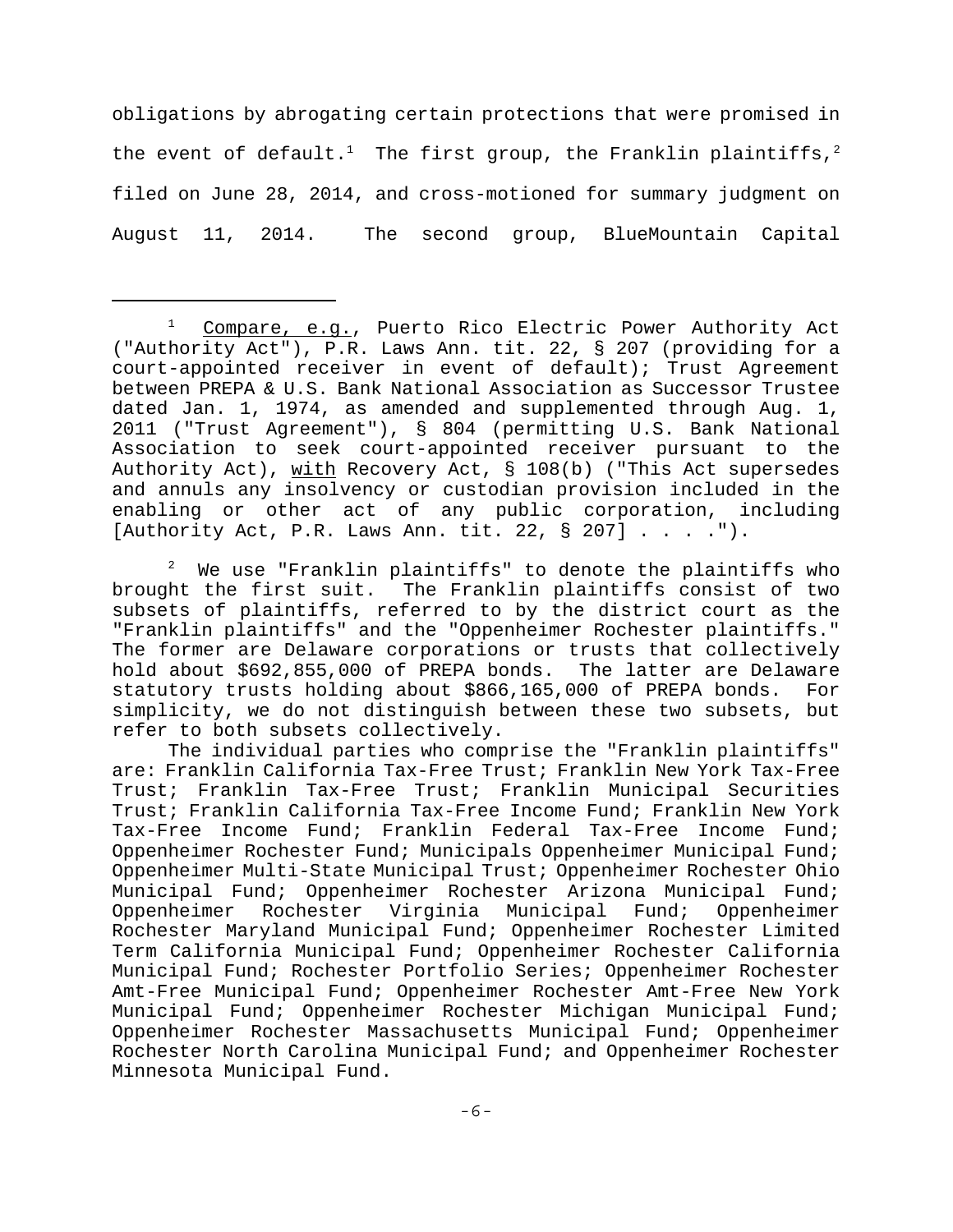Management, LLC ("BlueMountain"), for itself and on behalf of the funds it manages, filed on July 22, 2014. Together, the Franklin plaintiffs and BlueMountain hold nearly two billion dollars in PREPA bonds.

Both the Franklin plaintiffs and BlueMountain sought declaratory relief under 28 U.S.C. §§ 2201-02 that the Recovery Act is preempted by the federal Bankruptcy Code, violates the Contracts Clause, violates the Bankruptcy Clause, and unconstitutionally authorizes a stay of federal court proceedings. The Franklin plaintiffs (but not BlueMountain) also brought a Takings Claim under the Fifth and Fourteenth Amendments. And BlueMountain (but not the Franklin plaintiffs) brought a claim under the contracts clause of the Puerto Rico constitution.These claims were brought against the Commonwealth of Puerto Rico, Governor Alejandro García-Padilla, and various Commonwealth officials, including GDB agents.<sup>3</sup> The district court consolidated the cases and aligned the briefing on August 20, 2014, but did not merge the suits.

The district court issued an order and opinion in both cases on February 6, 2015, resolving the motions to dismiss and the

<sup>&</sup>lt;sup>3</sup> The Franklin plaintiffs and BlueMountain named different Commonwealth defendants. Both sued the Governor and agents of the GDB. But only the Franklin plaintiffs (not BlueMountain) sued the Commonwealth itself, while BlueMountain (not the Franklin plaintiffs) named Puerto Rico's Secretary of Justice, César Miranda-Rodríguez, as a defendant.

The Franklin plaintiffs (not BlueMountain) had also sued PREPA itself, but those claims were dismissed for lack of standing.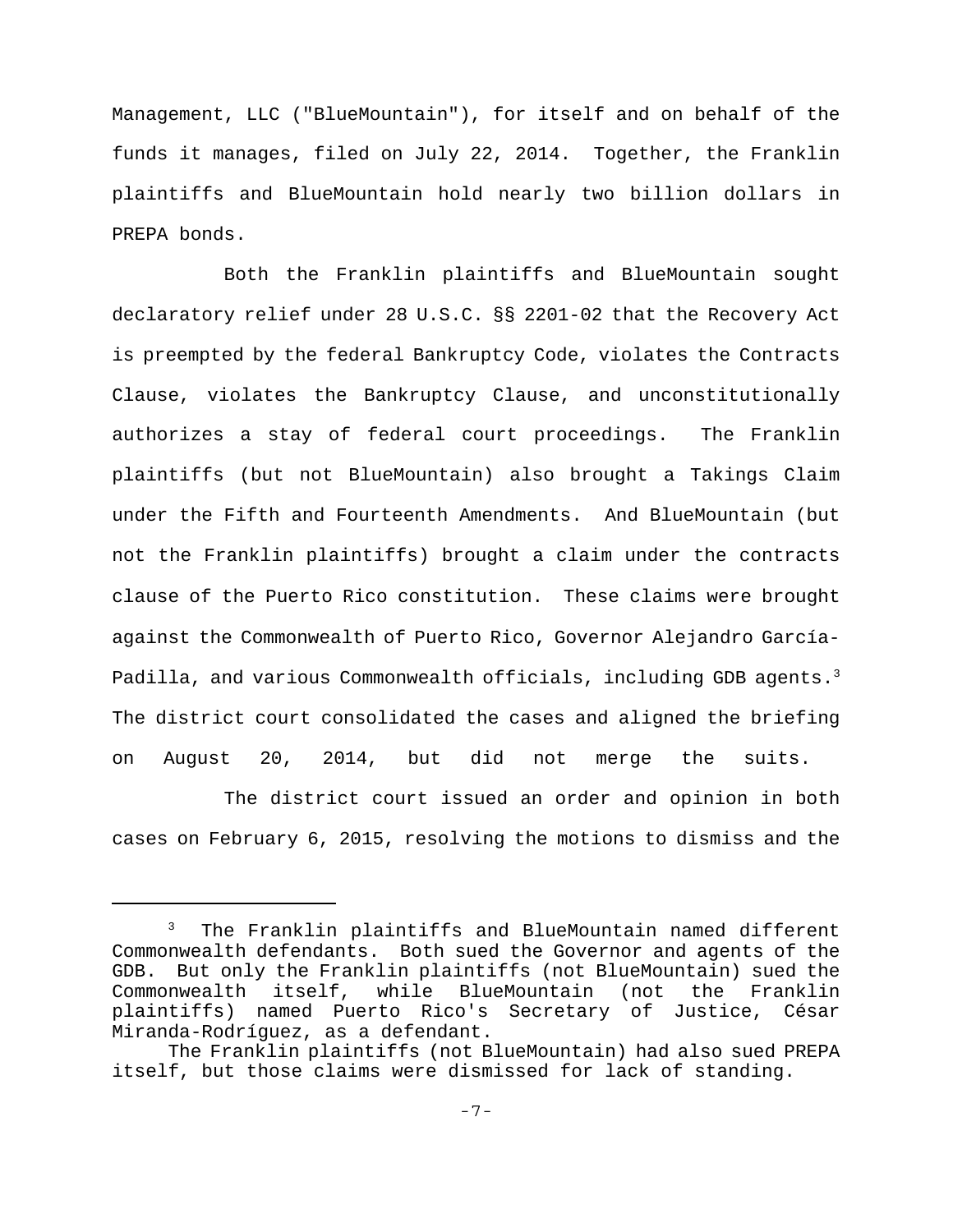Franklin plaintiffs' outstanding cross-motion for summary judgment. Franklin Cal. Tax-Free Trust, \_\_ F. Supp. 3d \_\_, 2015 WL 522183, at \*1. It entered judgment in the Franklin case on February 10, 2015. Franklin Cal. Tax-Free Trust, 2015 WL 574008, at \*1.

As relevant here, the district court held that the Recovery Act was preempted by federal law and permanently enjoined its enforcement. It also denied the motion to dismiss the Contracts Clause claim and one of the Franklin plaintiffs' Takings claims.4

The Commonwealth defendants appeal from the permanent injunction, the grant of summary judgment to the Franklin plaintiffs, and further argue that the district court erred by reaching the Contracts Clause and Takings Claims in its February 6 order.

#### II.

Because the appeal presents a narrow legal issue, we summarize only those facts as are necessary. We do not address in any detail the extent of the fiscal crisis facing the Commonwealth, PREPA, or other Commonwealth entities. We begin with the considerations shaping the state-authorization requirement of § 109(c)(2), the provision that presently, in combination with

<sup>4</sup> The district court dismissed without prejudice the remaining claims for lack of ripeness, and all claims asserted against PREPA for lack of standing.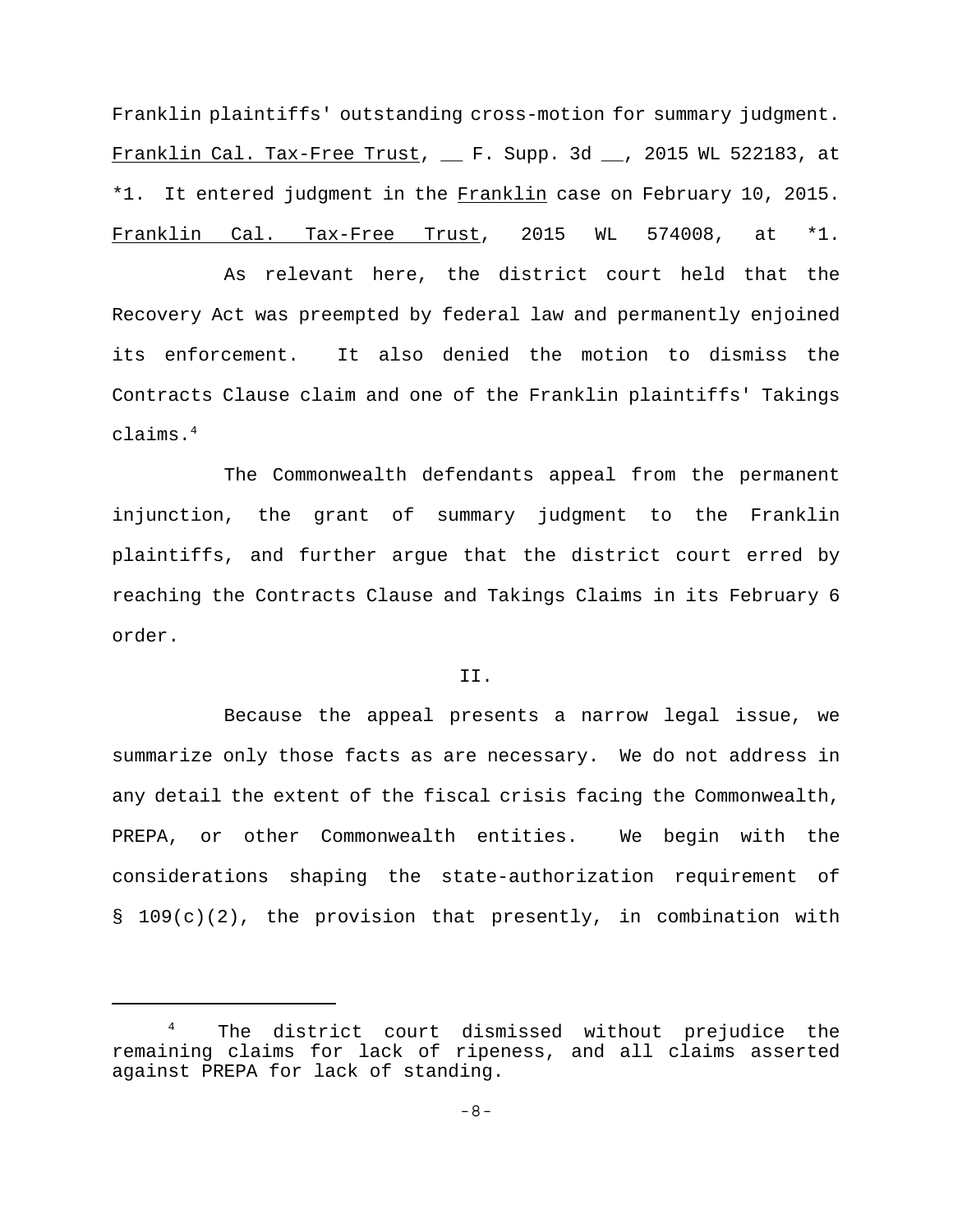§ 101(52), bars Puerto Rico from authorizing its municipalities to bring claims for federal Chapter 9 relief.

A. The History of Federal Municipal Bankruptcy Relief, and the State-Authorization Requirement

Modern municipal bankruptcy relief is shaped by two features: the difficulties inherent in enforcing payment of municipal debt, and the historic understanding of constitutional limits on fashioning relief. M.W. McConnell & R.C. Picker, When Cities Go Broke: A Conceptual Introduction to Municipal Bankruptcy, 60 U. Chi. L. Rev. 425, 426-28 (1993). The difficulties arise because municipalities are government entities, and so the methods for addressing their insolvency are limited in ways that the methods for addressing individual or corporate insolvency are not.<sup>5</sup>  $\underline{Id.}$  at  $426-50$ ; <u>see also</u> 11 U.S.C. § 101(40) (defining "municipality" as "political subdivision[s]," "public agenc[ies],"

<sup>&</sup>lt;sup>5</sup> For example, remedies traditionally available in bankruptcy, like seizing assets, corporate reorganization, liquidation, or judicial oversight of the debtor's day-to-day affairs, are traditionally unavailable in enforcing the payment of municipal debt. See McConnell & Picker, 60 U. Chi. L. Rev. at 426- 50; see also City of East St. Louis v. United States ex rel. Zebley, 110 U.S. 321, 324 (1884) ("[W]hat expenditures are proper and necessary for the municipal administration, is not judicial; it is confided by law to the discretion of the municipal authorities. No court has the right to control that discretion, much less to usurp and supersede it."). The relative unavailability of these "bitter medicine[s]" makes it more difficult for municipal bankruptcy regimes to navigate the gauntlet between addressing the "holdout" problem that bankruptcy is designed to resolve, and limiting the "moral hazard" problem that is exacerbated by the availability of bankruptcy relief. McConnell & Picker, 60 U. Chi. L. Rev. at 426-27, 494-95.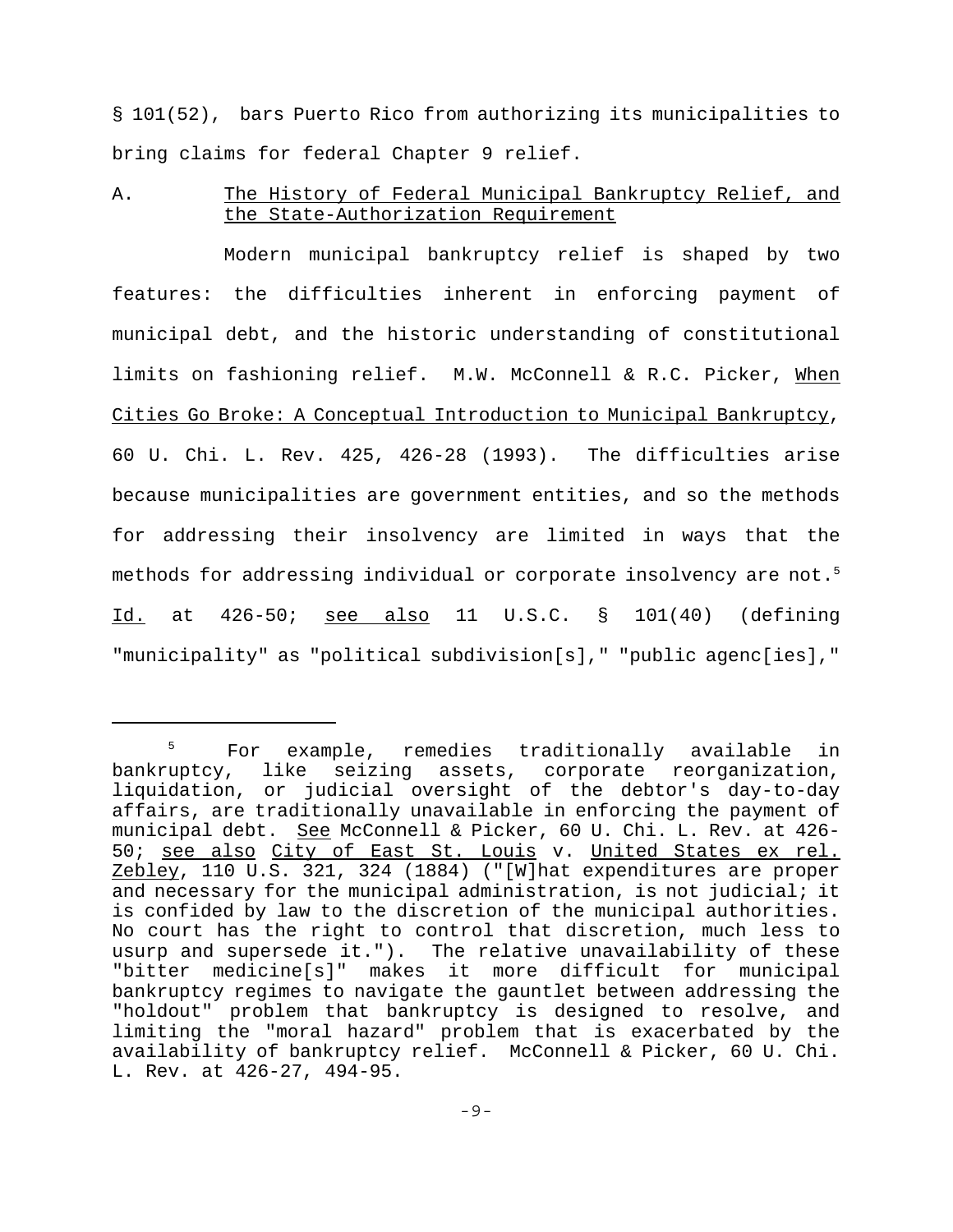and other "instrumentalit[ies] of a State"). Navigating these difficulties is further complicated, for state municipalities, by a two-prong dilemma created by the Contracts Clause and the Tenth Amendment. See McConnell & Picker, 60 U. Chi. L. Rev. at 427-28.

For these reasons, municipalities remained completely outside any bankruptcy regime for much of the nation's history. See id. at 427-28. Indeed, the prevailing assumption was that the constitutional limitations precluded either level of government, state or federal, from enacting a municipal bankruptcy regime. See id. States could not provide an effective solution to the "holdout problem" presented by insolvency because doing so "would [require] impair[ing] the obligation of contracts" in violation of the Contracts Clause.<sup>6</sup> See id. at 426-28. Federal intervention,

<sup>&</sup>lt;sup>6</sup> The holdout problem occurs in restructuring negotiations because creditors who refuse to capitulate early can often secure more favorable terms by "holding out." See, e.g., McConnell & Picker, 60 U. Chi. L. Rev. at 449-50. Municipal bankruptcy relief can ameliorate this problem by binding the dissenters -- the holdouts -- provided a large enough class of creditors agrees. See generally McConnell & Picker, 60 U. Chi. L. Rev. 425. Indeed, some have suggested that even the shadow of the law in this area can assist negotiations, and that its absence can hinder it. See, e.g., D.A. Skeel, Jr., States of Bankruptcy, 79 U. Chi. L. Rev. 677, 689-90 (2012) (suggesting that "a bankruptcy law could prove beneficial even if it is never used"). Compare id. at 720 & nn. 191 & 192 (discussing a series of studies concerning the effect on debt price of a bankruptcy alternative to the holdout problem, socalled "collective-action clauses" (citing, e.g., S.J. Choi, M. Gulati, & E.A. Posner, Pricing Terms in Sovereign Debt Contracts: A Greek Case Study with Implications for the European Crisis Resolution Mechanism \*10-11 (U. Chi. John M. Olin L. & Econ. Working Paper No. 541, Feb. 1, 2011))), with Municipal Bankruptcy -- Preemption -- Puerto Rico Passes New Municipal Reorganization Act, 128 Harv. L. Rev. 1320, 1327 (2015) (suggesting that the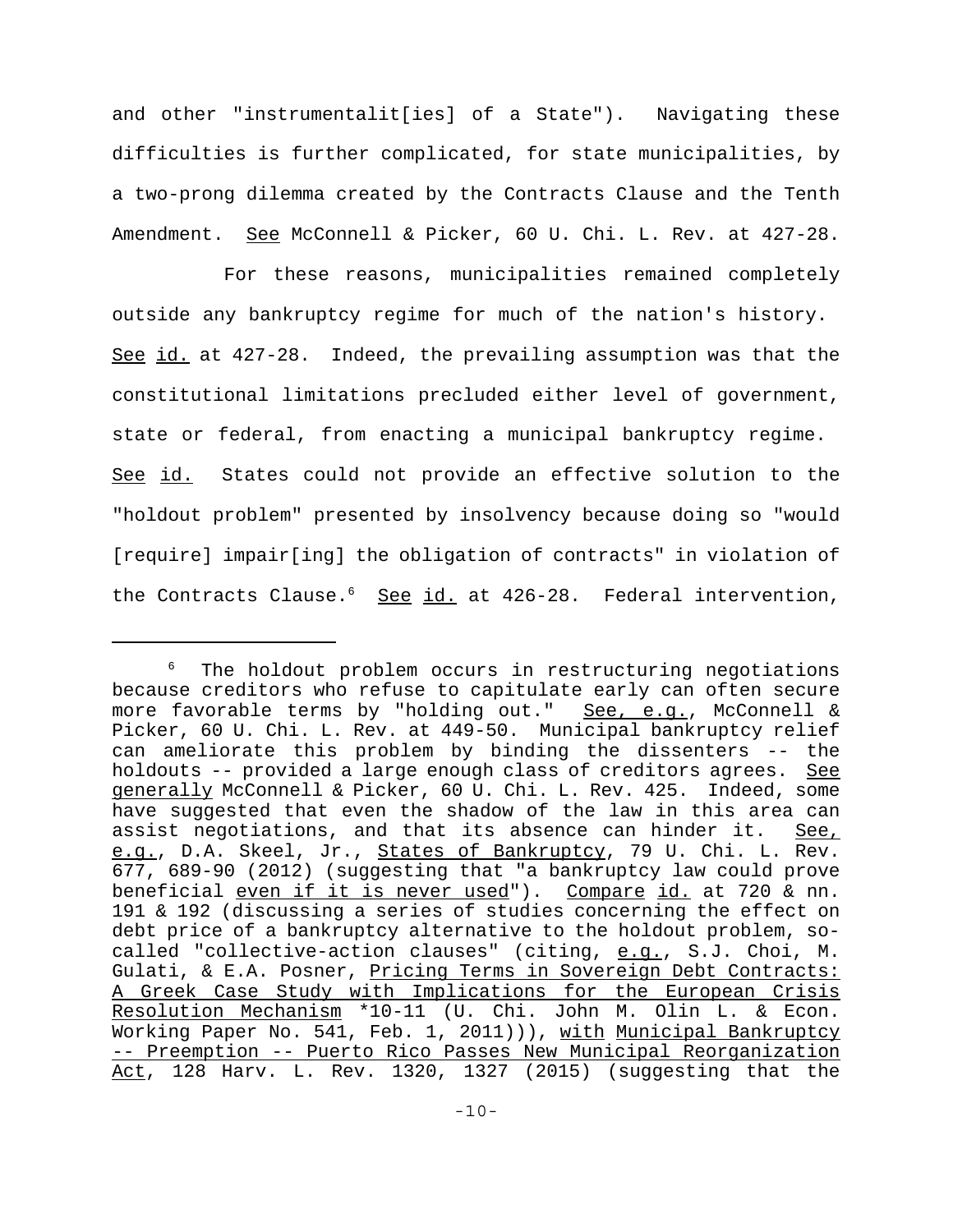on the other hand, might interfere with states' rights under the Tenth Amendment in controlling their own municipalities. Id. at 427-28; see also Ashton v. Cameron Cnty. Water Improvement Dist. No. 1, 298 U.S. 513, 530-32 (1936) (striking down the first federal municipal bankruptcy law on federalism grounds).

The problems created by this absence of municipal bankruptcy relief became acute during the Great Depression. And so, in 1933, Congress enacted Chapter 9's predecessor to provide to states a mechanism for addressing municipal insolvency that they could not create themselves. See McConnell & Picker, 60 U. Chi. L. Rev. at 427-29, 450-54 (summarizing the history).

Although it had a rocky start, see, e.g., Ashton, 298 U.S. at 530-32 (invalidating the initial act), Congress eventually succeeded in avoiding a Tenth Amendment problem. It did so in part by requiring a state's consent in the federal municipal bankruptcy regime before permitting municipalities of that state to seek relief under it, and in part by emphasizing that the statute did not effect "'any restriction on the powers of the States or their arms of government in the exercise of their sovereign rights and duties.'" See, e.g., United States v. Bekins, 304 U.S. 27, 49-54 (1938) (quoting H.R. Rep. No. 75-517, at 2 (1937); S. Rep. No. 75- 911, at 2 (1937)) (recognizing that this created a "cooperati[ve]" scheme);  $cf.$  McConnell & Picker, 60 U. Chi. L. Rev. at  $452-53$ .

Recovery Act forced creditors to the negotiation table).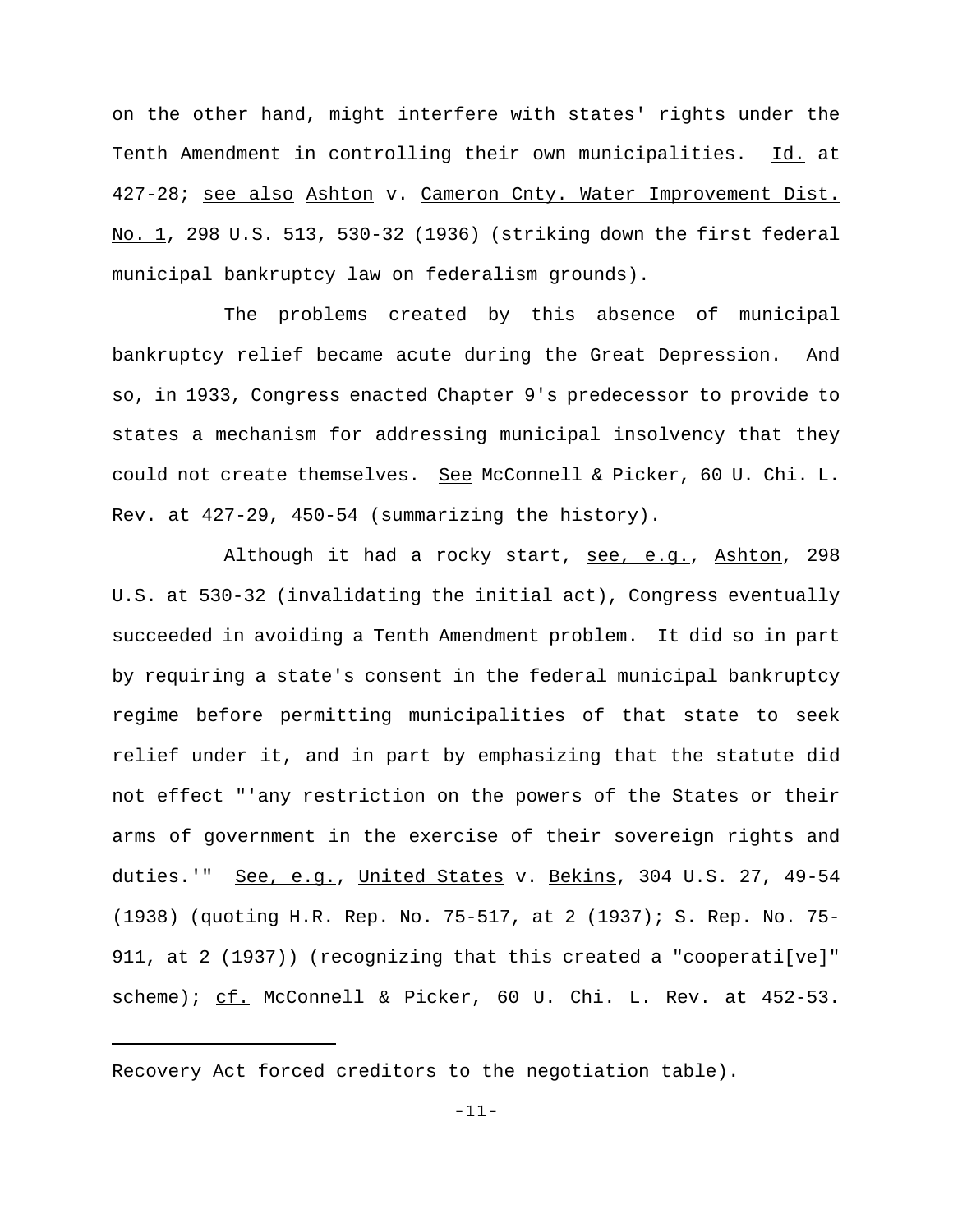This is the origin of the state-authorization requirement of §  $109(c)$ .<sup>7</sup> That provision of the Code provides that a municipality may be a debtor under Chapter 9 only if it "is specifically authorized . . . to be a debtor under such chapter by State law, or by a governmental officer or organization empowered by State law to [so] authorize." 11 U.S.C. § 109(c)(2).

This requirement of state consent is based on reason: a state might instead decide to bail out an ailing municipality, if its own fiscal situation permits, to avoid the negative impact that a municipal bankruptcy would have on that state's economy and other municipalities. See C.P. Gillette, Fiscal Federalism, Political Will, and Strategic Use of Municipal Bankruptcy, 79 U. Chi. L. Rev. 281, 302-08 (2012) (explaining the problem of "debt contagion"). But allowing state municipalities to bypass the state and seek federal Chapter 9 relief would undermine a state's ability to do so. See id. at 285-86. In this way, the state-authorization

 $7$  This is the historical gloss given by courts and commentators alike because the Bekins Court declined to follow Ashton but without expressly overruling it. See Bekins, 304 U.S. at 49-54; see, e.g., In re Jefferson Cnty., Ala., 469 B.R. 92, 99 (N.D. Ala. 2012); McConnell & Picker, 60 U. Chi. L. Rev. at 452-53. A similar state-authorization requirement had been present in the original municipal bankruptcy act that the Court struck down in Ashton, but the Bekins Court recognized that state consent alleviates a potential "constitutional obstacle . . . in the right of the State to prevent a municipality from seeking bankruptcy protection," and makes the federal scheme a cooperative endeavor. See McConnell & Picker, 60 U. Chi. L. Rev. at 452-53 (discussing the cases and changes to the Act made in the interim between them); see also Bekins, 304 U.S. at 49-54.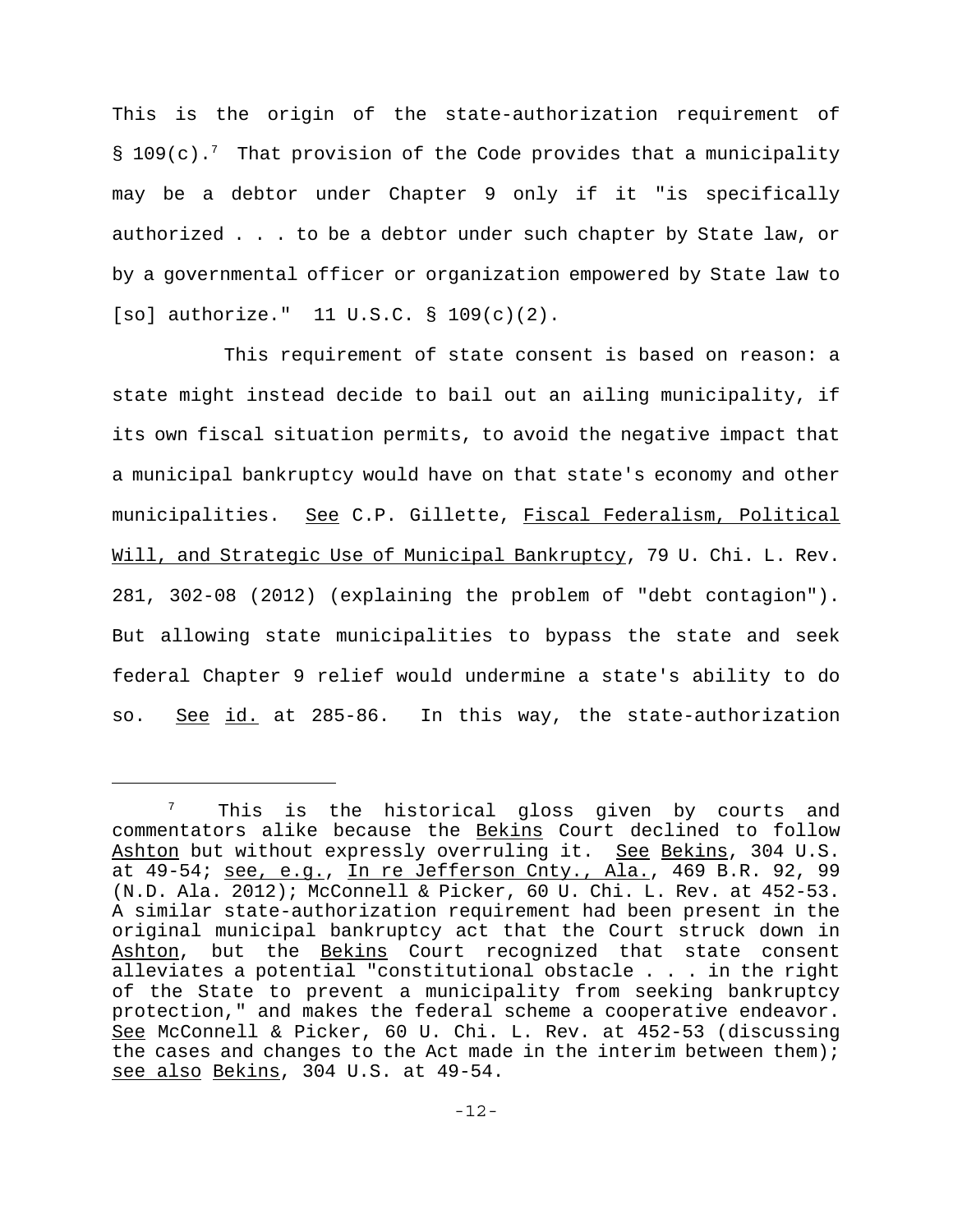requirement not only addresses constitutional difficulties by making Chapter 9 a "cooperati[ve]" state-federal scheme, Bekins, 304 U.S. at 49-54, it also promotes state sovereignty by preventing municipalities from strategically seeking (or threatening to seek) federal municipal relief to "reduce the conditions that states place on a proposed bailout," Gillette, 79 U. Chi. L. Rev. at 285- 86.

## B. Puerto Rico Municipalities Under the Code: 1938-1984

Puerto Rico was granted the authority to issue bonds, and to authorize its municipalities to issue bonds, in  $1917.^8$  See Act

 $8$  The authorizing act also created Puerto Rico's "triple taxexempt" status by prohibiting federal, state, and local taxation of Puerto Rico's municipal bonds. See Act of Mar. 2, 1917, ch. 145, § 3, 39 Stat. at 953 (codified as amended at 48 U.S.C. § 745). This provision has not been amended since 1961, when limits on the amount of municipal debt that could be issued (as a percentage of the municipalities' property valuation) were removed, subject to approval by a vote in the Commonwealth. See Joint Resolution of Aug. 3, 1961, Pub. L. No. 87-121, sec. 1, § 3, 75 Stat. 245.

But Puerto Rico's status in this respect is not entirely remarkable. State and local bonds have enjoyed federal tax-exempt status "since the modern income tax system was enacted in 1913." Nat'l Assoc. of Bond Lawyers, Tax-Exempt Bonds: Their Importance to the National Economy and to State and Local Governments 5 (Sept. 2012) ("Tax-Exempt Bonds"); see also 26 U.S.C. § 103. The main difference is that states and local governments may not tax Puerto Rico municipal bonds, though they may tax their own or other states' municipal bonds. See T. Chin, Puerto Rico's Possible Statehood Could Affect Triple Tax-Exempt Status, 121 The Bond Buyer No. 213 (Nov. 5, 2012); see also Tax-Exempt Bonds, supra, at 5 (explaining that, until 1988, "the tax-exempt status of interest on state and local government bonds also was believed to be constitutionally protected under the doctrine of intergovernmental immunities"); Pollock v. Farmers' Loan & Trust Co., 157 U.S. 429, 583-86 (1895), modified, 158 U.S. 601 (1895), overruled in part by U.S. Const. amend. XVI, South Carolina v. Baker, 485 U.S. 505, 515-27 (1988).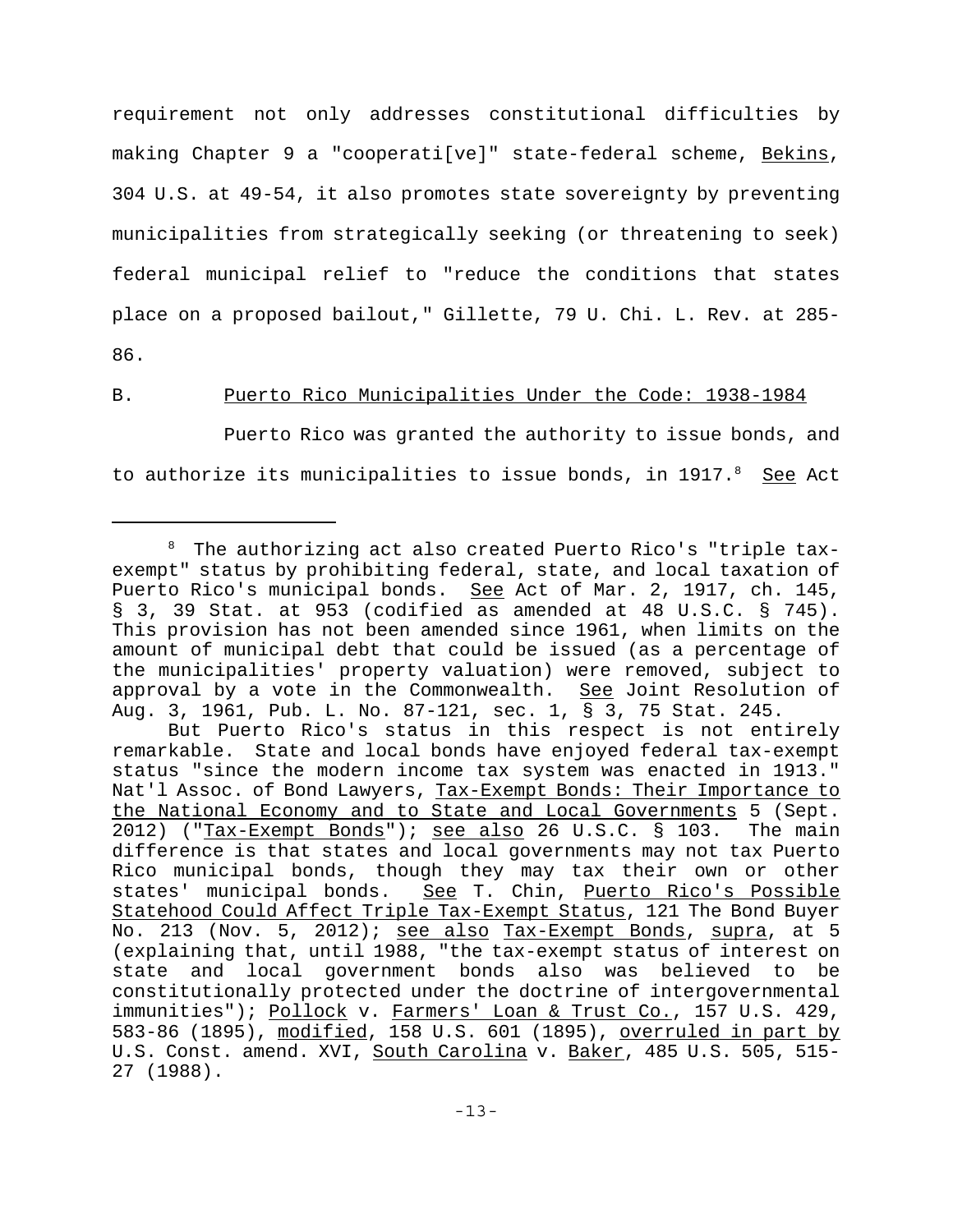of Mar. 2, 1917, ch. 145, § 3, 39 Stat. 951, 953 (codified as amended at 48 U.S.C. § 741). Like municipalities of a state, a municipality in Puerto Rico is excluded from bankruptcy relief under the Code's other chapters if it becomes unable to meet these bond obligations. See, e.g., 11 U.S.C. § 109; cf. McConnell & Picker, 60 U. Chi. L. Rev. at 426-50 (explaining the obstacles to treating municipal insolvency like corporate insolvency). And, at least from 1938 until the modern Bankruptcy Code was introduced in 1978, Puerto Rico, like the states, could authorize its municipalities to obtain federal municipal bankruptcy relief.<sup>9</sup> See 11 U.S.C. §§ 1(29), 403(e)(6) (1938); 48 U.S.C. § 734 (1934); Bekins, 304 U.S. at 49; accord 11 U.S.C. §§ 1(29), 404 (1976); 48 U.S.C. § 734 (1976); see also S.J. Lubben, Puerto Rico and the Bankruptcy Clause, 88 Am. Bankr. L.J. 553, 572 (2014). And

<sup>&</sup>lt;sup>9</sup> From 1938 until the modern Code's enactment, state authorization was required for plan confirmation. See Act of Aug. 16, 1937, Pub. L. No. 302, ch. 657, sec. 83(e)(6), 50 Stat. 653, 658 (codified at 11 U.S.C. § 403(e)(6) (1937) (conditioning confirmation of a plan on, inter alia, petitioner being "authorized by law to take all action necessary to be taken by it to carry out the plan")); Bekins, 304 U.S. at 49 (holding that "law" in  $\S$  403(e)(6) refers to "state" law); accord 11 U.S.C.  $\S$  404 (1976). Puerto Rico's power to provide this authorization to its municipalities follows from two other statutory provisions: the Bankruptcy Act's definition of "State," in effect from 1938 to 1978, which defined "State" to include "the Territories and possessions to which this Act is or may hereafter be applicable," Act of June 22, 1938, Pub. L. No. 696, ch. 575, § 1(29), 52 Stat. 840, 842 (codified at 11 U.S.C. § 1(29) (1938)); accord 11 U.S.C. § 1(29) (1976); and the extension of United States laws to Puerto Rico "except as . . . otherwise provided," in effect from 1917 to the present, 48 U.S.C. § 734. See also S.J. Lubben, Puerto Rico and the Bankruptcy Clause, 88 Am. Bankr. L.J. 553, 572 (2014).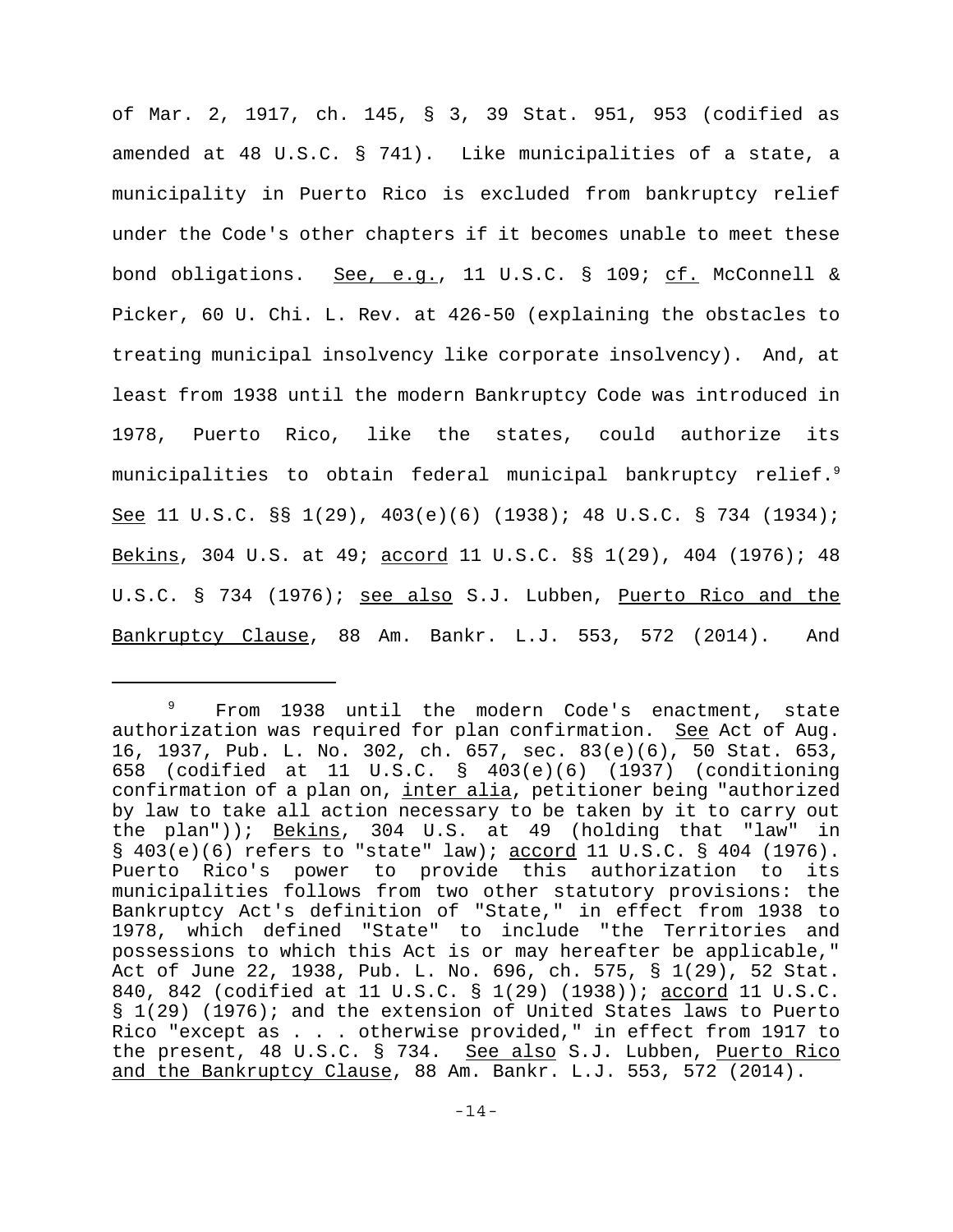although the modern Code omitted a definition of the term "State" from its enactment in 1978 until it was re-introduced in 1984, most commentators agree that this did not affect Puerto Rico's ability during that time to provide its municipalities authorization.<sup>10</sup> See, e.g., Lubben, 88 Am. Bankr. L.J. at 572-73 & n.125; An Act to Establish a Uniform Law on the Subject of Bankruptcies ("Bankruptcy Reform Act of 1978"), Pub. L. No. 95-598, 92 Stat. 2549 (1978)

<sup>&</sup>lt;sup>10</sup> The omission of a definition of "State" from the modern Bankruptcy Code was recognized as an error almost as soon as the modern Code was enacted. See Lubben, 88 Am. Bankr. L.J. at 573-75. Most assumed that the Code would still apply to Puerto Rico because, despite the significant substantive and procedural changes that the Code made to pre-Code law, those changes were tangential to the continued applicability of the federal bankruptcy law to Puerto Rico. See, e.g., id. at 572-73 & n.125; see also In re Segarra, 14 B.R. 870, 872-73 (D.P.R. 1981) (finding nothing that "would indicate that anyone in the vast bureaucracy of the federal government has had the slightest doubt that Congress did not intend the Bankruptcy Code to extend to Puerto Rico"); cf. Cohen, 523 U.S. at 221-22 (explaining that the Code is not to be construed "to erode past bankruptcy practice absent a clear indication that Congress intended such a departure"); Wellness Int'l Network, Ltd. v. Sharif, 135 S. Ct. 1932, 1939 (2015) (describing the Code's expansion of power given to courts adjudicating bankruptcy cases).

Even so, this omission and others in the Code's early years led to at least some ambiguity about the Code's applicability to Puerto Rico. See Lubben, 88 Am. Bankr. L.J. at 572-73 & n.125 (explaining this was because both the definition of "State" and that of "United States" were absent in the original 1978 Code); see also In re Segarra, 14 B.R. at 872-73 (holding that the Code applied to Puerto Rico under 48 U.S.C. § 734). In addition to the general ambiguity about the applicability of the Code, in its entirety, to Puerto Rico, the applicability of Chapter 9 relief in particular was "further confused" by the inclusion of a definition for "governmental unit" that referenced both "State" and "Commonwealth" separately. Lubben, 88 Am. Bankr. L.J. at 572-73 n.125; An Act to Establish a Uniform Law on the Subject of Bankruptcies ("Bankruptcy Reform Act of 1978"), Pub. L. No. 95-598, § 101(21), 92 Stat. 2549, 2552 (1978) (codified as amended at 11 U.S.C. § 101(27)).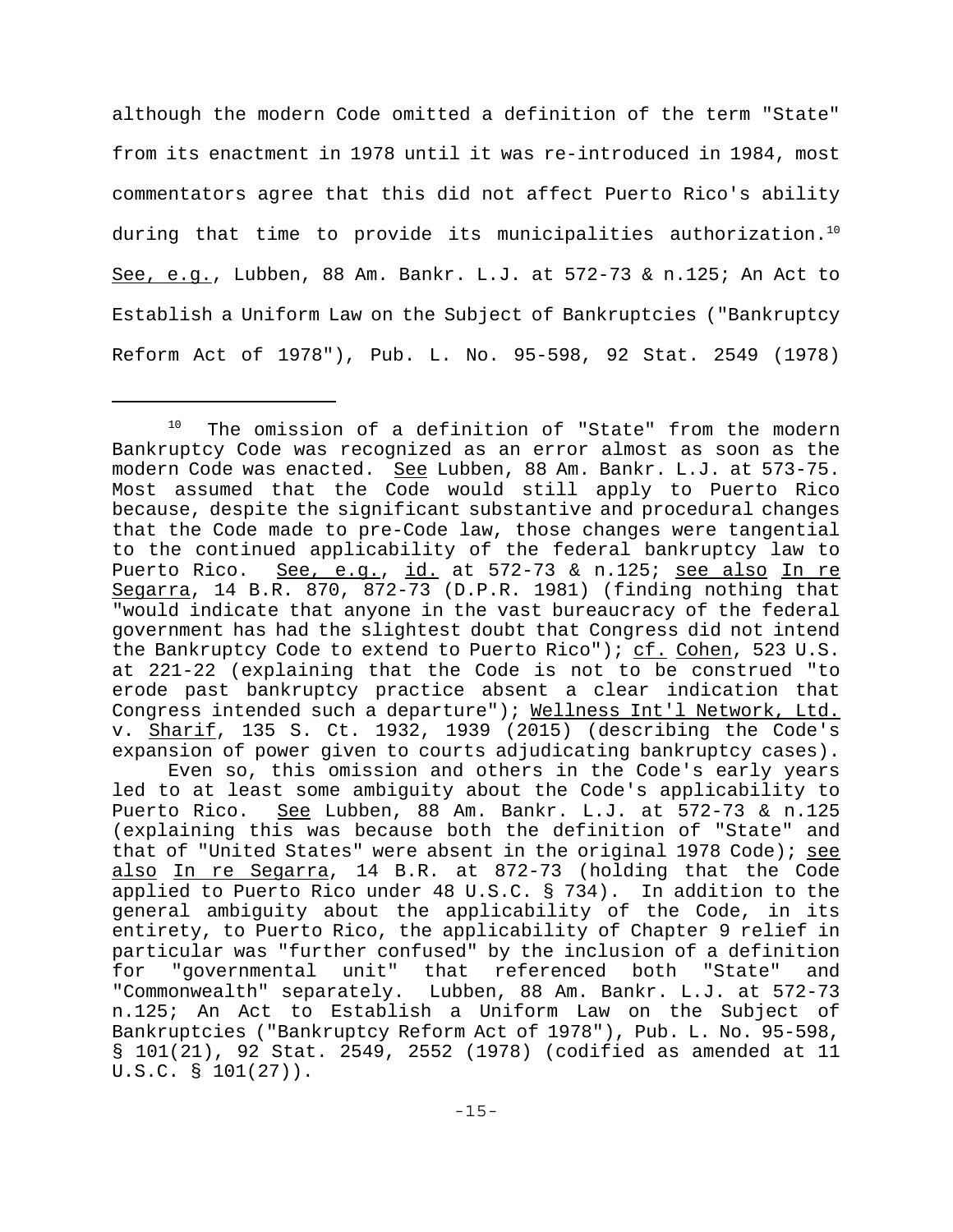(codified as amended at 11 U.S.C. §§ 101 et seq.); see also Cohen, 523 U.S. at 221-22; In re Segarra, 14 B.R. 870, 872-73 (D.P.R. 1981).

This changed in 1984, when Congress re-introduced a definition of "State" to the Code. $11$  Bankruptcy Amendments and Federal Judgeship Act of 1984, sec.  $421(j)(6)$ , §  $101(44)$ , 98 Stat. at 368-69 (codified as amended at 11 U.S.C. § 101(52)). This 1984 amendment is key to this case. Like previous definitions, § 101(52) defines "State" to "include[] . . . Puerto Rico." But importantly, and unlike previous versions of the definition, the re-introduced definition of "State" includes Puerto Rico "except for the purpose of defining who may be a debtor under chapter 9 of [the Bankruptcy Code]." $^{12}$  11 U.S.C. § 101(52) (emphasis added).

 $11$  Correcting the Code's omission of this definition was one of many changes made. Indeed, the primary purpose of the Act was entirely unrelated: Congress enacted the Bankruptcy Amendments and Federal Judgeship Act of 1984 in large part to "respond[]" to the Court's decision in Northern Pipeline Construction Co. v. Marathon Pipe Line Co., 458 U.S. 50 (1982), which had held parts of the Code's new system of bankruptcy courts and expanded bankruptcy jurisdiction to be unconstitutional. See Wellness Int'l Network, Ltd., 135 S. Ct. at 1939.

 $12$  The new version, unlike previous versions, also excludes the District of Columbia from the definition of "State" for purposes of defining Chapter 9 debtors. Compare 11 U.S.C. § 101(52), with Act of June 22, 1938, Pub. L. No. 696, ch. 575, § 1(29), 52 Stat. 840, 842.

And, unlike the previous version, the other territories are not expressly included for any purpose. 11 U.S.C. § 101(52). Only two definitions in § 101 refer to "territories": subsection (27), defining "governmental unit," and subsection (55), defining the geographical scope of the "United States." See 11 U.S.C. § 101(27) ("The term 'governmental unit' means United States; State;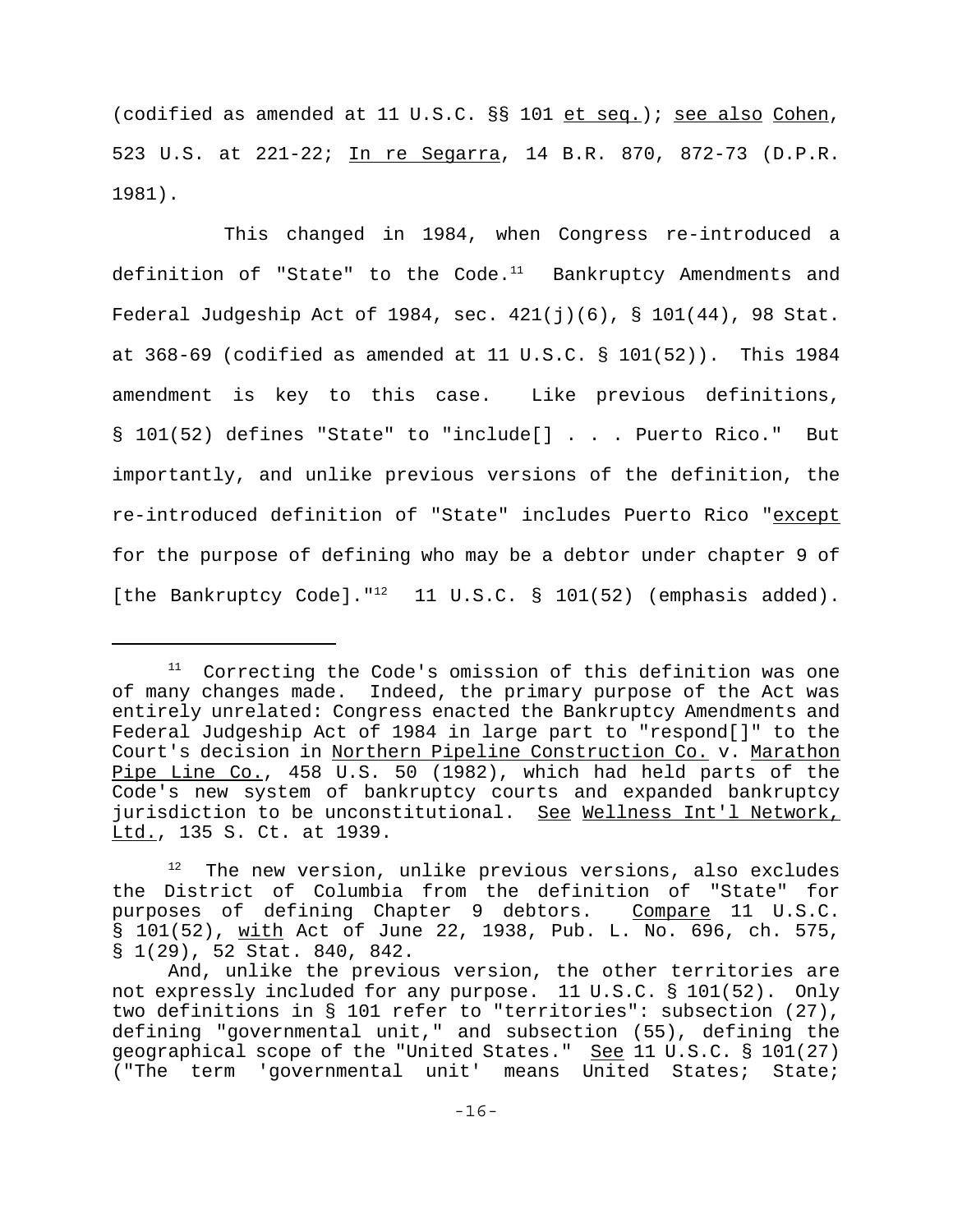Compare id., with Act of June 22, 1938, Pub. L. No. 696, ch. 575, § 1(29), 52 Stat. 840, 842. As a result of this exception, Puerto Rico municipalities became expressly (though indirectly) forbidden from filing under Chapter 9 absent further congressional action: the change deprived Puerto Rico of the power to grant its municipalities the authorization required by  $\S$  109(c)(2) to file for Chapter 9 relief. See 11 U.S.C. § 109(c) (defining who may be a Chapter 9 debtor). The two sides to this controversy dispute whether this change was also meant to transform the preemption provision of § 903(1) without Congress expressly saying so.

# C. The Recovery Act: Puerto Rico's Stated Attempt to "Fill the Gap"

Facing a fiscal crisis and lacking the power to authorize its municipalities to seek Chapter 9 relief, the Commonwealth enacted the Recovery Act in June 2014, to take effect immediately. Somewhat modeled after Chapter 9, but with significant differences, the Recovery Act "establish[ed] a debt enforcement, recovery, and restructuring regime for the public corporations and other

Commonwealth; District; Territory; municipality; foreign state; department, agency, or instrumentality of the United States . . . , a State, a Commonwealth, a District, a Territory, a municipality, or a foreign state; or other foreign or domestic government."); 11 U.S.C. § 101(55) ("The term 'United States', when used in a geographical sense, includes all locations where the judicial jurisdiction of the United States extends, including territories and possessions of the United States.");  $c f$ . 11 U.S.C. § 109(a) ("Notwithstanding any other provision of this section, only a person that resides or has a domicile, a place of business, or property in the United States, or a municipality, may be a debtor under this title.").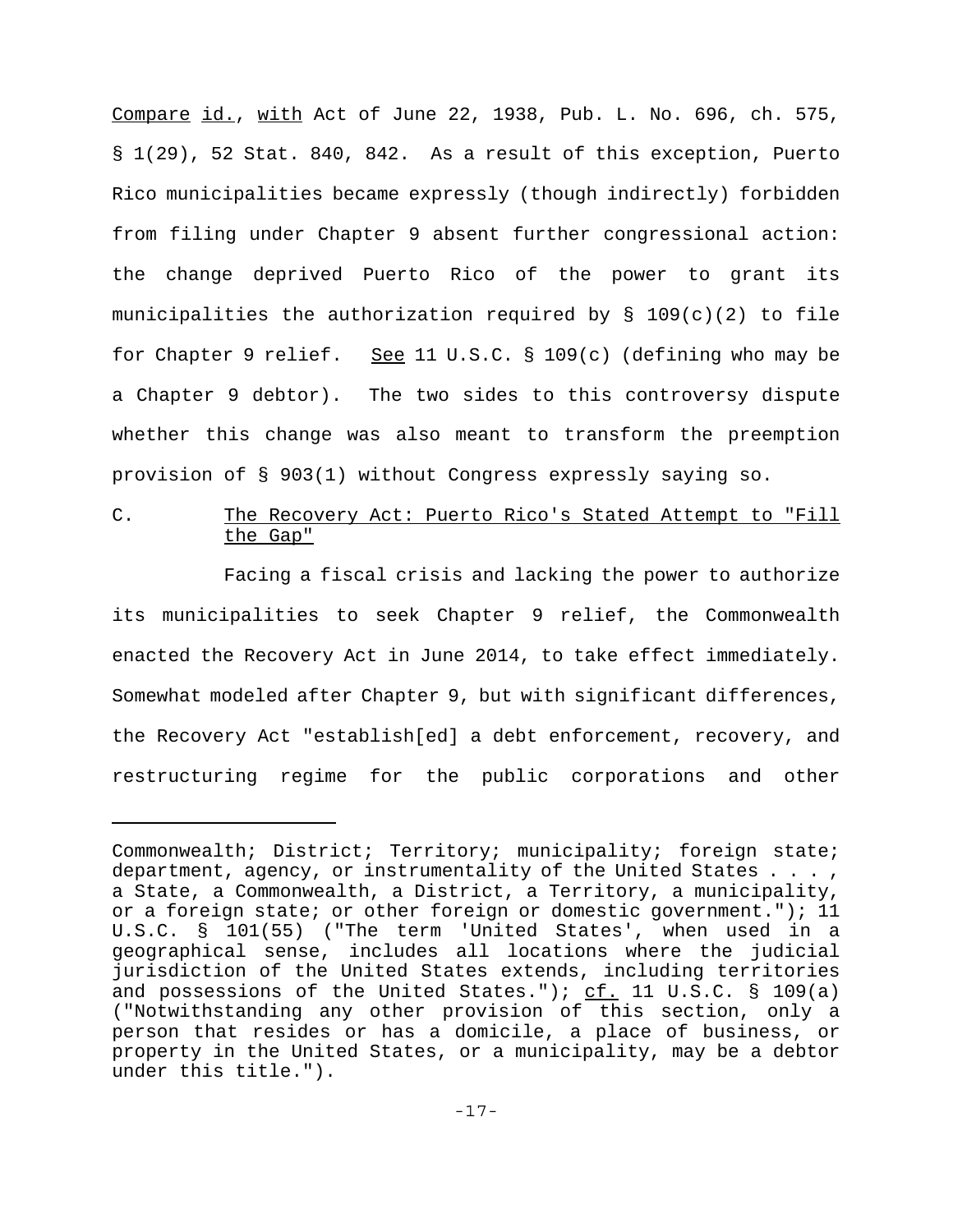instrumentalities of the Commonwealth of Puerto Rico during an economic emergency." Recovery Act, Preamble (translation provided by the parties); id., Stmt. of Motives, § E. In particular, the Act was intended to ameliorate the fiscal situations of several distressed Puerto Rican public corporations whose combined deficit in 2013 totaled \$800 million, and whose combined debt reaches \$20 billion: PREPA, the Aqueduct and Sewer Authority ("PRASA"), and the Highways and Transportation Authority ("PRHTA"). Id., Stmt. of Motives, § A.

The Recovery Act provides two methods for restructuring debt: Chapter 2 "Consensual Debt Relief," and Chapter 3 "Debt Enforcement."  $\underline{Id.}$ , Preamble. Although defendants say these serve as a substitute for Chapter 9, both Chapter 2 and Chapter 3 relief under the Recovery Act appear to provide less protection for creditors than the federal Chapter 9 counterpart. See L.S. McGowen, Puerto Rico Adopts a Debt Recovery Act for Its Public Corporations, 10 Pratt's J. Bankr. L. 453, 460-62 (2014). This is one form of harm that plaintiffs say the Recovery Act has caused them.

For example, Chapter 2 relief under the Recovery Act purports to offer a "consensual debt modification procedure" leading to a recovery plan that would only become binding "with the consent of a supermajority" of creditors. Recovery Act, Stmt. of Motives, § E. But this is belied by the provisions: Chapter 2

-18-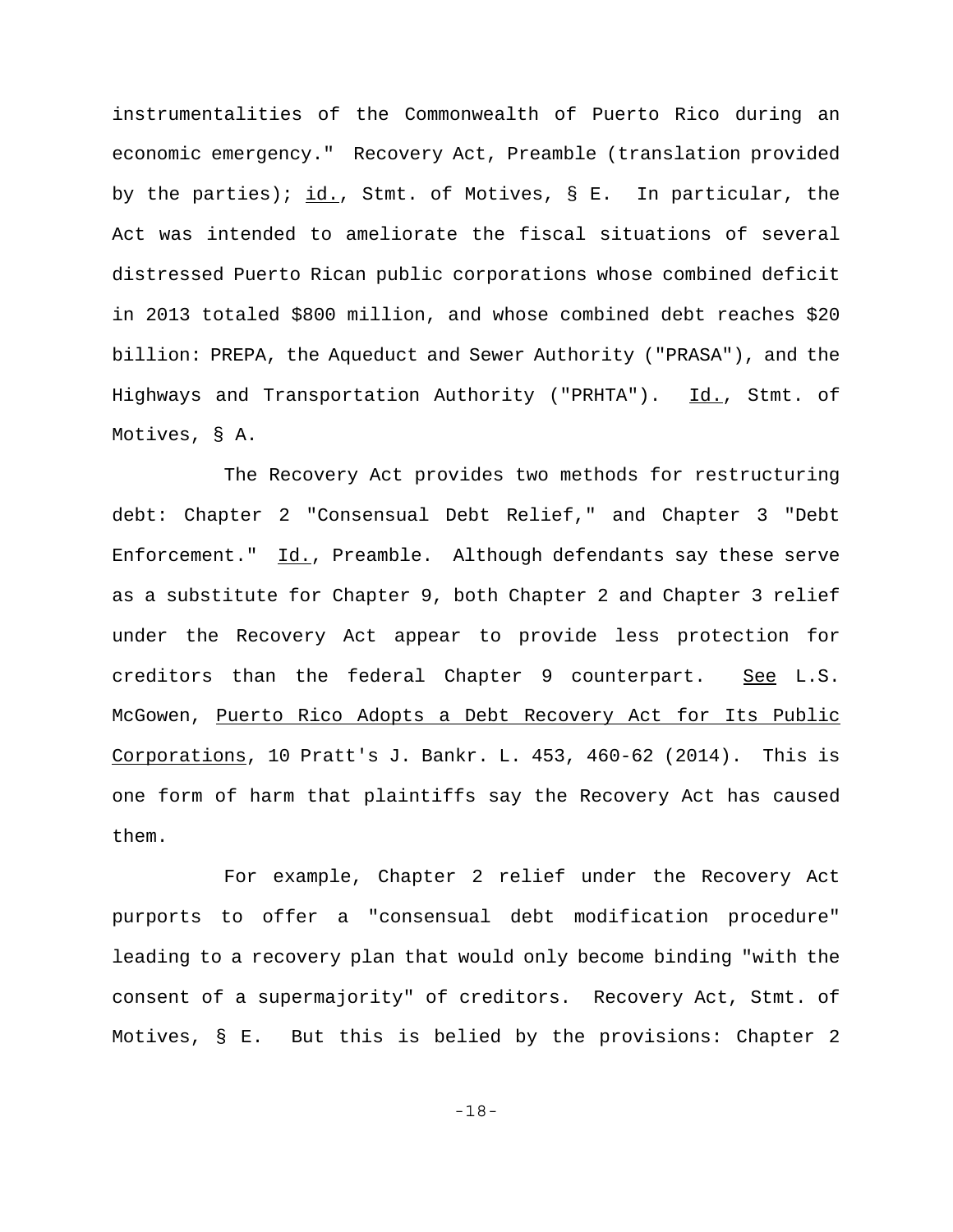permits a binding modification, including debt reduction, to a class of debt instruments with the assent of creditors holding just over one-third of the affected debt.<sup>13</sup> Id. § 202(d)(2); see also id., Stmt. of Motives, § E. There is no analogous "consensual procedure" under federal law.

Chapter 3 relief, on the other hand, is a courtsupervised process designed to mirror, in some ways, Chapter 9 and Chapter 11 of the federal Code. Id., Stmt. of Motives, § E. But while Chapter 3 debtors, like federal Chapter 9 debtors, may avoid certain contractual claims, protections for creditors are again reduced. Compare, e.g., id. §§ 325, 326, with 11 U.S.C. §§ 365(e), 901(a); see also McGowen, 10 Pratt's J. Bankr. L. at 461. For example, unlike in the federal Code, the Recovery Act does not provide a "safe harbor" for derivative contracts. Compare Recovery Act,  $\S$  325(a), with 11 U.S.C.  $\S$  365(e); see also Recovery Act, § 205(c); McGowen, 10 Pratt's J. Bankr. L. at 461.

Municipalities that the Commonwealth may not authorize for federal Chapter 9 relief are nonetheless purportedly made eligible by the Recovery Act to seek both Chapter 2 and 3 relief, either simultaneously or sequentially, with approval from the GDB.

Specifically, a proposed modification becomes binding on all creditors within a class of affected debt instruments if (1) creditors of at least 50% of the amount of debt in that class participate in a vote or consent solicitation; and (2) creditors of at least 75% of the amount of debt that participates in the vote or consent solicitation approves the proposed modifications. Recovery Act,  $\S$  202(d)(2).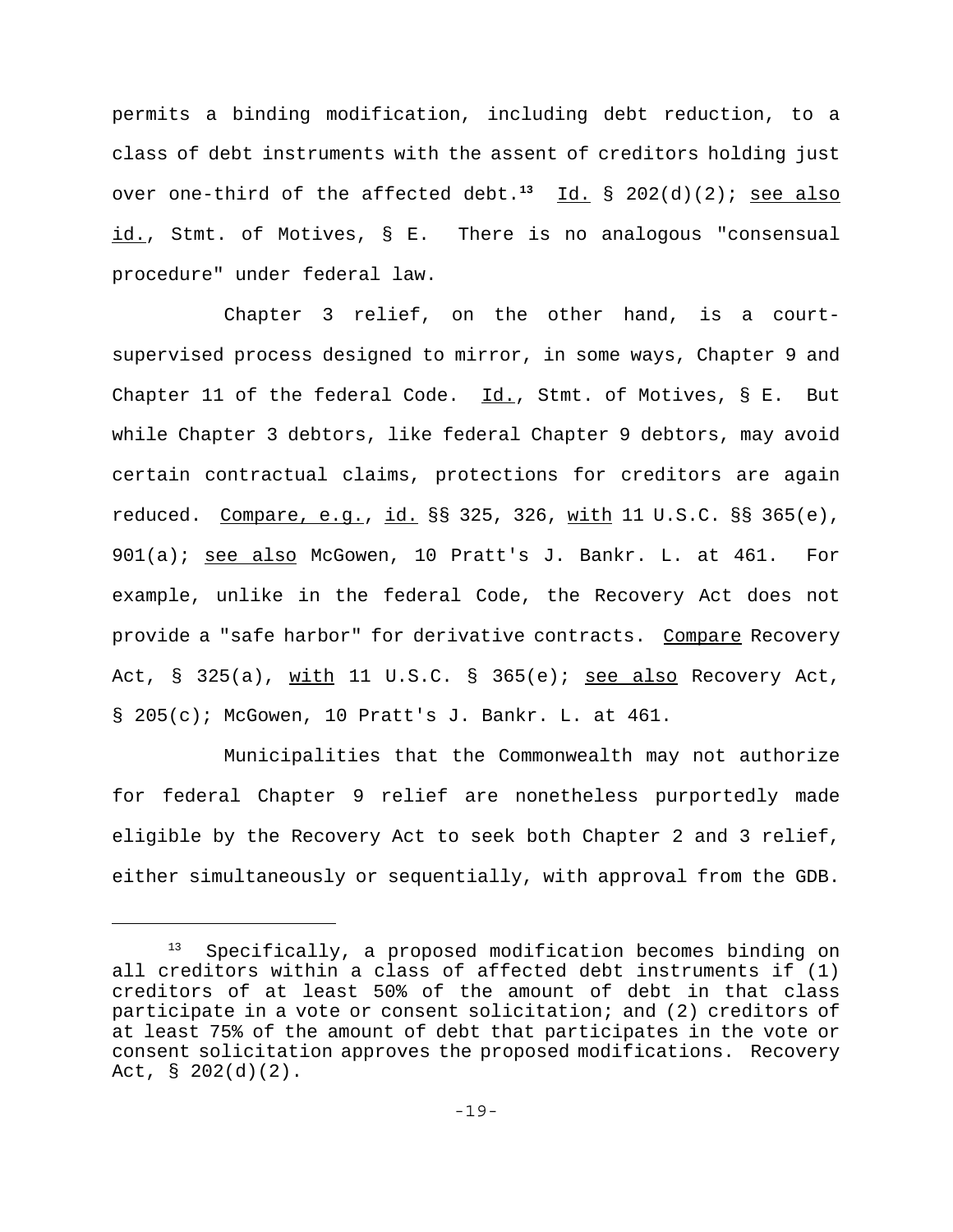Recovery Act, §§ 112, 201(b), 301(a). Unlike the federal Code, the Recovery Act also expressly permits the Governor to institute an involuntary proceeding if the GDB determines that doing so is in the best interest of both the distressed entity and the Commonwealth.<sup>14</sup> Recovery Act,  $\S$  201(b)(2), 301(a)(2).

Plaintiffs argue that the very enactment of these and other provisions cause them harm in several ways: by denying them the protection for which they bargained under the Trust Agreement, by denying them the protection to which they would be entitled under federal relief, and by injecting uncertainty into the bond market that reduces their bargaining position to address pending default. See McGowen, 10 Pratt's J. Bankr. L. at 460-61 (discussing other examples, including the lack of protection for holders of liens on revenue should the municipality need to obtain credit to perform public functions).

 $14$  The federal Code does not permit involuntary Chapter 9 proceedings brought by creditors, see 11 U.S.C. § 303(a) (limiting involuntary petitions to cases under Chapter 7 or 11), and does not expressly address whether states may institute these quasiinvoluntary proceedings on behalf of their municipalities. At least one commentator has suggested that states are prohibited from doing so by  $\S 109(c)(4)$ , which requires that a potential municipal debtor "desire[] to effect a plan to adjust such debts." See Gillette, 79 U. Chi. L. Rev. at 297.

By contrast, the Recovery Act similarly precludes involuntary proceedings brought by creditors, Recovery Act, § 301(c), but expressly allows these quasi-involuntary proceedings to be initiated by the government, see  $id. \$  § 301(a)(2).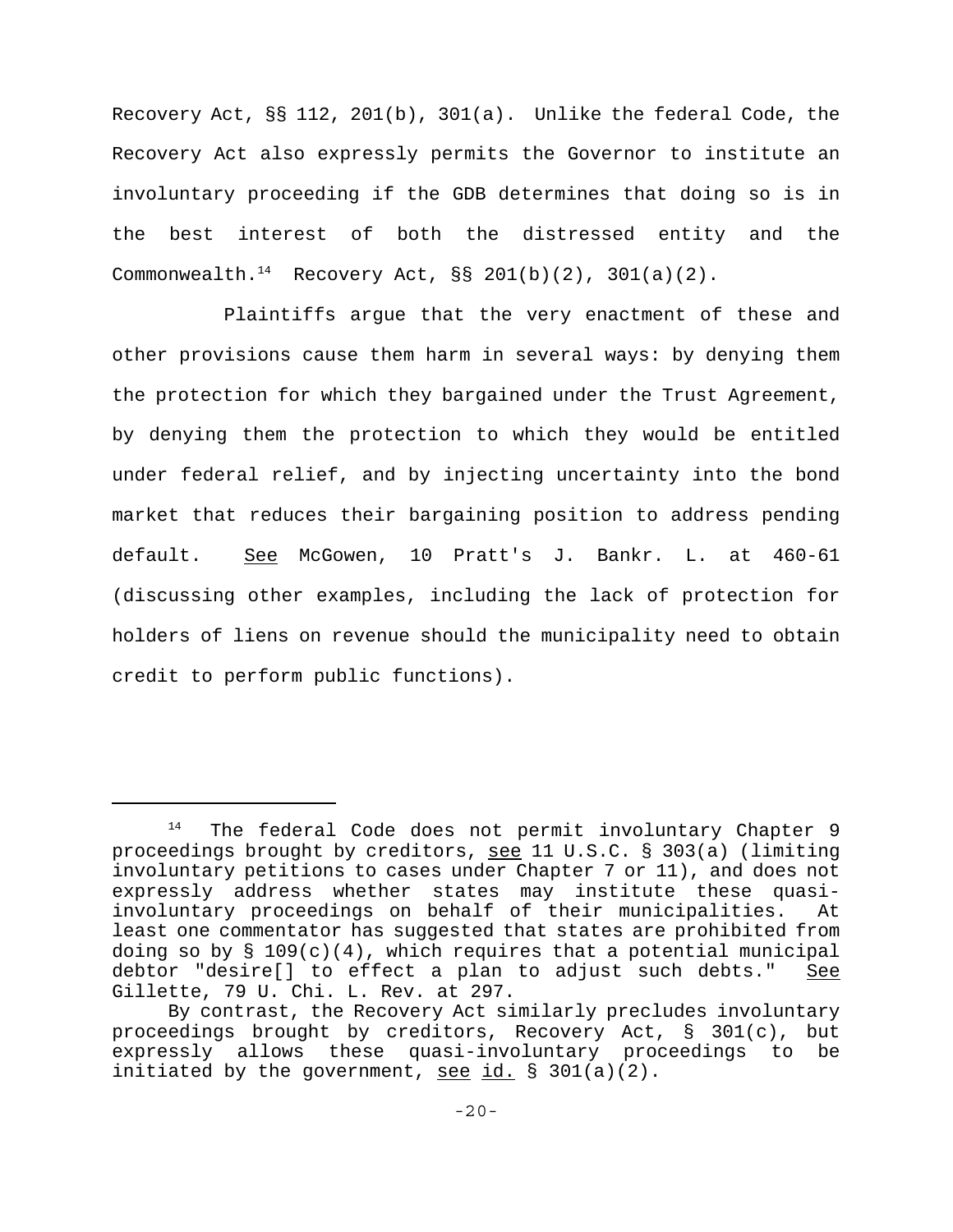III.

## A. Jurisdiction

We have appellate jurisdiction over the final judgment granting summary judgment and issuing a permanent injunction in favor of the Franklin plaintiffs under 28 U.S.C. § 1291. We have appellate jurisdiction over the injunction issued in favor of BlueMountain under 28 U.S.C. § 1292(a)(1).<sup>15</sup> Because we affirm the preemption ruling and attendant injunction, we decline to exercise jurisdiction over defendants' appeal of the district court's February 6, 2015 order denying the motions to dismiss the surviving Contracts Clause and Takings Claims. Cf. First Med. Health Plan, Inc. v. Vega-Ramos, 479 F.3d 46, 50 (1st Cir. 2007) (discussing an exception to the general rule that denials of 12(b)(6) motions to dismiss are interlocutory rulings outside the scope of appellate jurisdiction). $16$ 

<sup>&</sup>lt;sup>15</sup> This difference is an odd quirk of the procedure below: BlueMountain never moved for summary judgment, and so there is no final judgment from which to appeal, only the injunction from the order dated February 6, 2015.

<sup>&</sup>lt;sup>16</sup> The defendants challenged the ripeness of the relevant claims before the district court, but not on appeal. "[A]lthough [they] do not press this issue on appeal, it concerns our jurisdiction under Article III, so we must consider the question on our own initiative." Metro. Wash. Airports Auth. v. Citizens for the Abatement of Aircraft Noise, Inc., 501 U.S. 252, 265 n.13 (1991) (citing Liberty Mut. Ins. Co. v. Wetzel, 424 U.S. 737, 740 (1976)).

We conclude that the defendants were correct in conceding ripeness: The plaintiffs allege that the Recovery Act itself impairs the terms of the agreements governing the PREPA bonds. Compare, e.g., Authority Act, P.R. Laws Ann. tit. 22, § 207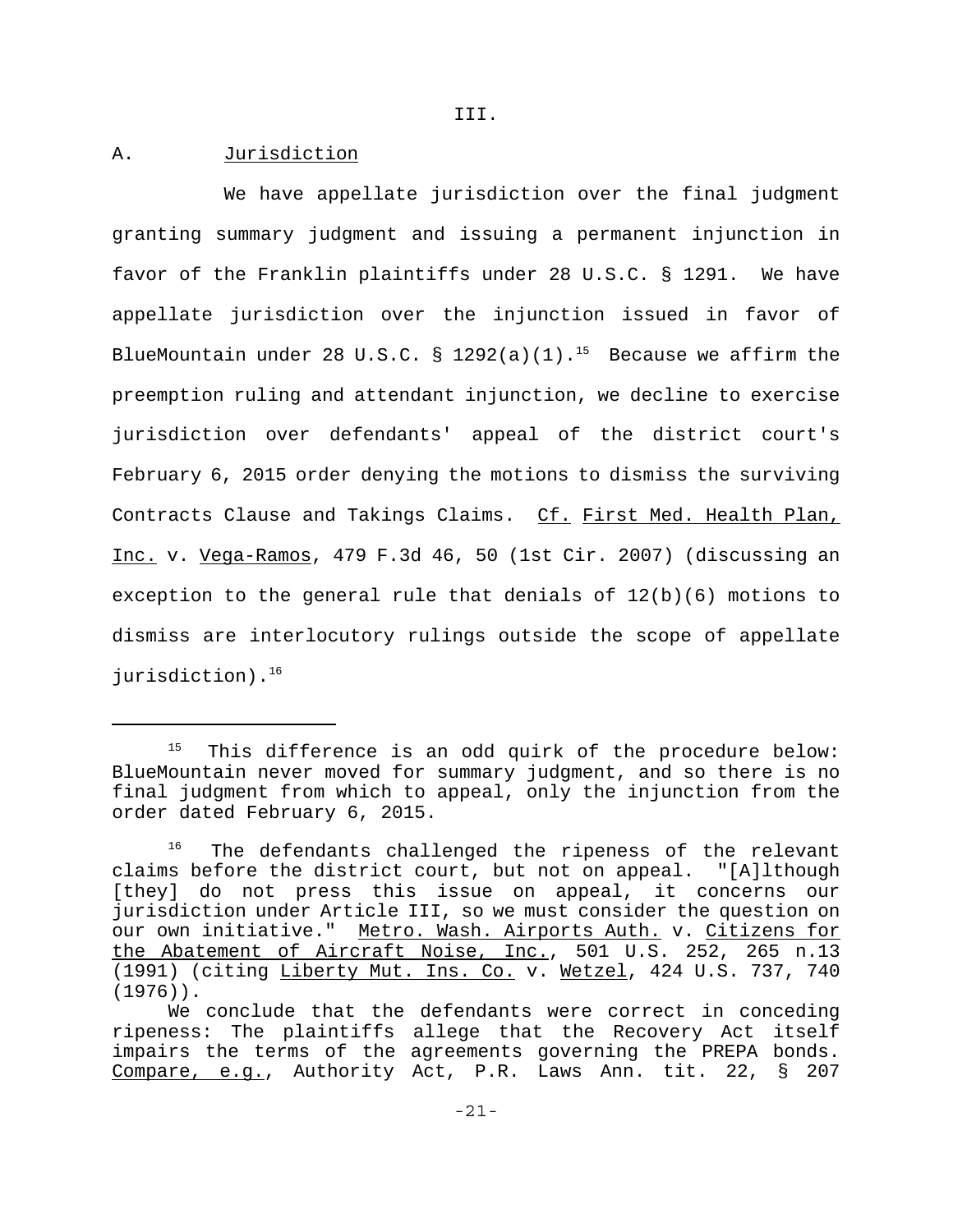#### B. Preemption under § 903(1)

Puerto Rico may not enact its own municipal bankruptcy laws to cover the purported gap created by the 1984 amendment if such laws are preempted by the federal Bankruptcy Code. U.S. Const. art. VI, cl. 2; CSX Transp., Inc. v. Easterwood, 507 U.S. 658, 663 (1993). Thus, the issue on this appeal is whether 11 U.S.C. § 903(1) preempts Puerto Rico from enacting its own municipal bankruptcy law. Our answer to that question is largely driven by examining whether the 1984 amendment adding § 101(52)

<sup>(</sup>providing for a court-appointed receiver in event of default); Trust Agreement, § 804 (permitting U.S. Bank National Association to seek court-appointed receiver pursuant to the Authority Act), with Recovery Act, § 108(b) ("This Act supersedes and annuls any insolvency or custodian provision included in the enabling or other act of any public corporation, including [Authority Act, P.R. Laws Ann. tit. 22, § 207] . . . .").That is, plaintiffs allege that the very enactment of the Recovery Act, rather than the manner of enforcement, impairs their contractual rights -- allegations that present purely legal issues or factual issues controlled by past events. Accordingly, the outcome of the case cannot be affected by subsequent events (except to be mooted), and so these issues satisfy the "fitness" prong of our ripeness inquiry. See Roman Catholic Bishop of Springfield v. City of Springfield, 724 F.3d 78, 89-93 (1st Cir. 2013). And because "the sought-after declaration" on the surviving Contracts Clause and preemption claims "would be of practical assistance in setting the underlying controversy to rest," a refusal to grant relief would result in hardship to the parties. See Rhode Island v. Narragansett Indian Tribe, 19 F.3d 685, 693 (1st Cir. 1994). This claim is ripe for review. See Mass. Delivery Ass'n v. Coakley, 769 F.3d 11, 16-17 (1st Cir. 2014) ("Basically, the question in each case is whether the facts alleged, under all the circumstances, show that there is a substantial controversy, between parties having adverse legal interests, of sufficient immediacy and reality to warrant the issuance of a declaratory judgment." (quoting MedImmune, Inc. v. Genentech, Inc., 549 U.S. 118, 127 (2007)) (internal quotation marks omitted)).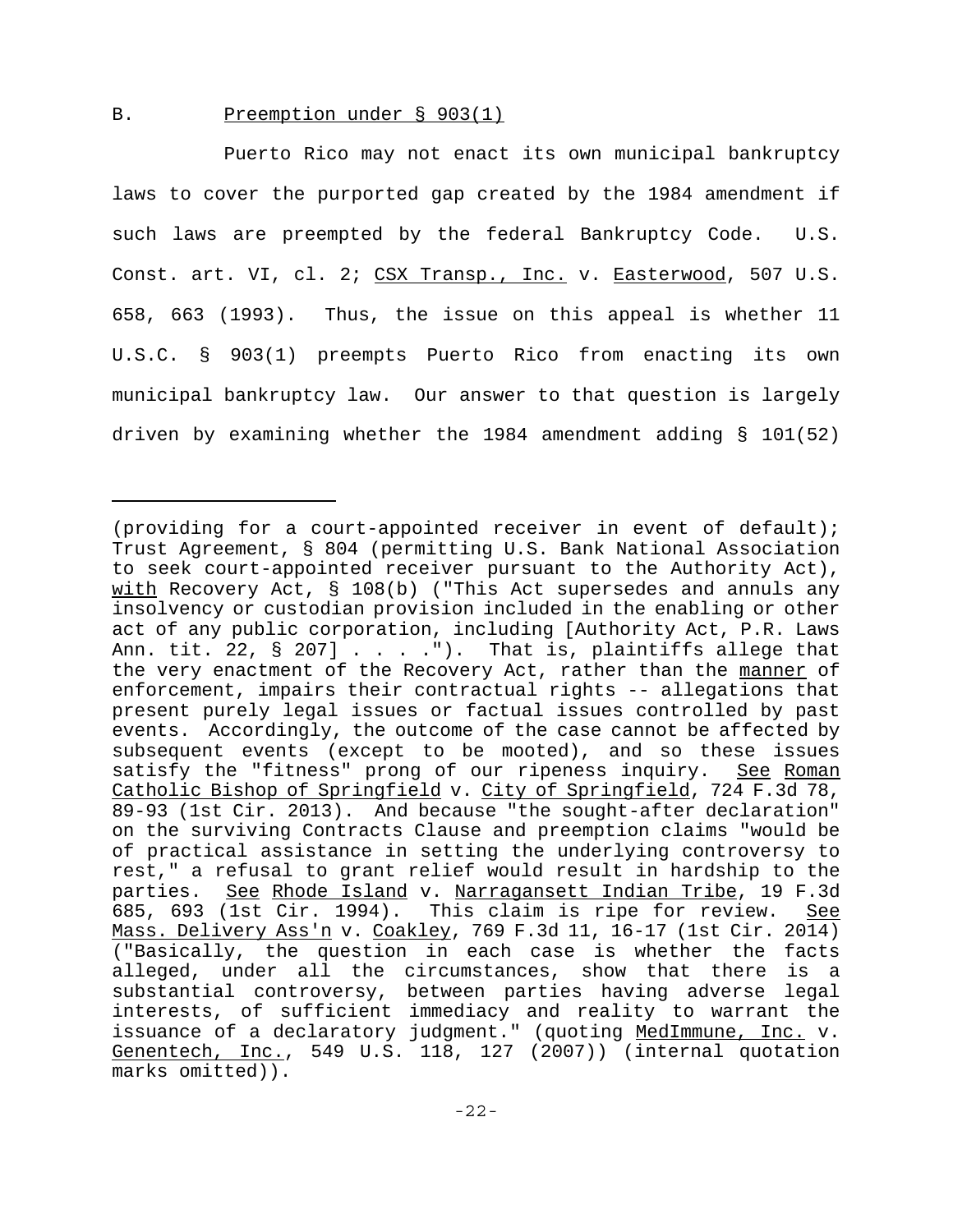altered § 903(1)'s effect. See Dewsnup v. Timm, 502 U.S. 410, 419 (1992) ("When Congress amends the bankruptcy laws, it does not write 'on a clean slate.'" (quoting Emil v. Hanley (In re John M. Russell, Inc.), 318 U.S. 515, 521 (1943))); CSX Transp., 507 U.S. at 663-64 ("Where a state statute conflicts with, or frustrates, federal law, the former must give way."). Our review is de novo. Mass. Delivery Ass'n v. Coakley, 769 F.3d 11, 17 (1st Cir. 2014) (citing DiFiore v. Am. Airlines, Inc., 646 F.3d 81, 85 (1st Cir. 2011)).

Whether a federal law preempts a state law "is a question of congressional intent." Hawaiian Airlines, Inc. v. Norris, 512 U.S. 246, 252 (1994). We begin with the statutory language, which often "contains the best evidence of Congress' pre-emptive intent." Mass. Delivery Ass'n, 769 F.3d at 17 (quoting Dan's City Used Cars, Inc. v. Pelkey, 133 S. Ct. 1769, 1778 (2013)) (internal quotation marks omitted). We also consider "the clause's purpose, history, and the surrounding statutory scheme." Id.

 The relevant provision, § 903(1), states in full: "a State law prescribing a method of composition of indebtedness of such municipality may not bind any creditor that does not consent

-23-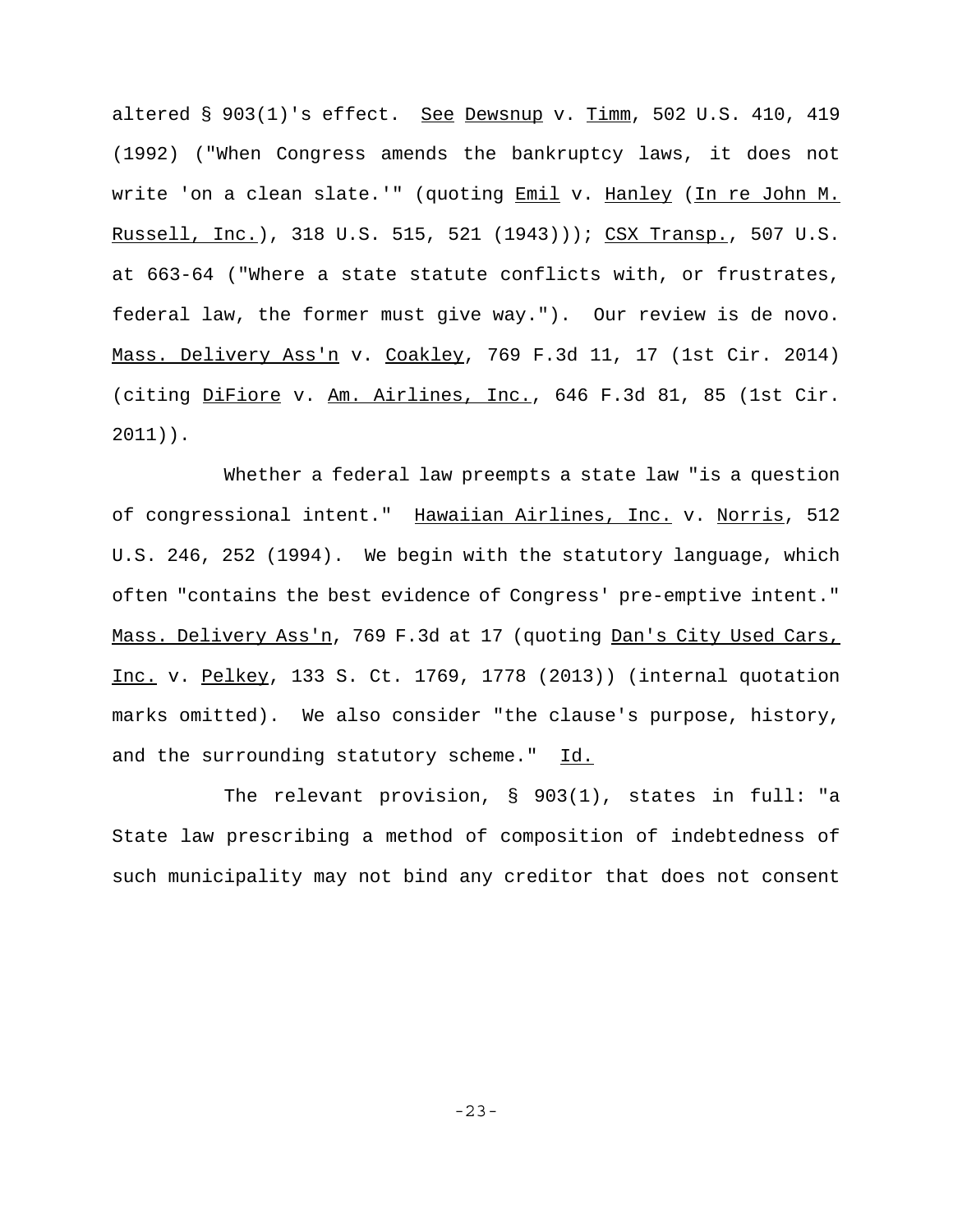to such composition." 11 U.S.C. § 903(1).<sup>17</sup> This provision, by its plain language, bars a state law like the Recovery Act.

There is no disputing that the Recovery Act is a "law prescribing a method of composition of indebtedness" of eligible Puerto Rico municipalities that may "bind" said municipalities' creditors without those creditors' "consent." And, because "State" is defined to include Puerto Rico under § 101(52), the Recovery Act is a "State law" that does so. But this, under § 903(1), Puerto Rico "may not" do, and so we hold that the Recovery Act is preempted. Compare 11 U.S.C. § 903(1) ("[A] State law . . . may not bind any creditor that does not consent . . . ." (emphasis added)), with 49 U.S.C. § 14501(c)(1) ("[A] State . . . may not enact or enforce a law . . . related to a price, route, or service . . . . " (emphasis added));  $Dan \, 's$  City, 133 S. Ct. at 1778

<sup>17</sup>This provision appears in § 903, which reads in full:

This chapter does not limit or impair the power of a State to control, by legislation or otherwise, a municipality of or in such State in the exercise of the political or governmental powers of such municipality, including expenditures for such exercise, but--

<sup>(1)</sup> a State law prescribing a method of composition of indebtedness of such municipality may not bind any creditor that does not consent to such composition; and

<sup>(2)</sup> a judgment entered under such a law may not bind a creditor that does not consent to such composition.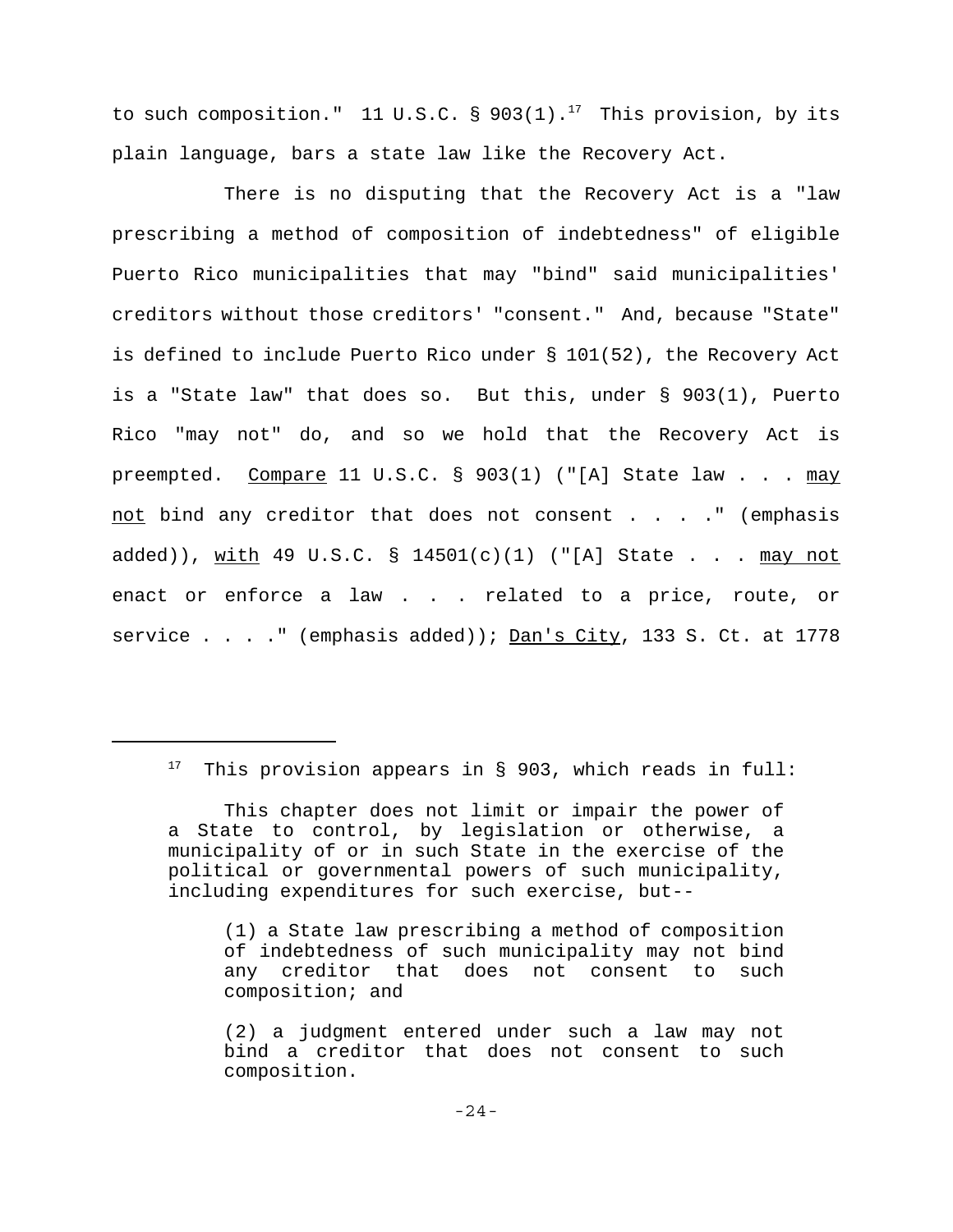(noting that this language in  $\S$  14501(c)(1) "prohibits enforcement of state laws 'related to a price, route or service . . . .'").

The context and history of this provision confirm this construction -- that this provision was intended to have a preemptive effect. Cf. Dan's City, 133 S. Ct. at 1778; Cohen, 523 U.S. at 221. Context and history also confirm that our construction is consistent with the previous constructions of this provision, and so, absent clear congressional intention to modify the bankruptcy law, we "will not read the Bankruptcy Code to erode past bankruptcy practice." Cohen, 523 U.S. at 221 (citation and internal quotation marks omitted); see also Dewsnup, 502 U.S. at 419 ("When Congress amends the bankruptcy laws, it does not write 'on a clean slate.'" (quoting <u>Emil</u>, 318 U.S. at 521)).

The Code, at § 903(1), "is derived, with stylistic changes, from" its precursor, Section 83(i). S. Rep. No. 95-989 at 110. The legislative history reveals, and the parties do not dispute, that the purpose of Section 83(i) was to overrule an early Supreme Court decision which had upheld a state law permitting the adjustment of municipal debt if the city and 85% of creditors agreed. See Faitoute Iron & Steel Co. v. City of Asbury Park, 316 U.S. 502, 504, 513-16 (1942).<sup>18</sup> Before **Faitoute**, most had assumed

 $18$  The GDB defendants, at oral argument, presented a strained reading of the manner in which Section 83(i) overruled Faitoute. They argued that the sole purpose of Congress in overruling Faitoute was to allow municipalities to convert to federal proceedings those state municipal bankruptcy proceedings that, like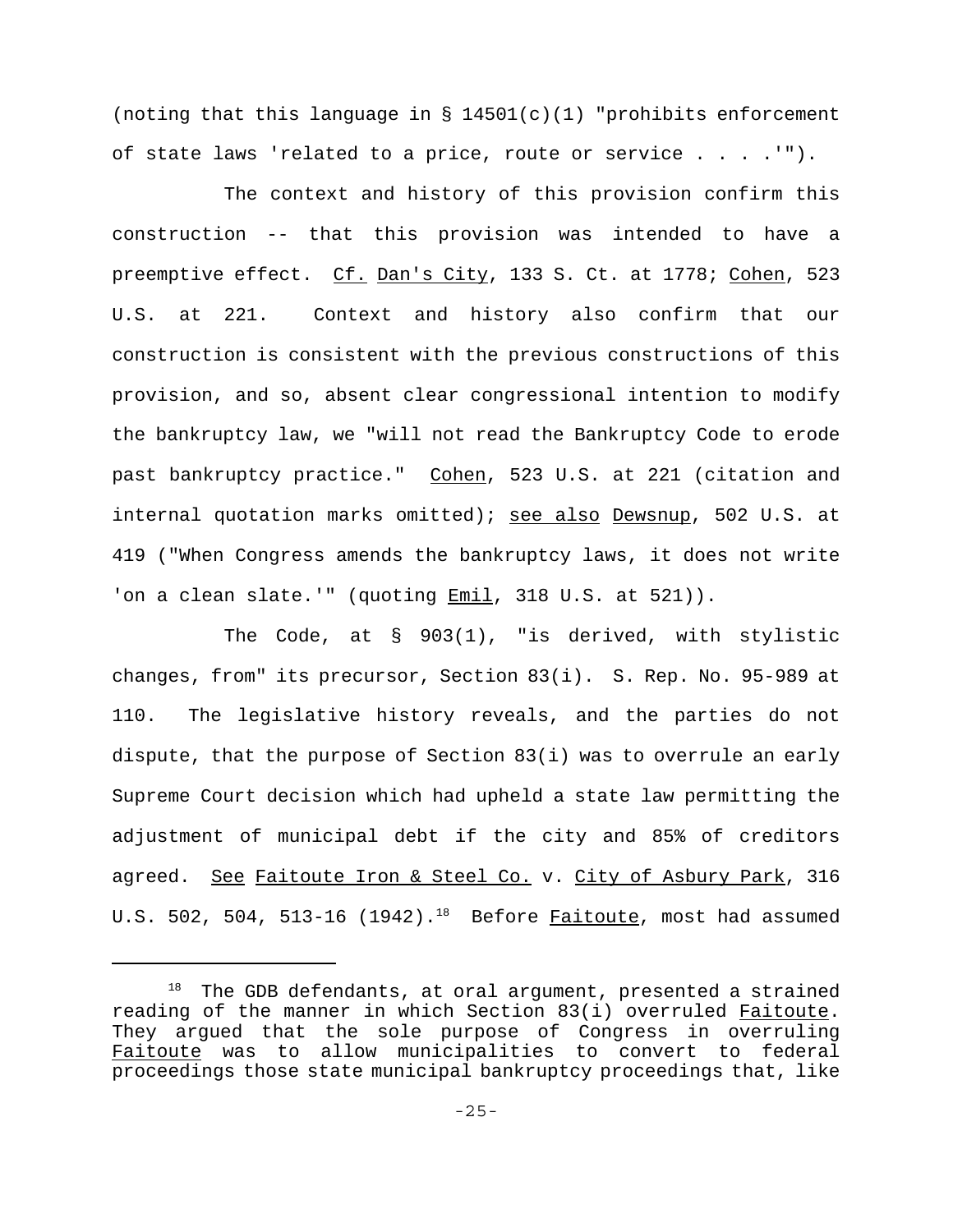that states could not themselves address the holdout problem that municipal bankruptcy relief is designed to resolve because they were barred from adjusting debt obligations (without all creditors' consent) under the Contracts Clause. See McConnell & Picker, 60 U. Chi. L. Rev. at 452-54.

Congress enacted Section 83(i) to restore what had been believed to be the pre-Faitoute status quo by expressly prohibiting state municipal bankruptcy laws adjusting creditors' debts without their consent.<sup>19</sup> See, e.g., H.R. Rep. No. 79-2246, at 4 (1946) ("State adjustment acts have been held to be valid, but . . . . [o]nly under a Federal law should a creditor be forced to accept such an adjustment without his consent." (emphasis added)). And Congress sought to preserve Section 83(i) when it re-codified

the one in Faitoute, had arisen in the absence of a federal municipal bankruptcy regime from 1933-1937. We do not share this limited reading of Faitoute, which also does not comport with either the legislative history or the scholarship on the subject.

<sup>&</sup>lt;sup>19</sup> The full text of Section 83(i) as enacted in 1946 reads:

Nothing contained in this chapter shall be construed to limit or impair the power of any State to control, by legislation or otherwise, any municipality or any political subdivision of or in such State . . . Provided, however, That no State law prescribing a method of composition of indebtedness of such agencies shall be binding upon any creditor who does not consent to such composition, and no judgment shall be entered under such State law which would bind a creditor to such composition without his consent.

Act of July 1, 1946, Pub. L. No. 481, ch. 532, sec. 83(i), 60 Stat. 409, 415.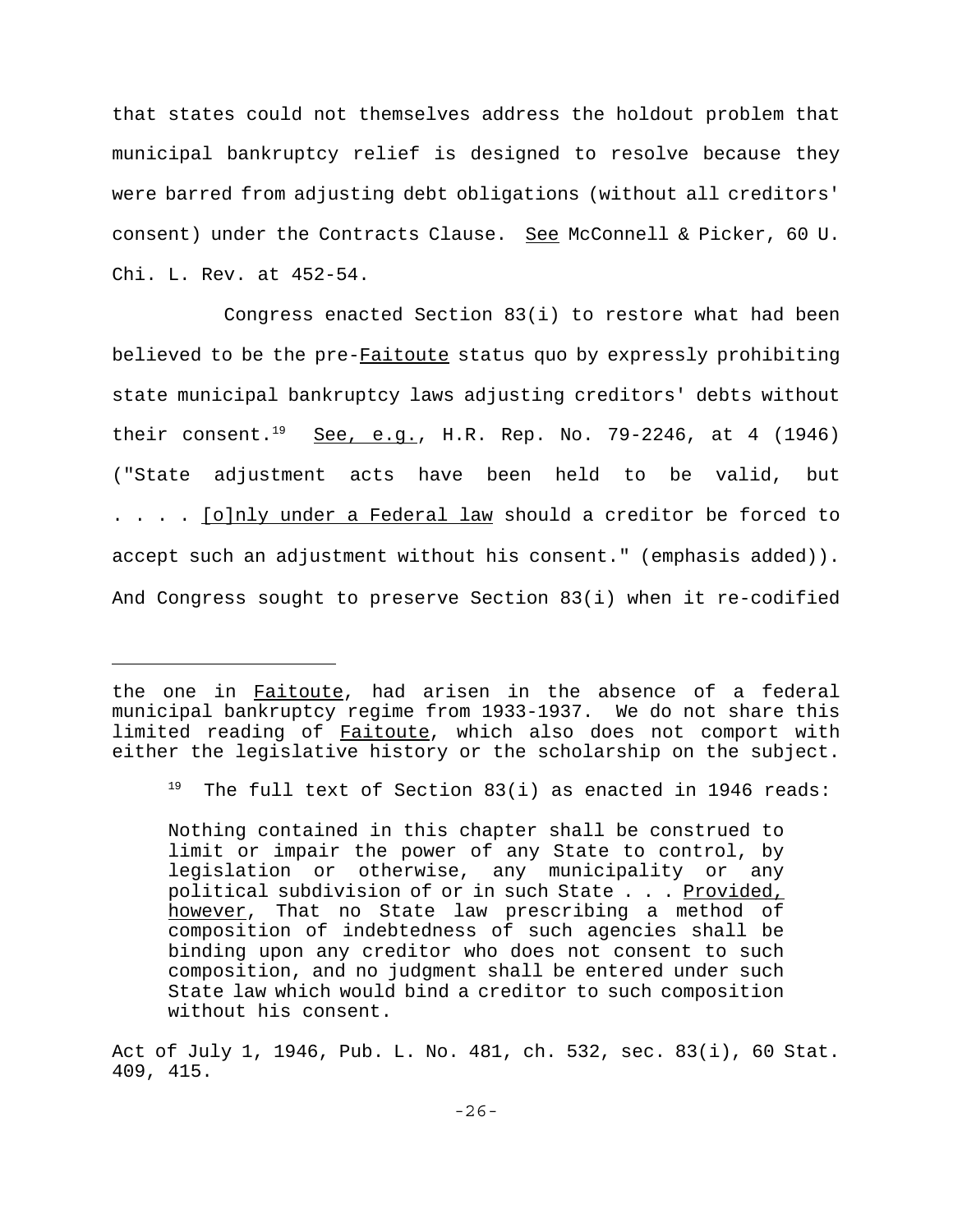the section as  $\S$  903(1) in 1978. See S. Rep. No. 95-989 at 110 (noting that this was necessary to maintain the uniformity of the bankruptcy laws by preventing states from "'enact[ing] their own versions of Chapter IX'" (quoting L.P. King, Municipal Insolvency: Chapter IX, Old and New; Chapter IX Rules, 50 Am. Bankr. L.J. 55, 65  $(1976))$ ; cf. Kellogg, 135 S. Ct. at 1977 (explaining that retention of language indicates absence of alteration).<sup>20</sup>

These provisions on their face barred Puerto Rico and the Territories, just as they did the states, from enacting their own versions of Chapter 9 creditor debt adjustment. From the time of its enactment in 1946, Section 83(i)'s prohibition on "State law[s] prescribing a method of composition of indebtedness" expressly applied to Puerto Rico law because "State" had been defined to include the "Territories and possessions," like Puerto Rico, to which the Bankruptcy Act was applicable. See Act of June 22, 1938,

S. Rep. No. 95-989 at 110.

The Senate notes concerning the enactment of  $\S$  903 explain in relevant part:

Section 903 is derived, with stylistic changes, from section 83 of current Chapter IX. It sets forth the primary authority of a State, through its constitution, laws, and other powers, over its municipalities. The proviso in section 83, prohibiting State composition procedures for municipalities, is retained. Deletion of the provision would "permit all States to enact their own versions of Chapter IX", Municipal Insolvency, 50 Am. Bankr. L.J. 55, 65, which would frustrate the constitutional mandate of uniform bankruptcy laws. Constitution of the United States. Art. I, Sec. 8.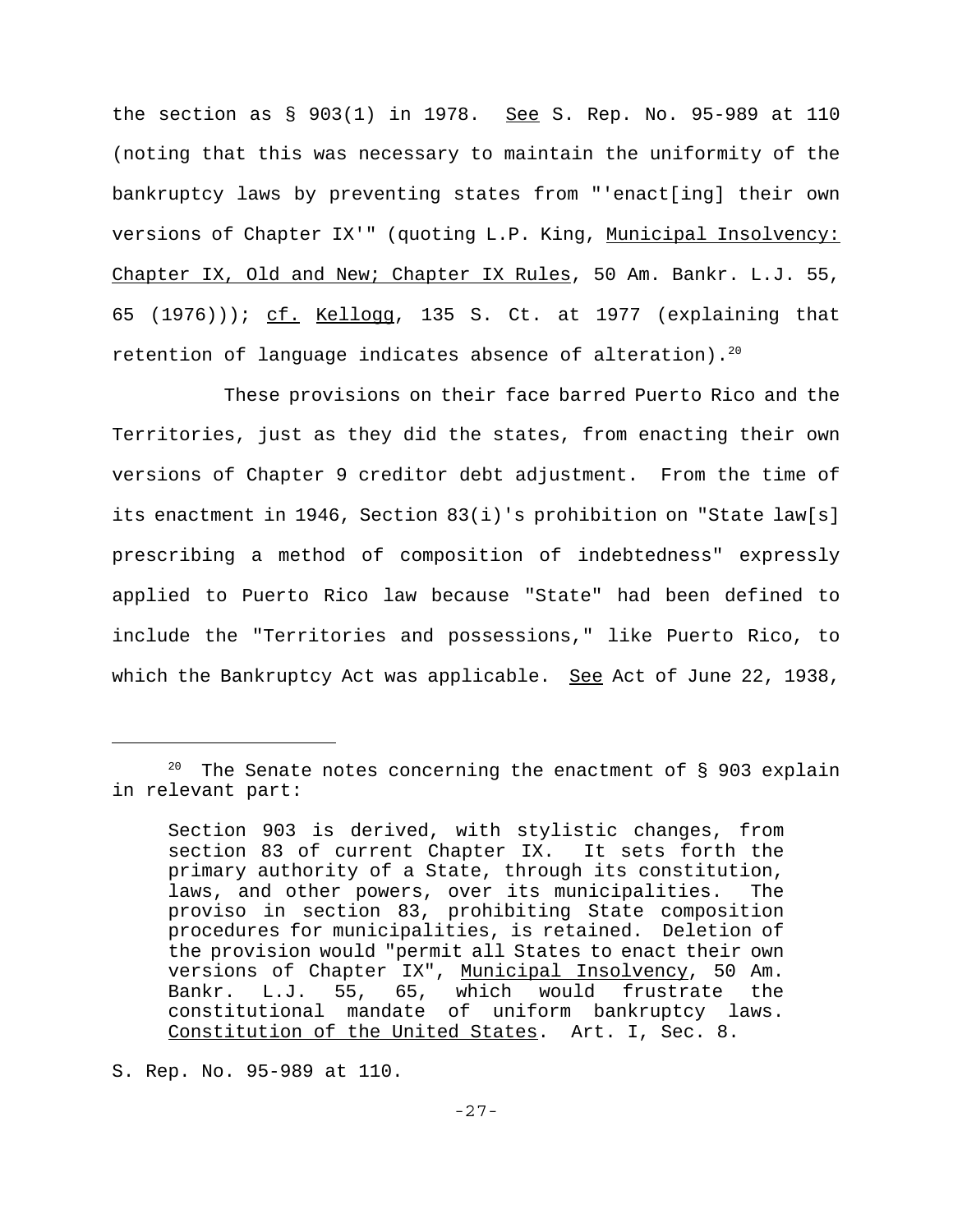Pub. L. No. 696, ch. 575, § 1(29), 52 Stat. at 842 (defining "States"); Act of July 1, 1946, Pub. L. No. 481, ch. 532, sec. 83(i), 60 Stat. 409, 415 (prohibiting "State law[s] prescribing a method of composition of indebtedness"); Act of Mar. 2, 1917, ch. 145, § 9, 39 Stat. 951, 954 (codified as amended at 48 U.S.C. § 734) ("[T]he statutory laws of the United States not locally inapplicable, except as . . . otherwise provided, shall have the same force and effect in Porto Rico as in the United States . . . .").

The re-codification of this provision, § 903(1), must continue to apply to Puerto Rico because there is no evidence of express modification by Congress. See Dewsnup, 502 U.S. at 419-20. The mere absence of a definition of "state" in the Code from 1978 until the 1984 amendment does not provide such evidence, nor does the legislative history.<sup>21</sup> Cf. id. "Fundamental changes in the scope of a statute are not typically accomplished with so subtle a move." Kellogg, 135 S. Ct. at 1977 (declining to find a significant change to a statute based on the removal of a small phrase while retaining the operative language).

 $21$  If anything, the legislative history suggests that the missing definition was a mistake, and so no alteration of § 903(1)'s or the rest of the Code's applicability to Puerto Rico was intended. See Lubben, 88 Am. Bankr. L.J. at 573 (explaining that adding a definition of "State" was among the proposed 1979 amendments "to 'clean up' errors in the original 1978 Code").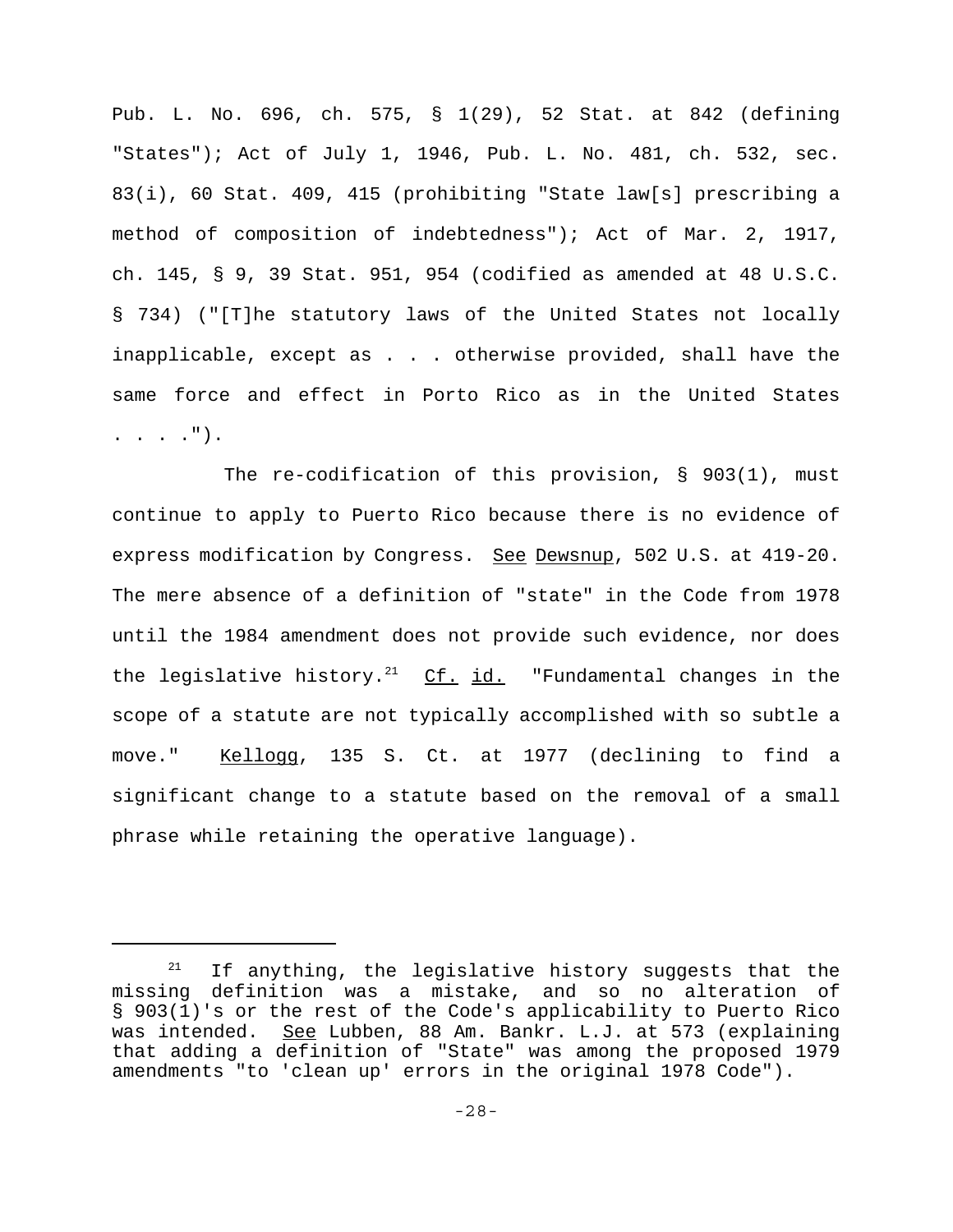There is little doubt that  $\S$  903(1) would have pre-empted the Recovery Act, save for the questions occasioned by the 1984 amendment at issue. There is no disputing that the Recovery Act was a "State law" under Section  $83(i)$ , and so too under § 903(1) from 1978-1984. And there is no disputing that the Recovery Act binds creditors without their consent or that it is Puerto Rico's "own version[] of Chapter [9]," such that it directly conflicts with  $\S$  903(1)'s prohibition of such laws.<sup>22</sup> S. Rep. No. 95-989 at 110; Recovery Act, Stmt. of Motives, § E; see CSX Transp., Inc., 507 U.S. at 663 ("Where a state statute conflicts with . . . federal law, the former must give way.").

The question is whether the preemption provision of § 903(1) still applies in the face of the 1984 amendment. We hold that it does. The addition of the definition of "State" in 1984 does not, by its text or its history, change the applicability of § 903(1) to Puerto Rico.<sup>23</sup> 11 U.S.C. § 101(52). To the contrary,

For this reason, we need not address the exact scope of this preemption under either Section 83(i) or  $\S$  903(1). Cf. Dan's City, 133 S. Ct. at 1778 (noting that when "Congress has superseded state legislation by statute," the only task remaining is to "identify the domain expressly pre-empted" (quoting Lorillard Tobacco Co. v. Reilly, 533 U.S. 525, 541 (2001)) (internal quotation marks omitted)).

 $23$  The parties agree that there is nothing in the legislative history directly indicating a change to § 903(1), only a change to § 109(c). Amici bankruptcy law experts, Clayton Gillette and David Skeel, Jr., inform us that "almost the only reference to the new definition in the legislative history came in testimony by Professor Frank Kennedy . . . who stated: 'I do not understand why the municipal corporations of Puerto Rico are denied by the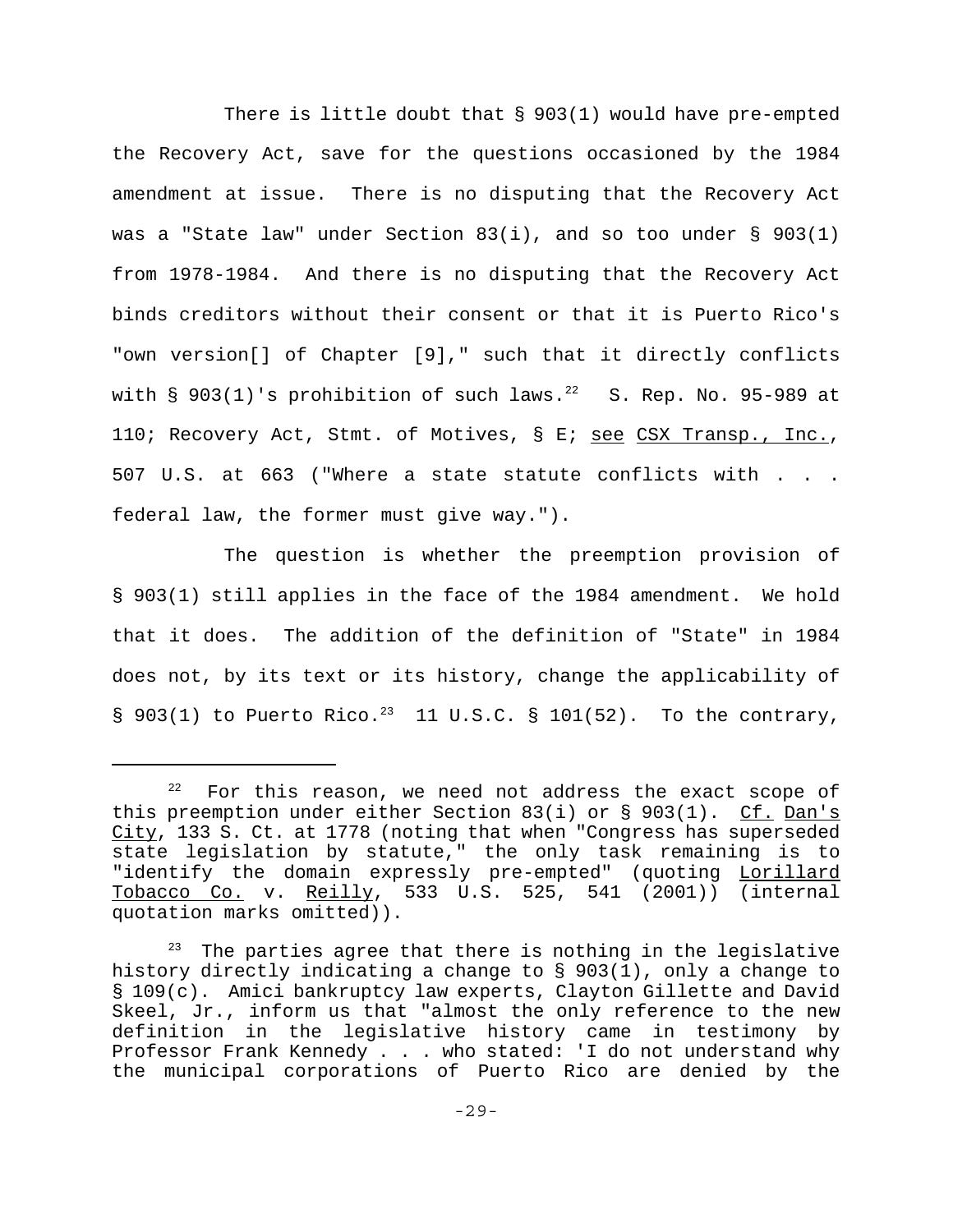because § 903(1) does not define who may be a debtor under Chapter 9, § 101(52) confirms that the "State law[s]" prohibited include those of Puerto Rico, as has always been the case. Cf. Dewsnup, 502 U.S. at 419 ("[T]his Court has been reluctant to accept arguments that would interpret the Code . . . to effect a major change in pre-Code practice that is not the subject of at least some discussion in the legislative history."); Kellogg, 135 S. Ct. at 1977 ("The retention of the same term in the later laws suggests that no fundamental alteration was intended."). If Congress had wanted to alter the applicability of § 903(1) to Puerto Rico, it "easily could have written" § 101(52) to exclude Puerto Rico laws from the prohibition of § 903(1), just as it had excluded Puerto Rico from the definition of debtor under § 109(c). See Burgess v. United States, 553 U.S. 124, 130 (2008). But Congress did not.

The legislative history is silent as to the reason for the exception set forth in the 1984 amendment. One apparent possibility concerns the different constitutional status of Puerto Rico. Because of this different status, the limitations on Congress's ability to address municipal insolvency in the states

proposed definition of 'State' of the right to seek relief under Chapter 9, but the addition of the definition of 'State' is useful.'" Brief for C.P. Gillette & D.A. Skeel, Jr., as Amici Curiae Supporting Defendants-Appellants, at \*8; see also Lubben, 88 Am. Bankr. L.J. at 575 (noting that the exception in § 101(52) says "nothing about how the word 'State' should be interpreted in section 903").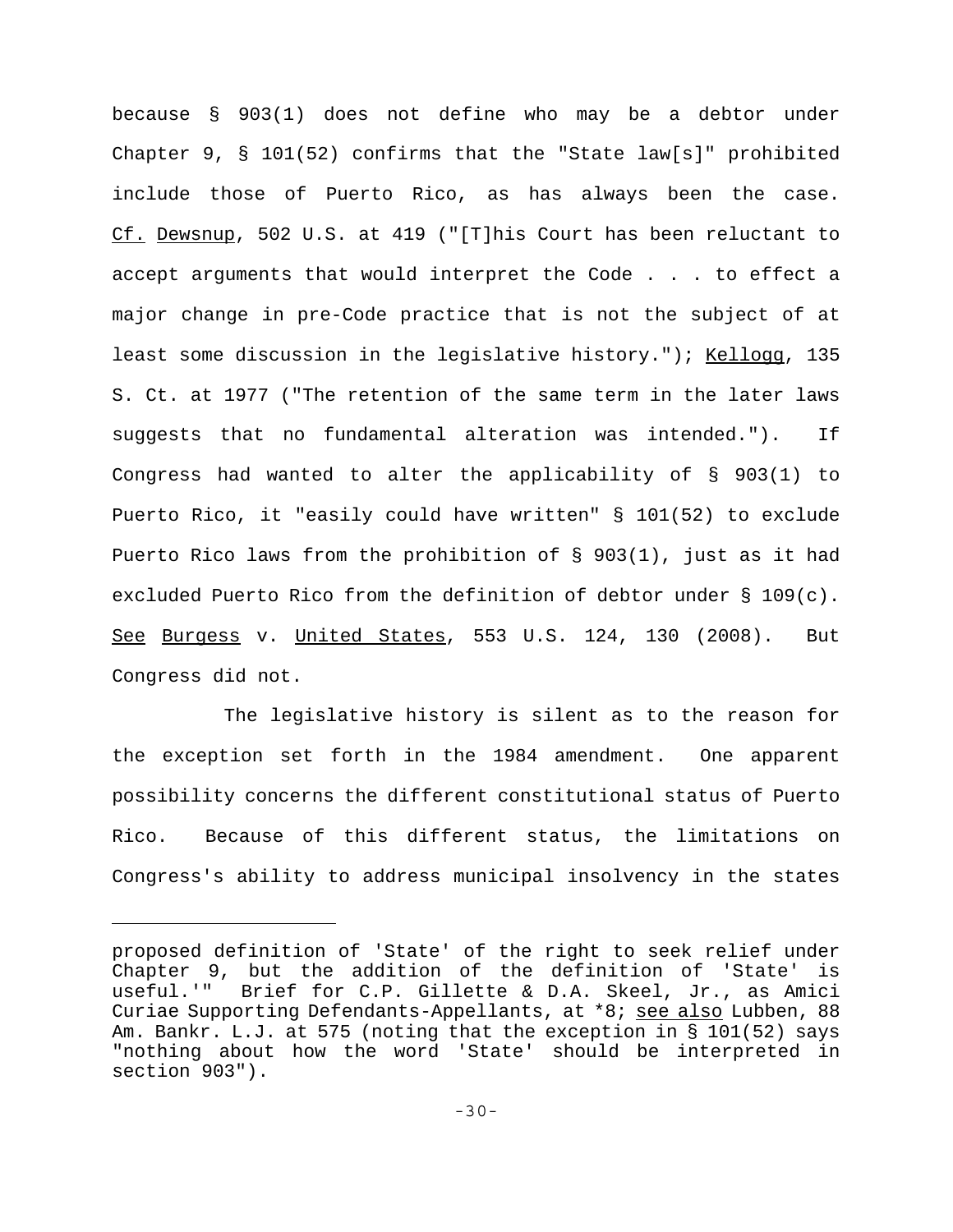discussed above are not directly applicable to Puerto Rico. United States v. Rivera Torres, 826 F.2d 151, 154 (1st Cir. 1987); see also Harris v. Rosario, 446 U.S. 651, 651-52 (1980) (per curiam). Accordingly, Congress may wish to adopt other -- and possibly better -- options to address the insolvency of Puerto Rico municipalities that are not available to it when addressing similar problems in the states. See Rivera Torres, 826 F.2d at 154; cf. McConnell & Picker, 60 U. Chi. L. Rev. at 494-95 (arguing that because Chapter 9 "leaves control in the hands of the state" and because "[t]he bankruptcy court lacks the powers typically given to state municipal receivers," "[t]he structure for making decisions that led to financial problems continues").

Our construction is consistent with a congressional choice to exercise such other options "pursuant to the plenary powers conferred by the Territorial Clause." Rivera Torres, 826 F.2d at 154. If Puerto Rico could determine the availability of Chapter 9 for Puerto Rico municipalities, that might undermine Congress's ability to do so. Cf. Gillette, 79 U. Chi. L. Rev. at 285-86 (discussing the strategic use of municipal bankruptcy relief to avoid other solutions). Similarly, Congress's ability to exercise such other options would also be undermined if Puerto Rico could fashion its own municipal bankruptcy relief. Cf. id. The

-31-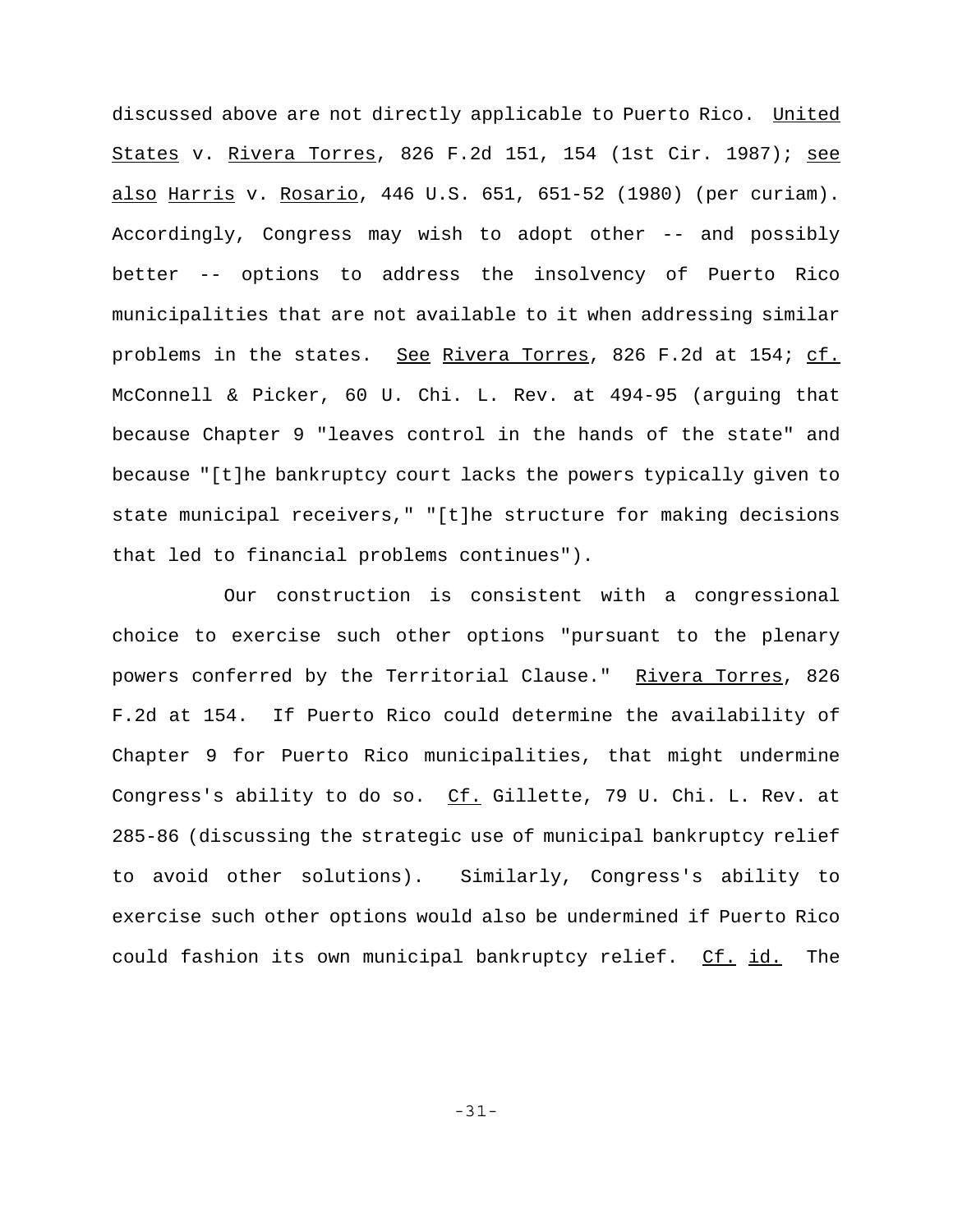1984 amendment ensures that these options remain open to Congress by denying Puerto Rico the power to do either.<sup>24</sup> Cf. id.

First, defendants' reliance on a congressional report stating that it was "not prepared to admit that the situation presents a legislative no-man's land" reveals nothing about Congress's intent in enacting  $\S$  101(52). Bekins, 304 U.S. at 51 (quoting H.R. Rep. No. 75-517, at 3 (1937)). Congress, in making the quoted statement, was concerned not with a lack of laws, but a lack of constitutional authority. That statement, made in the wake of the first municipal bankruptcy law's demise in Ashton, rejects the view that creation of a federal municipal bankruptcy regime was constitutionally impossible. See Bekins, 304 U.S. at 51-54; cf. Ashton, 298 U.S. at 530-32. Accordingly, the statement is inapposite; Congress's stated rejection of a legislative no-man's land and assertion of authority is entirely consistent with intending to retain that authority in deciding how to address municipal insolvency in Puerto Rico.

Second, any reliance on Guss v. Utah Labor Relations Board, 353 U.S. 1 (1957), is misplaced. Far from creating a rule against the creation of a no-man's land -- here, understood as the absence of laws providing relief -- the Supreme Court held that where "Congress' power in the area . . . is plenary, its judgment must be respected whatever policy objections there may be to [the] creation of a no-man's-land." Id. at 11.

The Court's reasoning in Guss is fully applicable here: Congress, through the provisions of  $\S$  109(c)(2) and  $\S$  903, "demonstrated that it knew how to cede jurisdiction to the states" and "demonstrated its ability to spell out with particularity those areas in which it desired state regulation to be operative." Guss, 353 U.S. at 9-10 (citation and internal quotation marks omitted). It prohibited states from enacting municipal insolvency laws that would "bind any creditor that does not consent," but not from devising other solutions or from controlling whether their municipalities could access a federal alternative. 11 U.S.C. §§  $109(c)(2)$ , 903. Guss therefore supports our conclusion that "Congress has expressed its judgment" to retain its own authority by denying to Puerto Rico both the power to choose Chapter 9 relief

<sup>&</sup>lt;sup>24</sup> Defendants arque that we should not construe  $\S$  903(1) to continue to apply to Puerto Rico after the 1984 amendment because to do so creates a "no-man's land" that Congress did not intend and could not have created. We disagree both as to Congress's intent and as to whether a no-man's land is created. Our construction does not create one, because congressional retention of authority is not the same as a no-man's land. Further, defendants' argument fails in any event.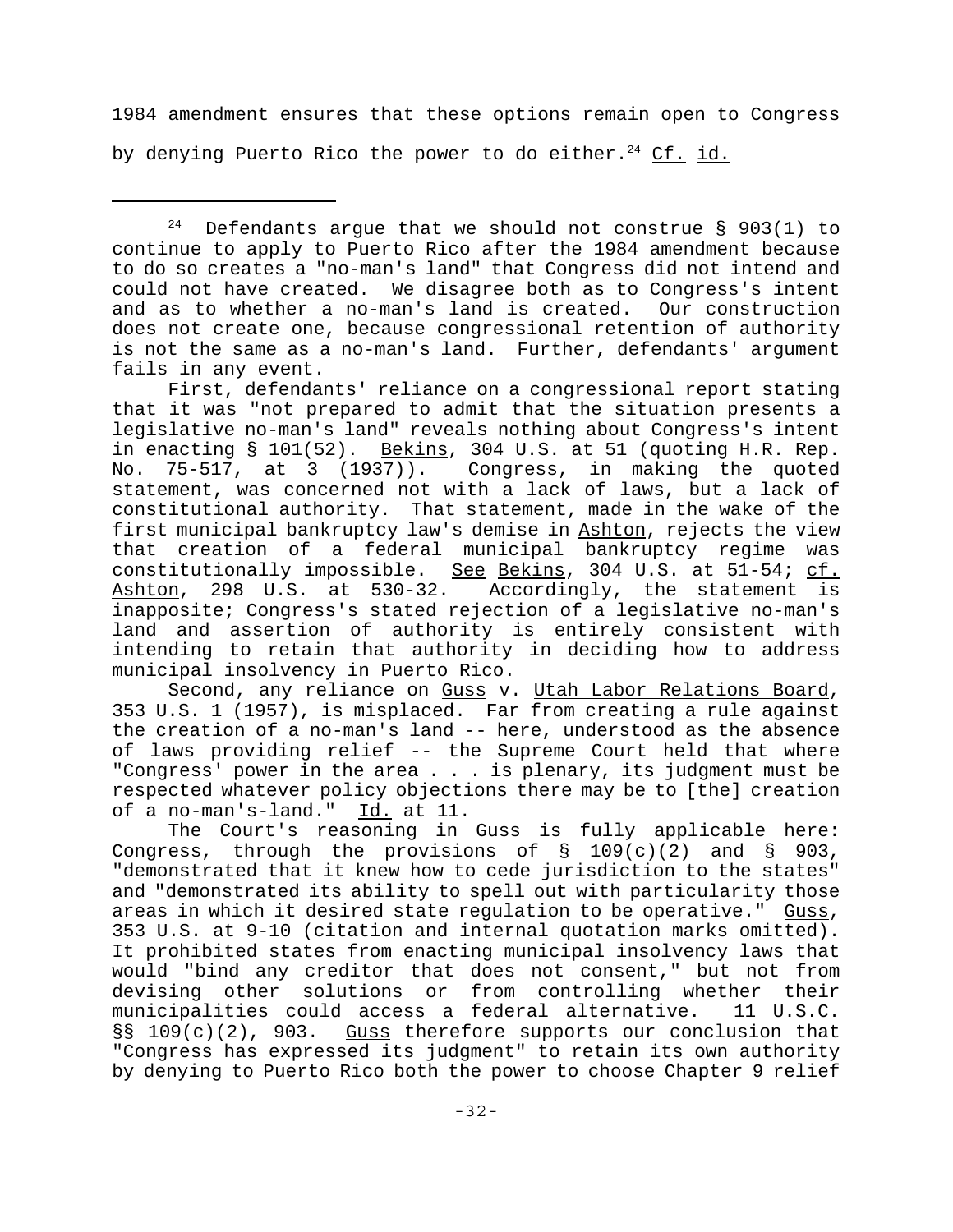# C. The Defendants' Creative But Unsound And Unsuccessful Alternative Readings

Our construction follows straightforwardly from the plain text and is confirmed by both statutory history and legislative history. Nonetheless, the defendants object to it on two grounds.

First, they offer a novel argument in light of the Bankruptcy Code's definition of "creditor" that the provision only applies to creditors of entities who have or could have filed for Chapter 9 relief: because Puerto Rico cannot authorize its municipalities to become "debtors," those municipalities' bondholders cannot be "creditors," and so the Recovery Act does not bind "creditors" in violation of § 903(1). That is, defendants argue that Congress, without saying so, did indirectly what it could have easily done directly but did not.

and to enact its own version thereof. Guss, 353 U.S. at 10-11. Because "Congress' power" over Puerto Rico "is plenary," the Supreme Court dictates that Congress' "judgment [in this regard] must be respected." Id.; Rivera Torres, 826 F.2d at 154.

In any event, these cases do not provide a reason to construe the statute differently. However remarkable a no-man's land might be, assuming dubitante that there is one under our construction, it would be even more remarkable to find that Congress decided to abandon -- without comment and through a definition -- its fortyyear old prohibition on local insolvency laws that bind creditors without their consent. See Cohen, 523 U.S. at 221-22. The former can at least be reconciled with congressional purpose to retain its authority, and, if the literature on incentives is correct, may have been the only way for Congress to do so efficaciously. Cf. Gillette, 79 U. Chi. L. Rev. at 285-86. Unlike defendants, we cannot "ignore[] [this] more plausible explanation" of Congress's decision. Kellogg, 135 S. Ct. at 1977-78.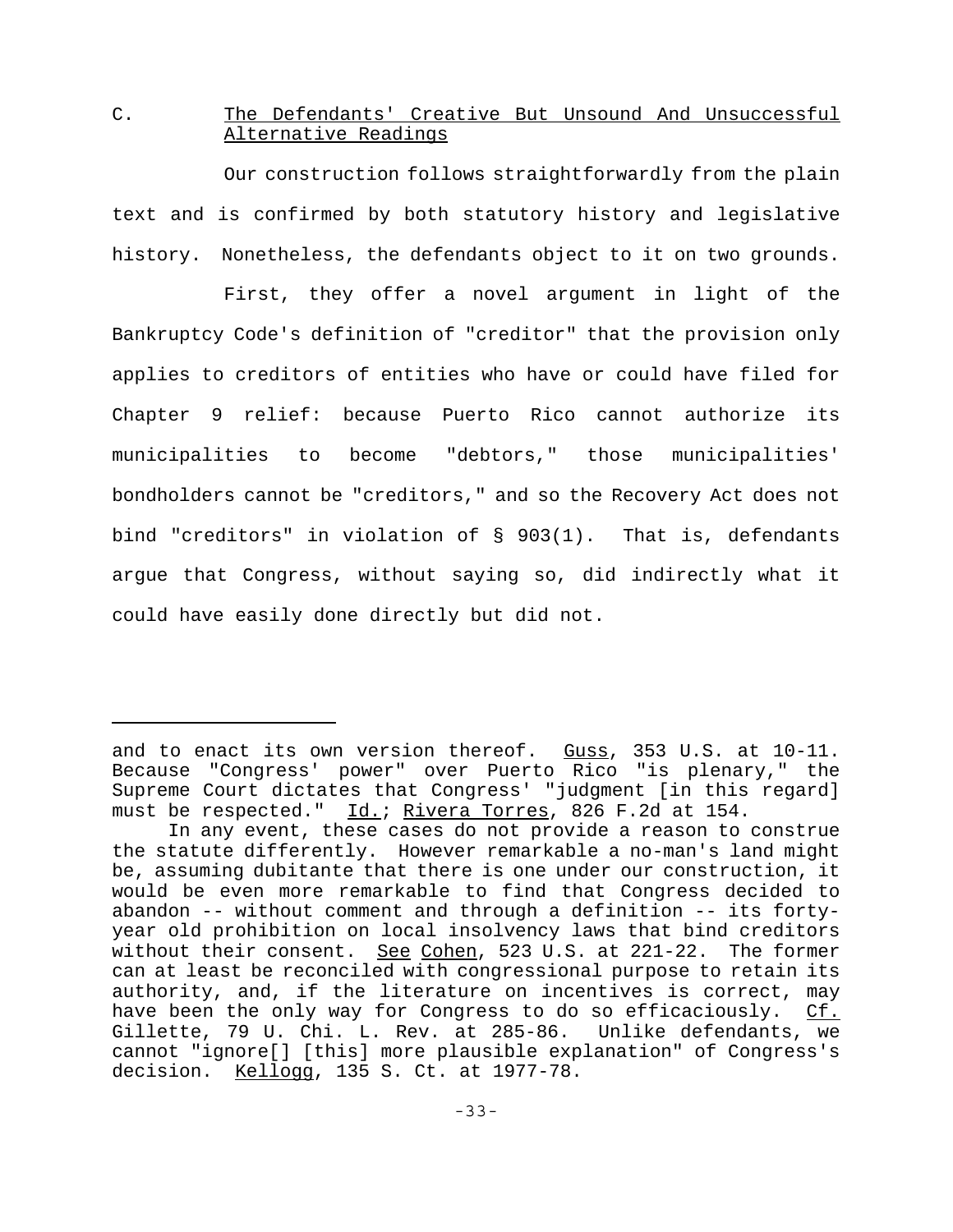Second, they make a structural argument that  $\S$  903(1) cannot apply to Puerto Rico because Chapter 9, of which § 903(1) is a part, does not apply to Puerto Rico.

Neither attempt succeeds. If Congress had wanted to exclude Puerto Rico from § 903(1), it would have done so directly without relying on the creativity of parties arguing before the courts. Cf. Kellogg, 135 S. Ct. at 1977 ("If Congress had meant to make such a change, we would expect it to have used language that made this important modification clear to litigants and courts."). Instead, as discussed above, Congress did the opposite.

## 1. Who May Be "Creditors" under § 903(1)

Ignoring other language in the Code, the defendants' first argument begins by observing that the Bankruptcy Code defines "creditor" in relation to "debtor." 11 U.S.C. § 101(10)(A) (defining "creditor" as an "entity that has a claim against the debtor that arose at the time of or before the order for relief concerning the debtor").<sup>25</sup> But a "debtor" is defined as a "person or municipality concerning which a case under [the Bankruptcy Code] has been commenced." 11 U.S.C. § 101(13) (emphasis added). Because Puerto Rico cannot authorize its municipalities to commence "a case under [the Bankruptcy Code]," the argument goes, creditors of Puerto Rico municipalities are not "creditors" within the

<sup>&</sup>lt;sup>25</sup> Subsections (B) and (C) of  $\S$  101(10) provide additional definitions of "creditor" not relevant here.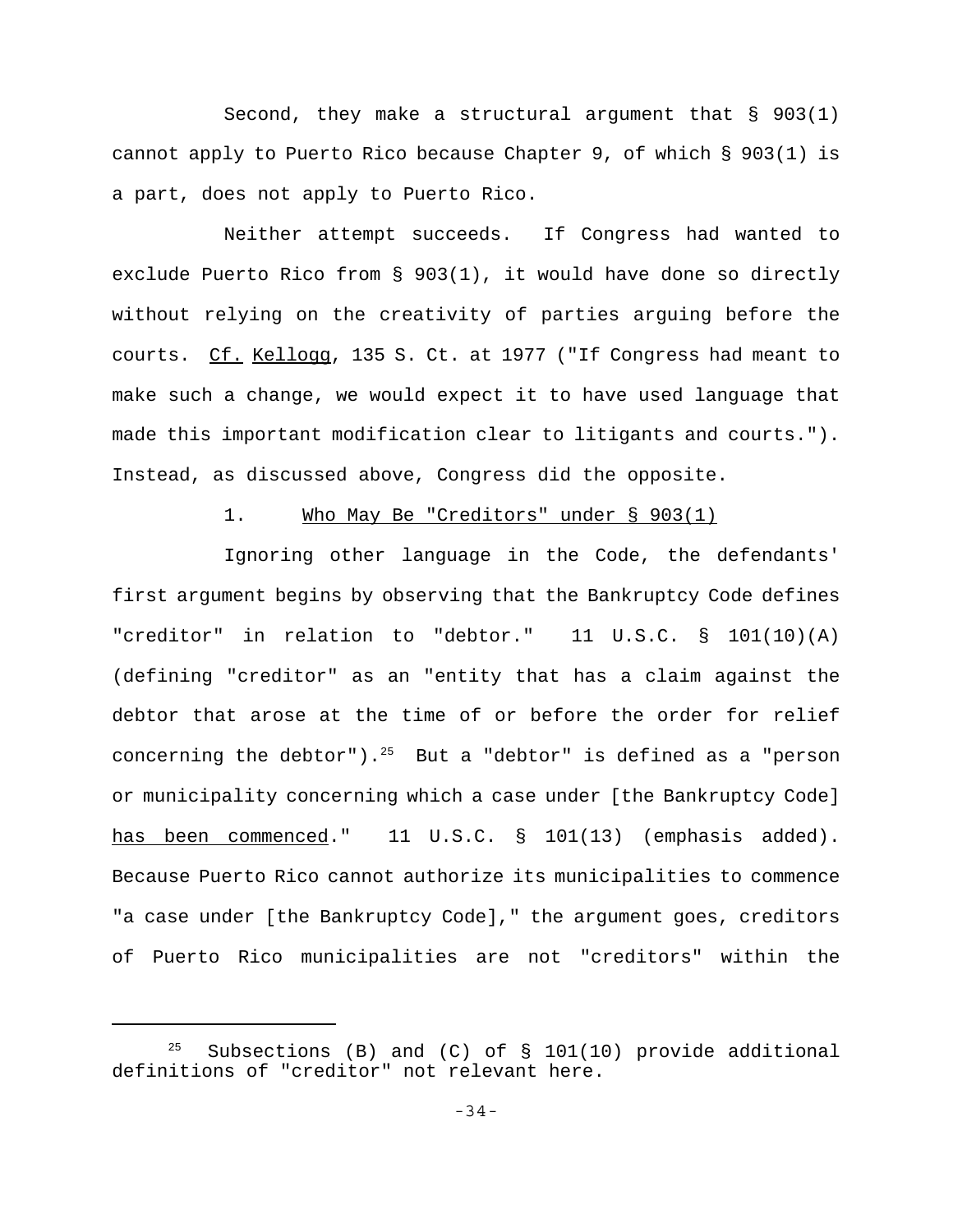meaning of  $\S$  101(10)(A), and so the Recovery Act does not bind "creditors" without their consent in violation of § 903(1).

This argument ignores congressional language choices, as well as context, and proves too much.26Although "'[s]tatutory definitions control the meaning of statutory words . . . in the usual case,'" Burgess, 553 U.S. at 129-30 (second alteration in original) (quoting Lawson v. Suwannee Fruit & S.S. Co., 336 U.S. 198, 201 (1949)), we should not apply statutory definitions in a manner that directly undermines the legislation, Philko Aviation, Inc. v. Shacket, 462 U.S. 406, 411-12 (1983) (citing Lawson, 336 U.S. at 201). But that is exactly what defendants ask us to do.<sup>27</sup>

a State composition law could not be used to alter a creditor's claim against a municipality that has filed for Chapter 9[:] [a]ny prior or concurrent State law composition proceeding would be superseded pursuant to section 903(1) [upon filing], and any judgment previously obtained would be reopened under section 903(2).

The difficulty is that the Professors' construction cannot be squared with either the history of this provision, or the legislative intent in enacting it, of barring states from enacting their own municipal bankruptcy laws. To the contrary, it would undermine the applicability of this provision to states.

 $27$  Defendants attempt to escape this conclusion by arguing, in the alternative, that "debtor" is a person against whom a claim "has been [or could be] commenced," and so "creditors" are those who have a claim against an entity eligible for Chapter 9 relief.

 $26$  The defendants are correct that their interpretation of "creditor" would not, as the Franklin plaintiffs contend, "reduce Section 903(1) to mere surplus." As Professors Gillette and Skeel explain in their amici curiae brief, their construction of § 903(1), which limits "creditor" to the statutory definition, makes clear that even though Chapter 9 does not infringe on the power of states to manage their own municipalities,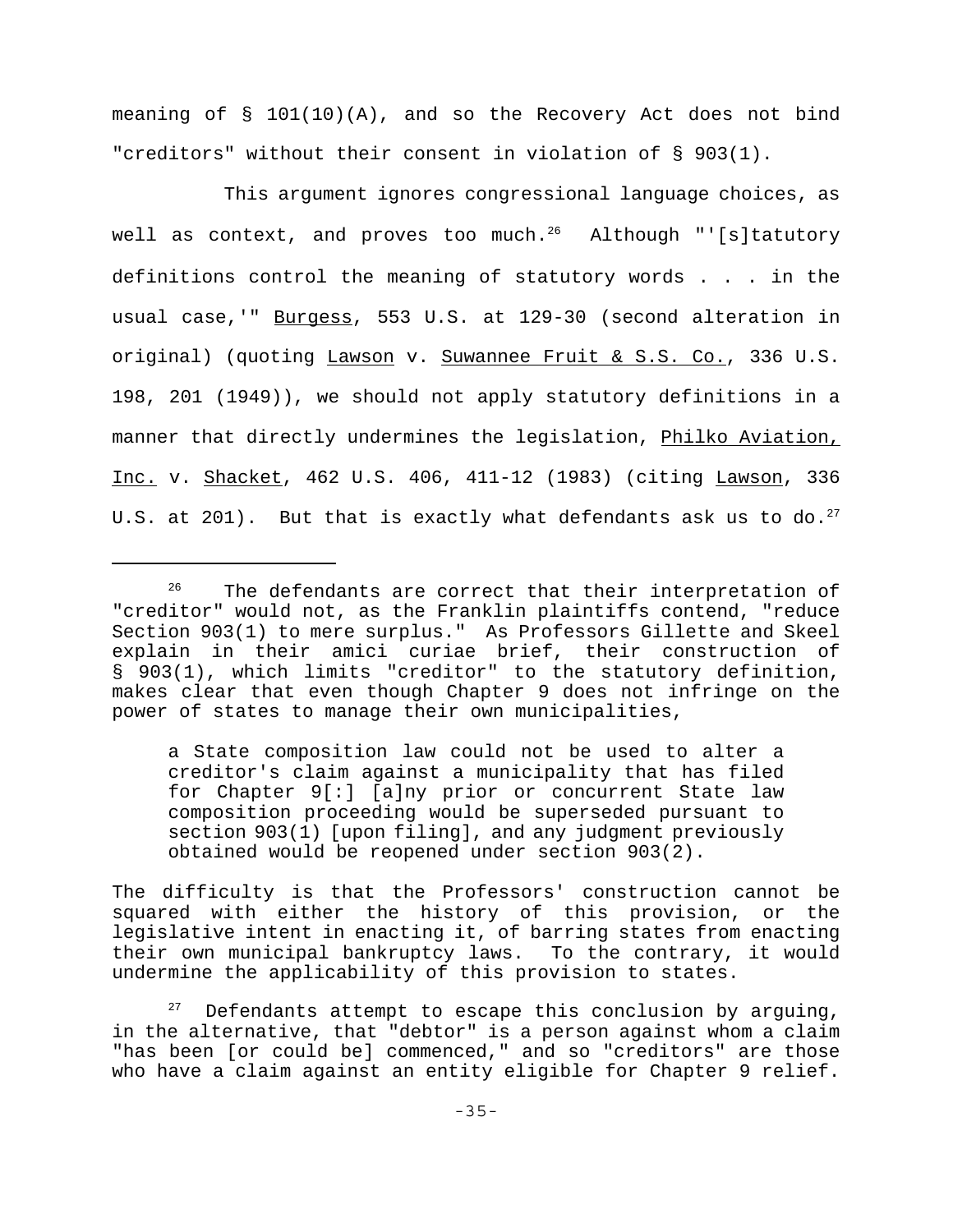Construing "creditor" in § 903(1) so narrowly would undermine the stated purpose of the provision in prohibiting states from "enact[ing] their own versions of Chapter [9]." See S. Rep. No. 95-989, at 110; H.R. Rep. No. 79-2246, at 4. Under defendants' construction, any state could avoid the prohibition by denying its municipalities authorization to file under  $\S 109(c)(2)$ . State laws governing the adjustment of these municipalities' debts could not then, on defendants' reading, "bind any creditor" because there would be none: no case would "ha[ve] been commenced" concerning the municipalities because no case could commence under  $\S 109(c)(2)$ .

Nor does a reference to the changes in 1978 or 1984 make this argument any more plausible. The 1978 version similarly defined "debtor" as a "person or municipality concerning which a case under this title has been commenced," and "creditor" in relation to a "debtor" against whom the creditor had a claim "that arose at the time of or before the order for relief." Bankruptcy Reform Act of 1978, §§ 101(9), 101(12), 92 Stat. at 2550-51 (codified at 11 U.S.C. §§ 101(9), 101(12) (1977-1980)) (emphasis added). Defendant's reading undermines the express purpose, stated in 1978, of enacting § 903(1): to "prohibit[] State composition procedures for municipalities." S. Rep. No. 95-989, at 110. If we follow defendants' suggestion, then either Congress was directly

There is no textual basis to do so. It is simply another gesture at their structural argument, which we address next.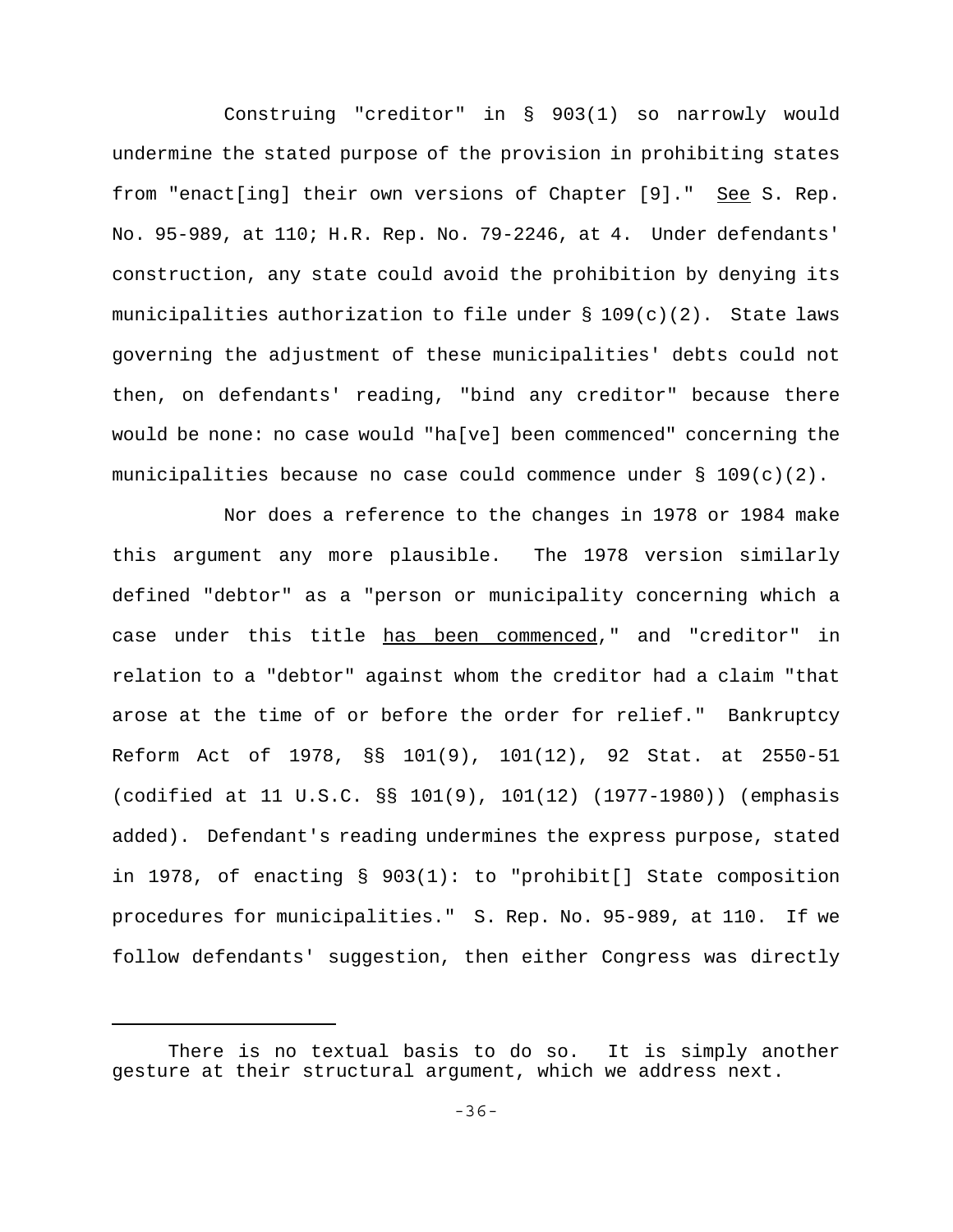self-defeating in enacting this legislation in 1978, or else in 1984 made a stark and drastic change -- without comment and in "an obscure way"  $-$  to the law as previously enacted. Cf. Dewsnup, 502 U.S. at 419; Kellogg, 135 S. Ct. at 1977. But "[a] statutory definition should not be applied in such a manner." Philko Aviation, 462 U.S. at 412; see also Dewsnup, 502 U.S. at 419-20.

Where statutory definitions give rise to such problems, a term may be given its ordinary meaning.<sup>28</sup> Philko Aviation, 462

<sup>&</sup>lt;sup>28</sup> The Code is replete with use of the term "creditor" in ways not limited by the statutory definition on which defendants rely. For example, § 502(a) uses creditor in a manner that is expressly inconsistent with the statutory definition because "a creditor of a general partner in a partnership that is a debtor" is not, itself, a holder of a "claim against the debtor" and so not a "creditor" under § 101(10)(A). See 11 U.S.C. § 502(a) ("A claim of interest . . . is deemed allowed, unless a party in interest, including a creditor of a general partner in a partnership that is a debtor in a case under Chapter 7 . . . objects." (emphasis added)).

Similarly, § 101(12A)(C) also uses "creditor" in a manner that is expressly inconsistent with  $\S$  101(10)(A). That provision, which defines "debt relief agency" to be "any person who provides any bankruptcy assistance to an assisted person  $\ldots$ , "excludes "a creditor of such an assisted person." 11 U.S.C. § 101(12A)(C). But because an "assisted person" might never file for bankruptcy (presumably one of the goals of the agency), an "assisted person" might never become a debtor. "Creditor" here must have its plain meaning.

Following defendants' proffered strict construction would also create mischief for other portions of § 109 itself. For example, an entity may only be a Chapter 9 debtor if it has, inter alia, "obtained the agreement of [certain] creditors," "negotiated in good faith with creditors," or been "unable to negotiate with creditors," or else "reasonably believes that a creditor may attempt to obtain a[n] [avoidable] transfer." 11 U.S.C. § 109(c)(5). These requirements refer to the debtor's interactions with its "creditors" before filing. But if we mechanically apply the definitions in the manner suggested, we obtain an absurd result: there would have been no creditors with whom to negotiate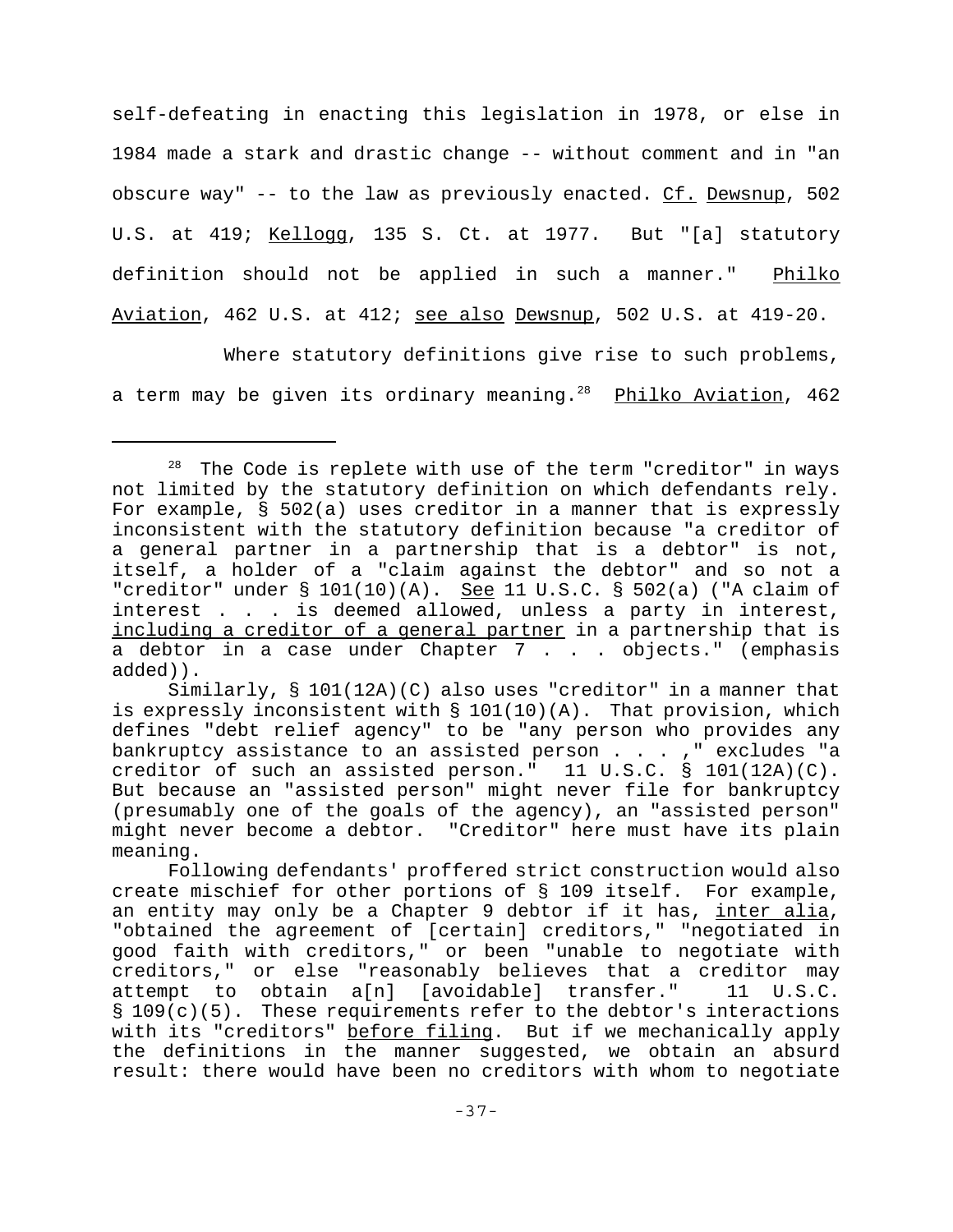U.S. at 411-12. Doing so resolves the problem: a "creditor" is simply "[o]ne to whom a debt is owed."<sup>29</sup> Black's Law Dictionary 424 (9th ed. 2009). With this usage, states cannot escape the reach of § 903(1), in all or specific cases, merely by denying authorization. And so Congress's stated purpose, of preventing "States [from] enact[ing] their own versions of Chapter IX," is fulfilled. S. Rep. No. 95-989, at 110.

because "creditors" only exist once a suit "has been commenced," and so all potential debtors would automatically satisfy  $\S$  109(c)(5) under the "unable to negotiate with creditors" prong.

The GDB defendants' argument that the district court erred by ignoring the "order for relief" language in the definition of creditor fails for similar reasons. 11 U.S.C. § 101(10)(A) (defining "creditor" as an "entity that has a claim against the debtor that arose at the time of or before the order for relief concerning the debtor" (emphasis added)). GDB argues that PREPA's creditors do not have claims that arose at or before "the order for relief" because PREPA is ineligible to receive an "order for relief." But there may never be an "order for relief" if a municipality fails to obtain agreement from, negotiate in good faith with, or show it is unable to negotiate with "creditors." 11 U.S.C.  $\S$  109(c)(5)(A)-(D). Indeed, other provisions of the Bankruptcy Code that use the term "creditor" expressly contemplate that there are "creditors" though there may never be an "order for relief." See, e.g., 11 U.S.C. § 303(c) ("After the filing of a petition . . . but before the case is dismissed or relief is ordered, a creditor holding an unsecured claim . . . may join in the petition  $\ldots$  . . " (emphasis added)).

 $29$  This definition of "creditor" is essentially the same as the prevailing definition when the prohibition was first enacted and when it was re-codified. See, e.g., Webster's New International Dictionary of the English Language 621 (2d ed. 1941) (defining "creditor" as "one to whom money is due"); Black's Law Dictionary 476 (3d ed. 1933) (defining "creditor" as "[a] person to whom a debt is owing by another person"); Webster's Third New International Dictionary of the English Language 533 (3d ed. 1976) (defining "creditor" as "one to whom money is due"); Black's Law Dictionary 441 (rev. 4th ed. 1968) (essentially same as 1933 definition).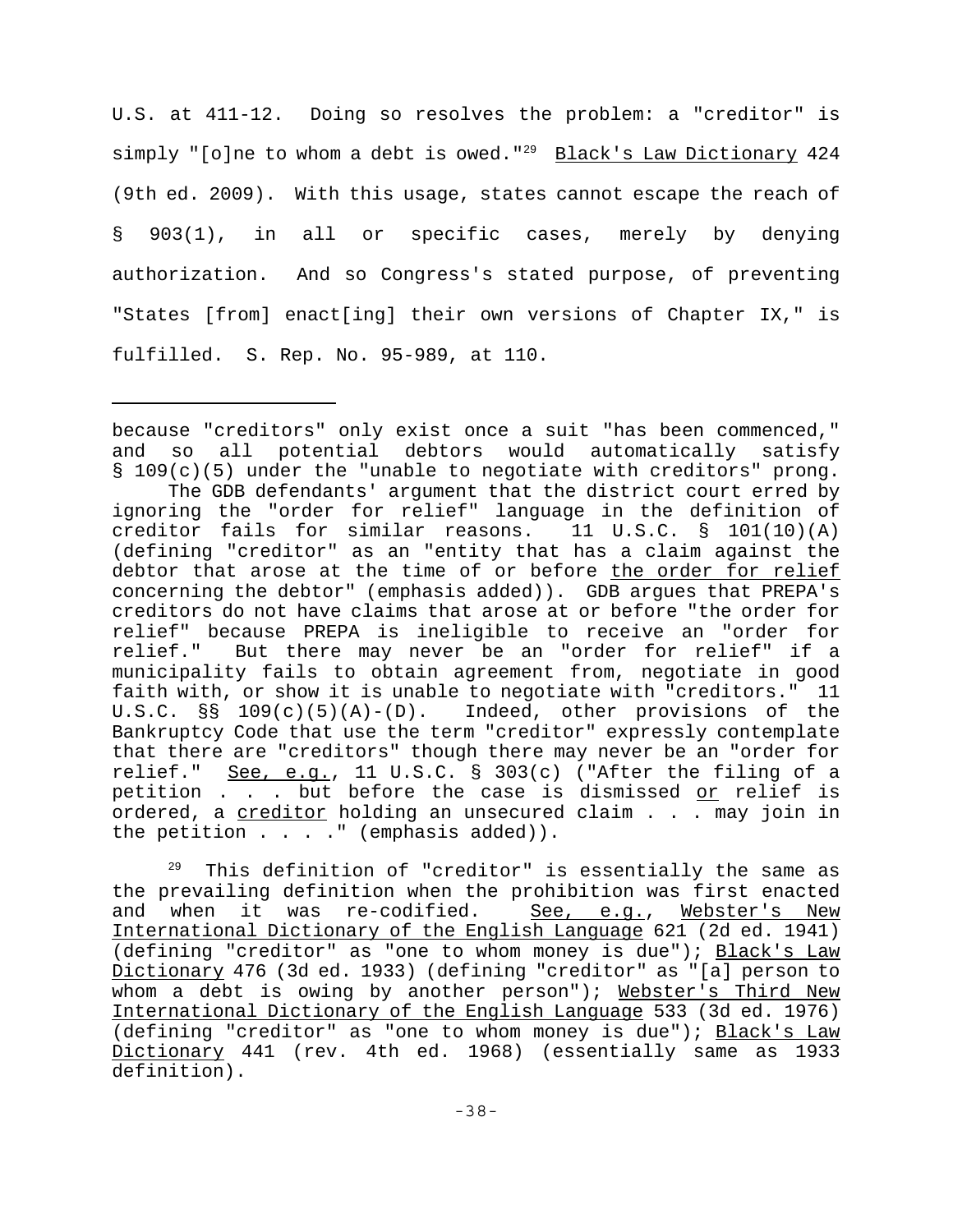As a final effort, the defendants resort to the presumption against preemption. See Antilles Cement Corp. v. Fortuño, 670 F.3d 310, 323 (1st Cir. 2012). But "[p]reemption is not a matter of semantics." Wos v. E.M.A. ex rel. Johnson, 133 S. Ct. 1391, 1398 (2013). Puerto Rico "may not evade the preemptive force of federal law by resorting to a creative statutory interpretation or description at odds with the statute's intended operation and effect." Id. This is particularly true where, as here, the presumption is weak, if present at all. See United States v. Locke, 529 U.S. 89, 108 (2000) (citing Jones v. Rath Packing Co., 430 U.S. 519, 525 (1977)) (holding that the presumption is weaker, if triggered at all, where there is not a tradition of state legislation); Ry. Labor Execs.' Ass'n v. Gibbons, 455 U.S. 457, 472-73 & n.14 (1982) (noting the nearly exclusive federal presence in the bankruptcy field because of Contracts Clause); see also McConnell & Picker, 60 U. Chi. L. Rev. at 427-28 (noting that for much of the nation's history it was thought that states were precluded from enacting municipal bankruptcy legislation). In any event, Congress was quite clear in the Bankruptcy Code that Puerto Rico was to be treated like a state, except for the power to authorize its municipalities to file under Chapter 9. 11 U.S.C. § 101(52). This is sufficient to overcome the presumption to the extent it applies. See Locke, 529 U.S. at 108 ("The question in each case is what the purpose of

-39-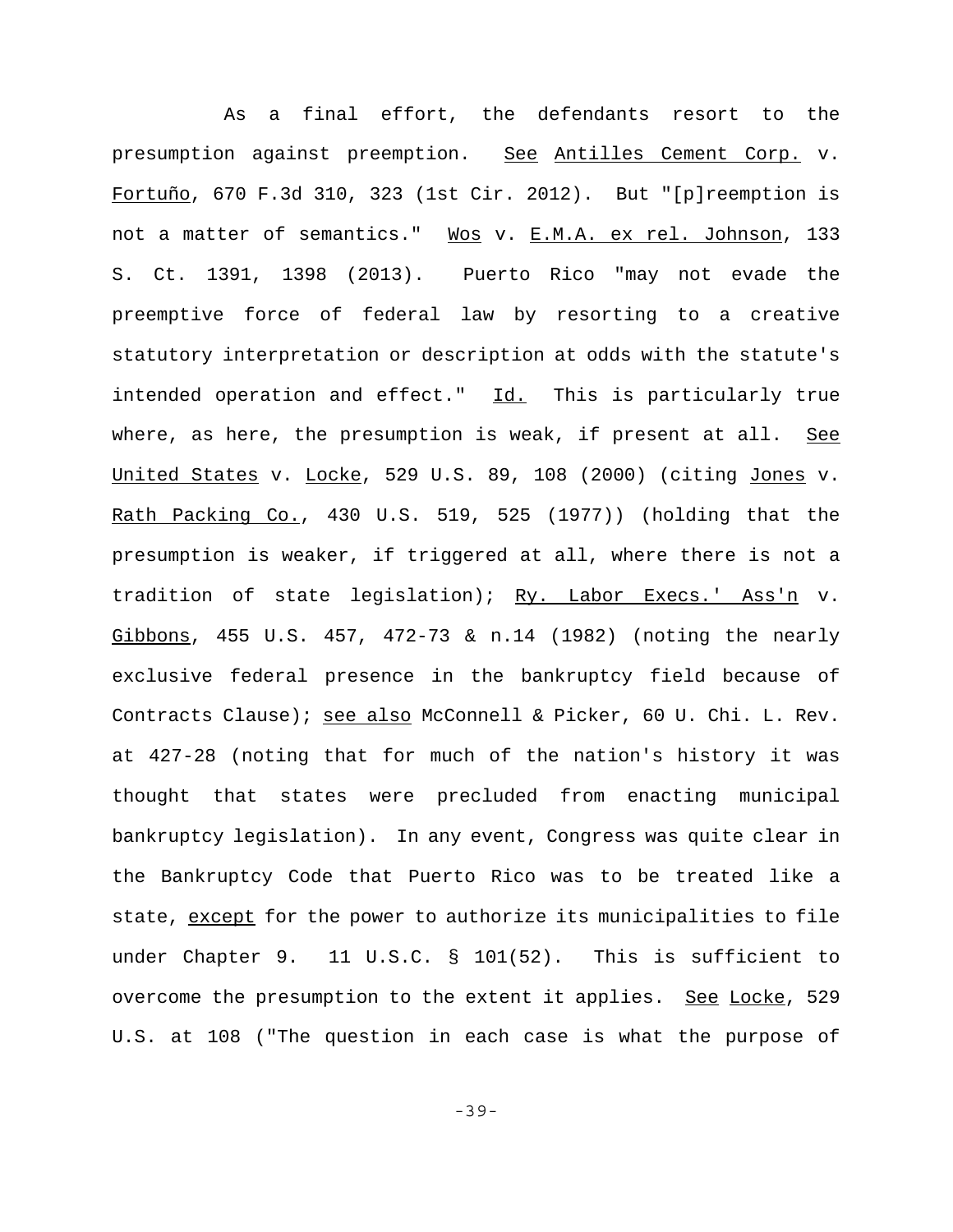Congress was." (quoting Rice v. Santa Fe Elevator Corp., 331 U.S. 218, 230 (1947)) (internal quotation marks omitted)).

# 2. "State law" under § 903(1)

Defendants' second argument is that Puerto Rico laws, like the Recovery Act, are not really "State law[s]" for purposes of  $\S$  903(1).<sup>30</sup> The argument begins with the observation that § 903(1) appears within the larger provision of § 903, and so is an exception to it.

The terms of § 903 clarify that the remedies of "[t]his chapter"  $(i.e.,$  Chapter 9) do not alter the ordinary powers that states have over their municipalities. This provision, together with § 904, "carr[ies] forward doctrines of federal common law that had governed municipal insolvency before the first federal act, as well as the constitutional principle against federal interference in state and local governance." McConnell & Picker, 60 U. Chi. L. Rev. at 462-63 (footnote omitted). "The effect is to preserve the power of political authorities to set their own domestic spending priorities, without restraint from the bankruptcy court." Id.; cf.

The argument that we should read "State" in  $\S$  903(1) differently from its statutory definition, as we do "creditor," is a nonstarter: unlike with "creditor," reading the definition mechanically into the provision does not create strange results or ones that are inconsistent with the historic purpose of  $\S$  903(1). To the contrary, it confirms that Congress did not intend to alter the historic applicability of § 903(1) to Puerto Rico. Cf. Cohen, 523 U.S. at 221; see also Kellogg, 135 S. Ct. at 1977 (noting that "[t]he retention of the same term in later laws suggests that no fundamental alteration was intended").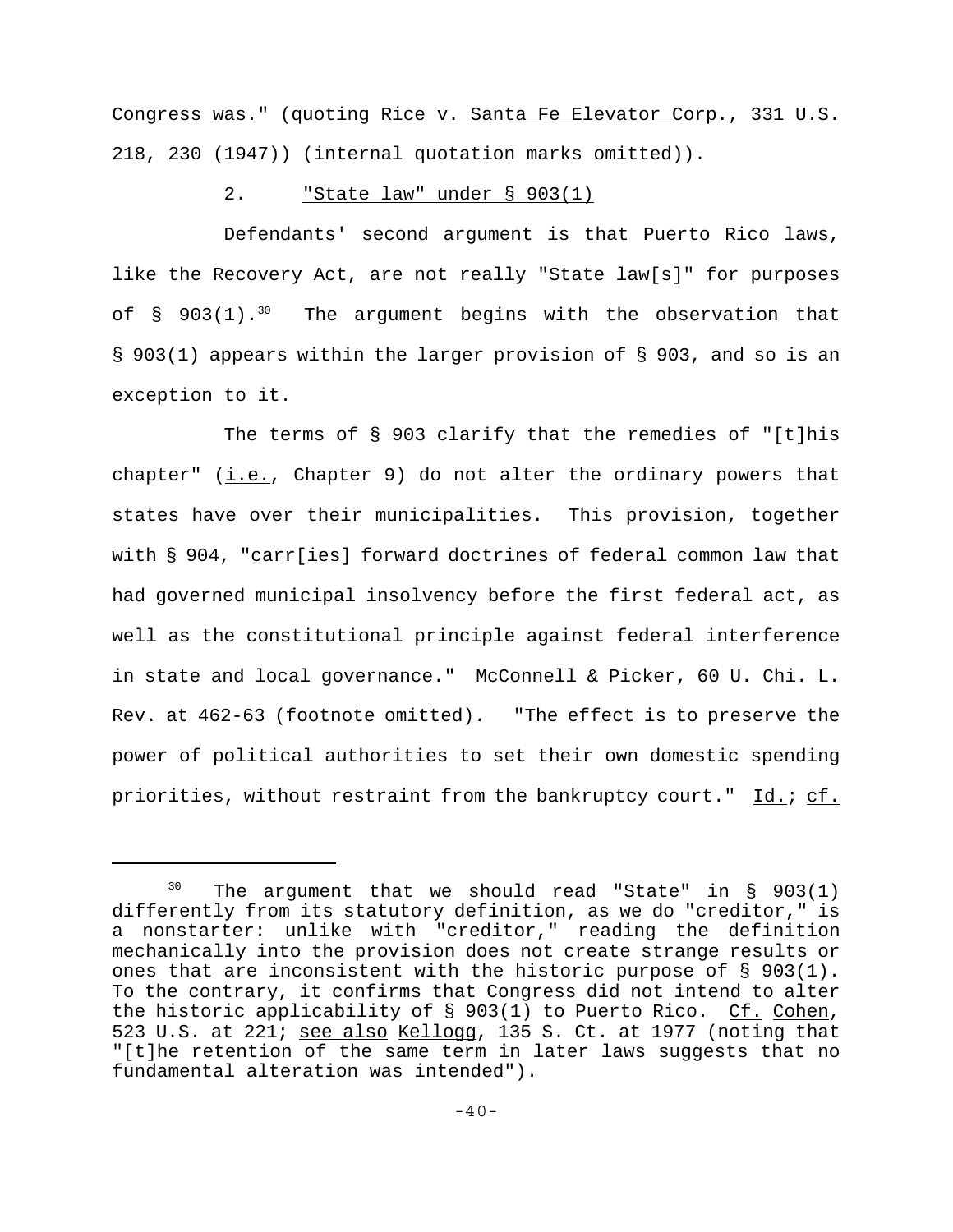City of East St. Louis v. United States, 110 U.S. 321, 324 (1884) (holding that "[n]o court has the right to control [the] discretion [of municipal authorities]" as to "what expenditures are proper and necessary for the municipal administration").

Relying on the context of § 903, the defendants argue that  $\S$  903(1), rather than  ${\text{itself}}$  preempting state municipal bankruptcy laws (or similar), clarifies that the power to enact municipal bankruptcy laws is not one of the powers preserved once Chapter 9 is, or can be, invoked. Because Puerto Rico is already excluded from Chapter 9, the argument goes, § 903 -- including § 903(1) -- does not apply because there is no need to stipulate that the remedies of Chapter 9 do not undermine Puerto Rico's control over its own municipalities.

The defendants further argue that the presumption against preemption bolsters this reasoning and provides a reason to adopt this argument. See Antilles Cement, 670 F.3d at 323. Indeed, they argue that the presumption applies to this case with particular force because "Title 11 suspends the operation of state insolvency laws except as to those classes of persons specifically excluded from being debtors under the Code." In re Cash Currency Exch., Inc., 762 F.2d 542, 552 (7th Cir. 1985) (holding that currency exchanges were not excluded from being debtors under the Code, such that their filing under Chapter 11 was permitted, and rejecting the argument that a state insolvency law might preclude such exchanges

-41-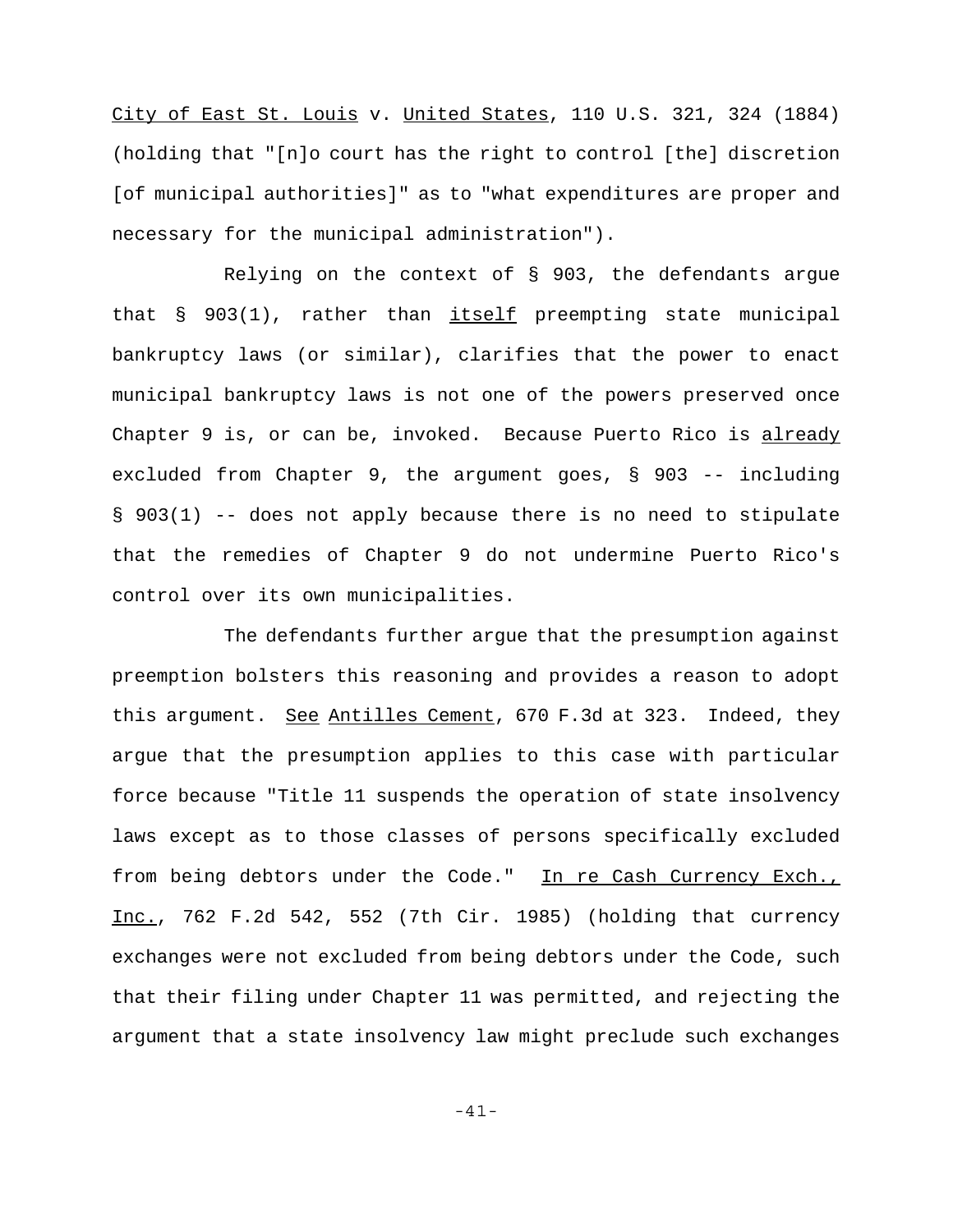from filing). "[T]o permit the blocking of [a] state reorganization herein," defendants argue, "would be tantamount to imposing a federal reorganization which is clearly forbidden by the Act's exemption" of Puerto Rico municipalities, and is "inconsistent with the congressional scheme of the Bankruptcy Act" which sought to provide to states a mechanism that was unavailable under the Contracts Clause. In re Bankers Trust Co., 566 F.2d 1281, 1288 (5th Cir. 1978) (discussing the Bankruptcy Act's "exemption of savings and loan associations"); see generally McConnell & Picker, 60 U. Chi. L. Rev. 425 (explaining how the federal law attempts to provide states with a mechanism to solve the holdout problem of municipal bankruptcy).

To accept the defendants' reading, we must accept one of the two following propositions: Either states that do not authorize their municipalities to file for Chapter 9 relief are similarly "exempted," and so not barred by § 903(1) from enacting their own bankruptcy laws. Or the availability of Chapter 9 relief for state municipalities, regardless of whether a particular state chooses to exercise the option, occupies the field of nonconsensual municipal debt restructuring, and § 903(1) merely aims to clarify that the operative clause of § 903 does not undermine that background assumption. Thus, ironically, it is the defendants' argument which relies on the notion of field preemption.

-42-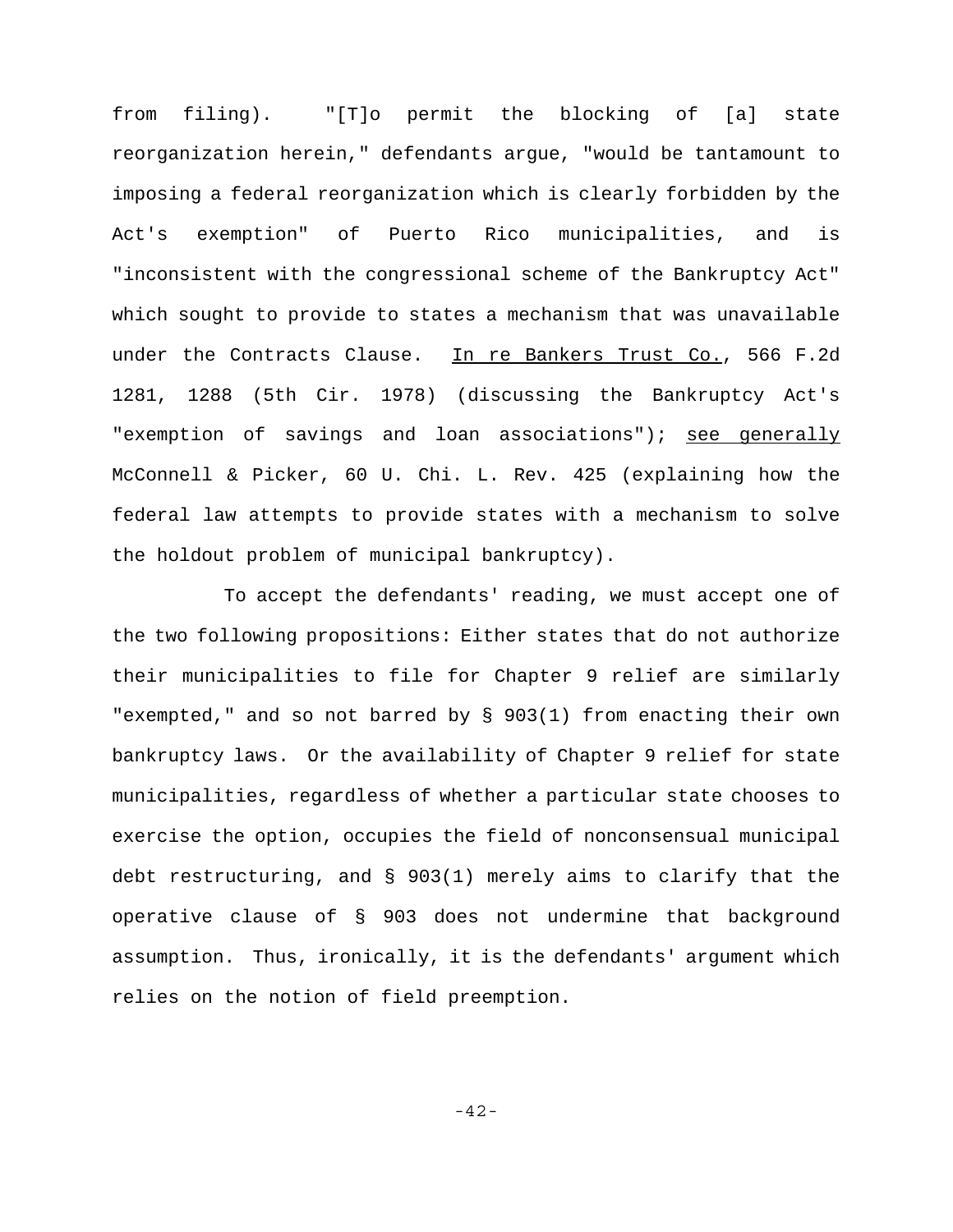We have already rejected the first proposition, for the reasons stated above. The second is undermined by the very presumption against preemption that defendants seek to employ: field preemption is generally disfavored absent clear intent, and is, in any event, unnecessary in light of § 903(1). See Arizona v. United States, 132 S. Ct. 2492, 2501 (2012); Mass. Ass'n of Health Maint. Orgs. v. Ruthardt, 194 F.3d 176, 178-79 & n.1 (1st Cir. 1999); cf. C. Nelson, Preemption, 86 Va. L. Rev. 225, 227-28 & n.12 (2000) ("The Court has grown increasingly hesitant to read implicit field-preemption clauses into federal statutes.").

Defendants' second argument fails for another, related reason. For if field preemption of municipal bankruptcy exists by virtue of the availability of Chapter 9, the defendants must show that it does not apply to Puerto Rico. This they cannot do.

Unlike state bankruptcy laws governing banks and insurance companies, which are not preempted by the federal Code in light of congressional language which directly and expressly excludes them from the Code, 11 U.S.C. § 109(b); see In re Cash Currency, 762 F.2d at 552, the exclusion of Puerto Rico municipalities is not direct and is of a different sort. Rather, Puerto Rico is precluded from granting its municipalities the required authorization, and so its municipalities fail to qualify for the municipal bankruptcy protection that is available. 11 U.S.C. §§ 101(52), 109(c)(2). But failure to qualify is not the

-43-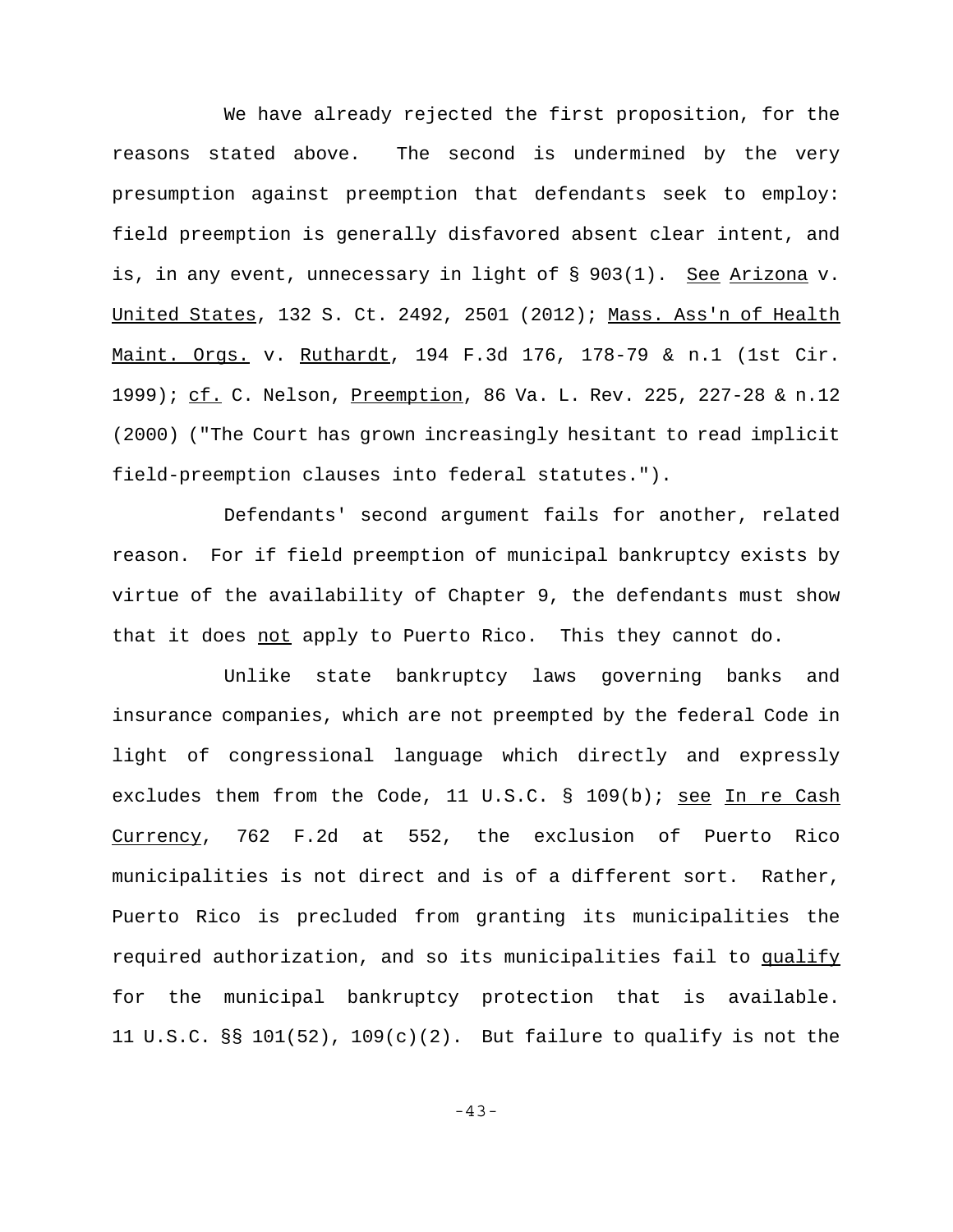same as direct and express exclusion. On defendants' reasoning, states could offer bankruptcy relief to municipalities that fail to qualify for municipal bankruptcy protection for other reasons - including, for example, municipalities that are not "insolvent" as required by  $\S$  109(c)(3), or that refuse to "negotiate[] in good faith" with creditors as required by  $\S$  109(c)(5). To exclude such municipalities from the preemptive scope of § 903(1) would be an absurd result. The terms of § 101(52) do not exclude Puerto Rico municipalities from federal relief; rather, they deny to Puerto Rico the authority to decide when they might access it. On this reading, absent further congressional action, § 903(1) still applies.

#### 3. Conflict Preemption

Before moving on, we pause to note that defendants' arguments fail in any event, for they assume that a law containing the provisions of the Recovery Act, so long as it is passed by either Puerto Rico or the District of Columbia, is not otherwise preempted. But even where an express preemption provision does not apply, federal law preempts state laws that "stand[] as an obstacle to the accomplishment and execution of the full purposes and objectives of Congress." See Pac. Gas & Elec. Co. v. State Energy Res. Conservation & Dev. Comm'n, 461 U.S. 190, 204 (1983) (quoting Hines v. Davidowitz, 312 U.S. 52, 67 (1941)) (internal quotation marks omitted). Where this occurs, conflict preemption also

-44-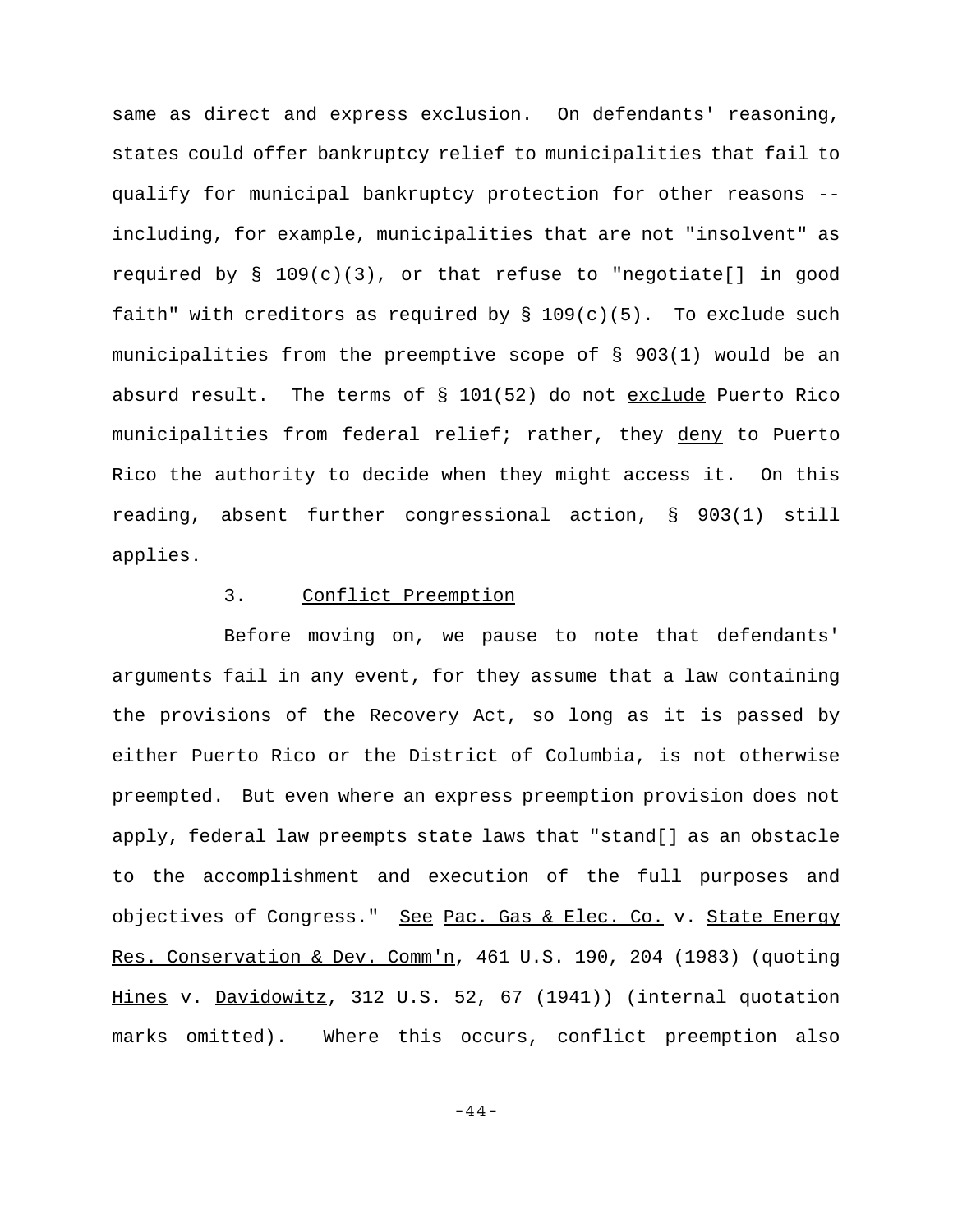applies. See In re Celexa & Lexapro Mktq. & Sales Practices Litig., 779 F.3d 34, 40 (1st Cir. 2015) (citing Freightliner Corp. v. Myrick, 514 U.S. 280, 287 (1995)).

Conflict preemption applies here because the Recovery Act frustrates Congress's undeniable purpose in enacting § 903(1). As discussed above, all of the relevant authority shows that Congress quite plainly wanted a single federal law to be the sole source of authority if municipal bondholders were to have their rights altered without their consent. See, e.g., H.R. Rep. No. 79-2246, at 4 ("Only under a Federal law should a creditor be forced to accept such an adjustment without his consent."). But the Recovery Act does just that: both Chapter 2 and Chapter 3 relief, the only forms of relief under the Recovery Act, bind creditors without their consent. $31$  Thus, there is an independent basis to affirm, namely that the Recovery Act is also preempted under conflict preemption principles.

That conflict preemption applies confirms our conclusion that Congress did not remove Puerto Rico and the District of Columbia from the express reach of  $\S$  903 or  $\S$  903(1). See Pac.

For this reason, we also reject the GDB defendants' contention that at least part of the Act is severable from any portion of the law so preempted. The GDB defendants point to two different areas of the Recovery Act, §§ 307-09, and § 135. On their face, these provisions are dependent on the sustainability of the remainder of the law, and so cannot survive independently of the Act. Nor, we note, have we found any other section which might stand alone.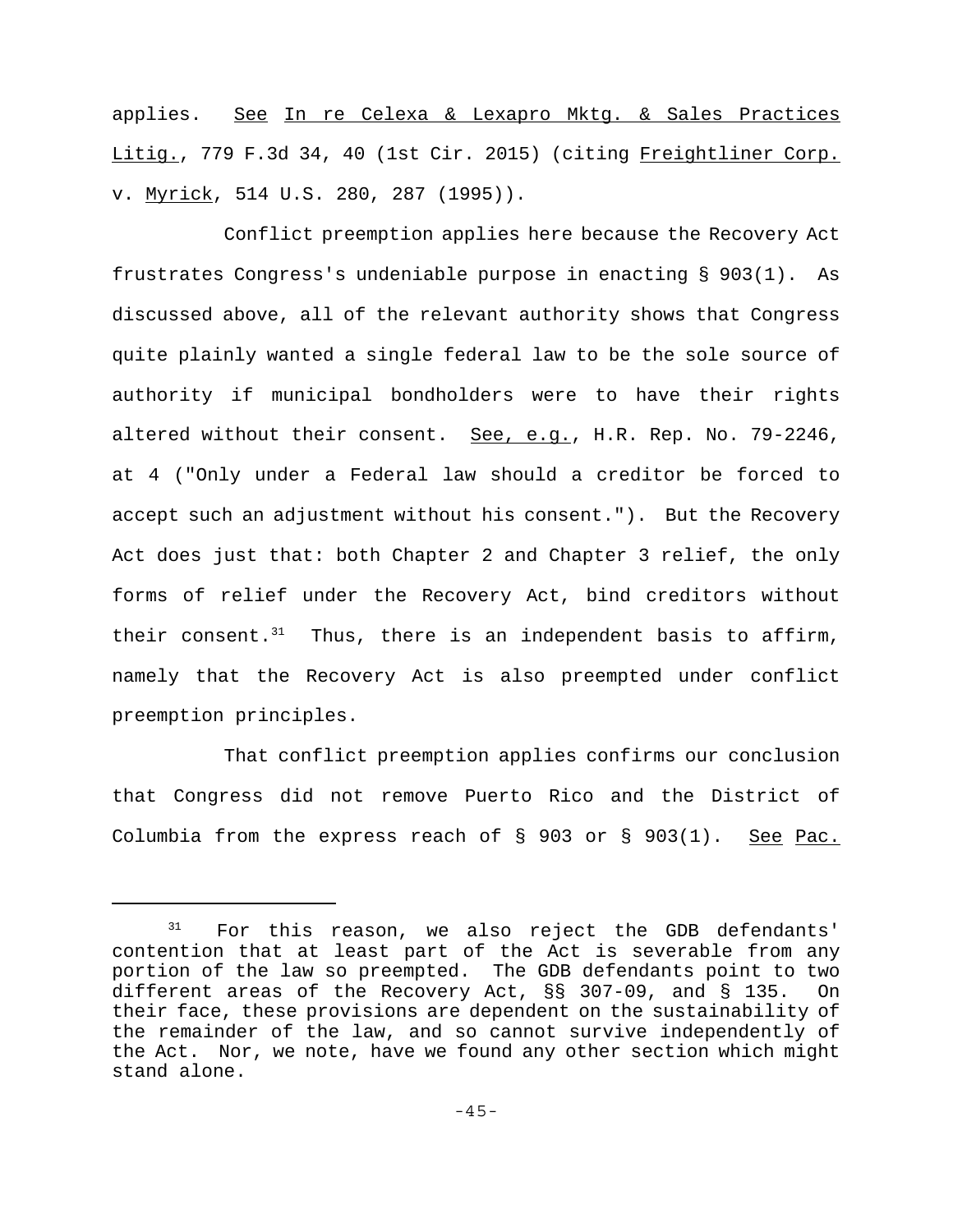Gas, 461 U.S. at 204. Defendants would have us hold that Congress somehow inadvertently introduced a provision into the Code that would fly in the face of its long-professed intent to ensure that all municipalities seeking reorganization must do so under federal law. See, e.g., H.R. Rep. No. 79-2246, at 4; S. Rep. 95-989, at 110. But we should not accept defendants' invitation to impute mistakes to Congress to reach defendants' desired result. Cf. Jackson v. Liquid Carbonic Corp., 863 F.2d 111, 114 (1st Cir. 1988) ("Our task in construing the statutory language is 'to interpret the words of the[] statute[] in light of the purposes Congress sought to serve.'" (alterations in original) (quoting Chapman v. Hous. Welfare Rights Org., 441 U.S. 600, 608 (1979))); Philko Aviation, 462 U.S. at 411 ("Any other construction would defeat the primary congressional purpose for the [provision's] enactment . . . ."); Demko v. United States, 216 F.3d 1049, 1053 (Fed. Cir. 2000) ("When a statute is as clear as a glass slipper and fits without strain, courts should not approve an interpretation that requires a shoehorn.").

### D. Tenth Amendment Concerns

Finally, defendants argue that the canon of constitutional avoidance weighs against our view of congressional intent as to preemption. They argue that if § 903(1) bars the Recovery Act because it expressly preempts local municipal bankruptcy law, then it directly raises a constitutional question

-46-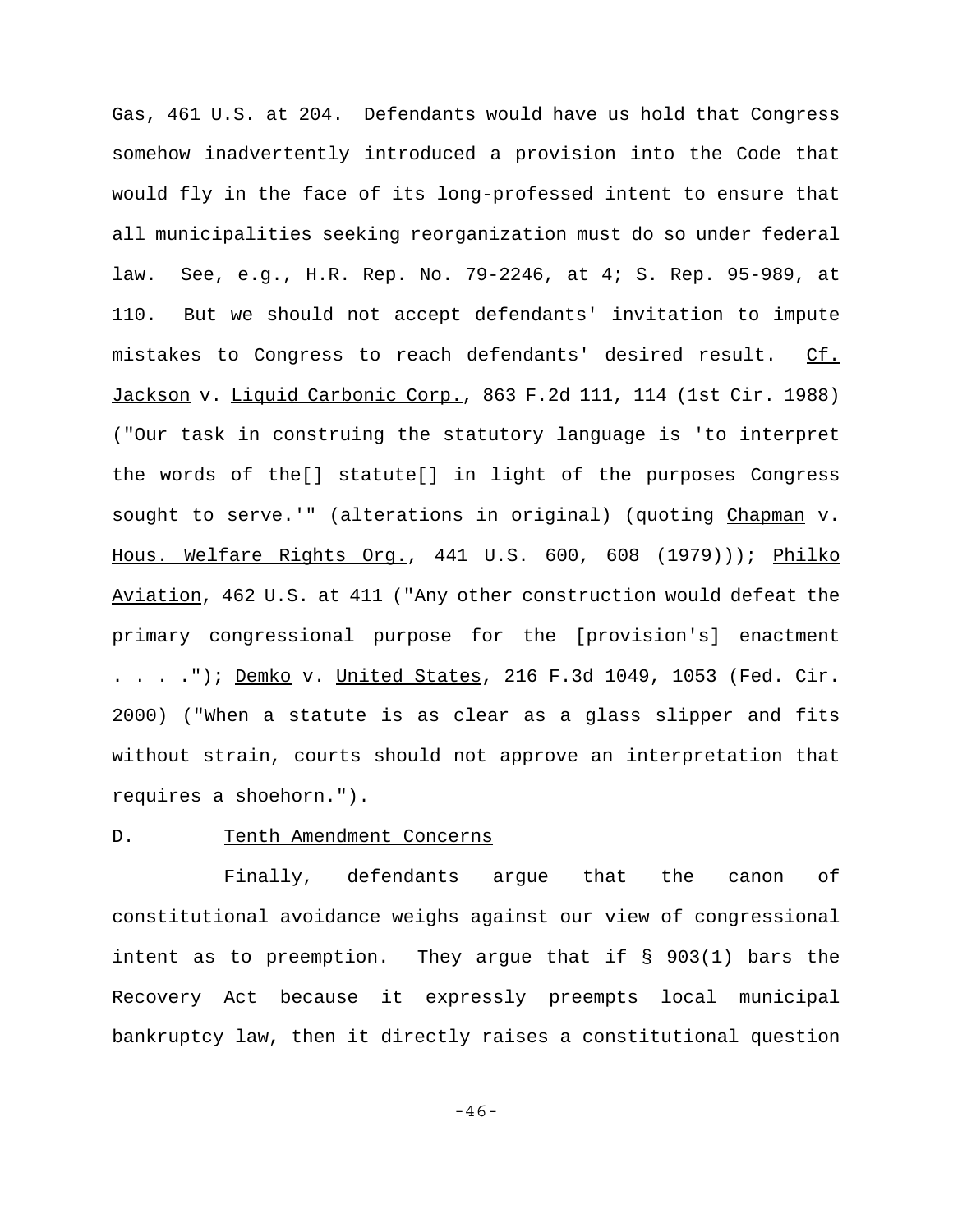under the Tenth Amendment of whether § 903(1) (and (2)) "constitute[s] an impermissible interference with a state's control over its municipalities." 6 Collier on Bankruptcy ¶ 903.03[2] (A.N. Resnick & H.J. Sommer, eds., 16th ed. 2015). The concern is that:

> If a state composition procedure does not run afoul of the [C]ontracts [C]lause, then municipal financial adjustment under a state procedure should be a permissible exercise of state power, and a congressional enactment prohibiting that exercise would be congressional overreaching in violation of the Tenth Amendment.

Id.; cf. City of Pontiac Retired Emps. Ass'n v. Schimmel, 751 F.3d 427, 430-31 (6th Cir. 2014) (en banc) (per curiam) (declining to reach the issue on appeal).

Our construction leaves this question open and we need not resolve it in this case. $32$  The limits of the Tenth Amendment do not apply to Puerto Rico, which is "constitutionally a territory," United States v. Lopez Andino, 831 F.2d 1164, 1172 (1st Cir. 1987) (Torruella, J., concurring), because Puerto Rico's powers are not "[those] reserved to the States" but those specifically granted to it by Congress under its constitution. See

 $32$  For example, there may be a saving construction of § 903(1) that narrows its preemptive scope, an issue we did not reach because we were not called upon to define the limits of § 903(1)'s preemptive effect. Cf. City of Pontiac, 751 F.3d at 430-31. Or it may be the case that the Bankruptcy Clause permits this imposition on state sovereignty and that Ashton is no longer good law. Cf. McConnell & Picker, 60 U. Chi. L. Rev. at 451-52 (citing Ashton, 298 U.S. at 530-31); Lubben, 88 Am. Bankr. L.J. at 566.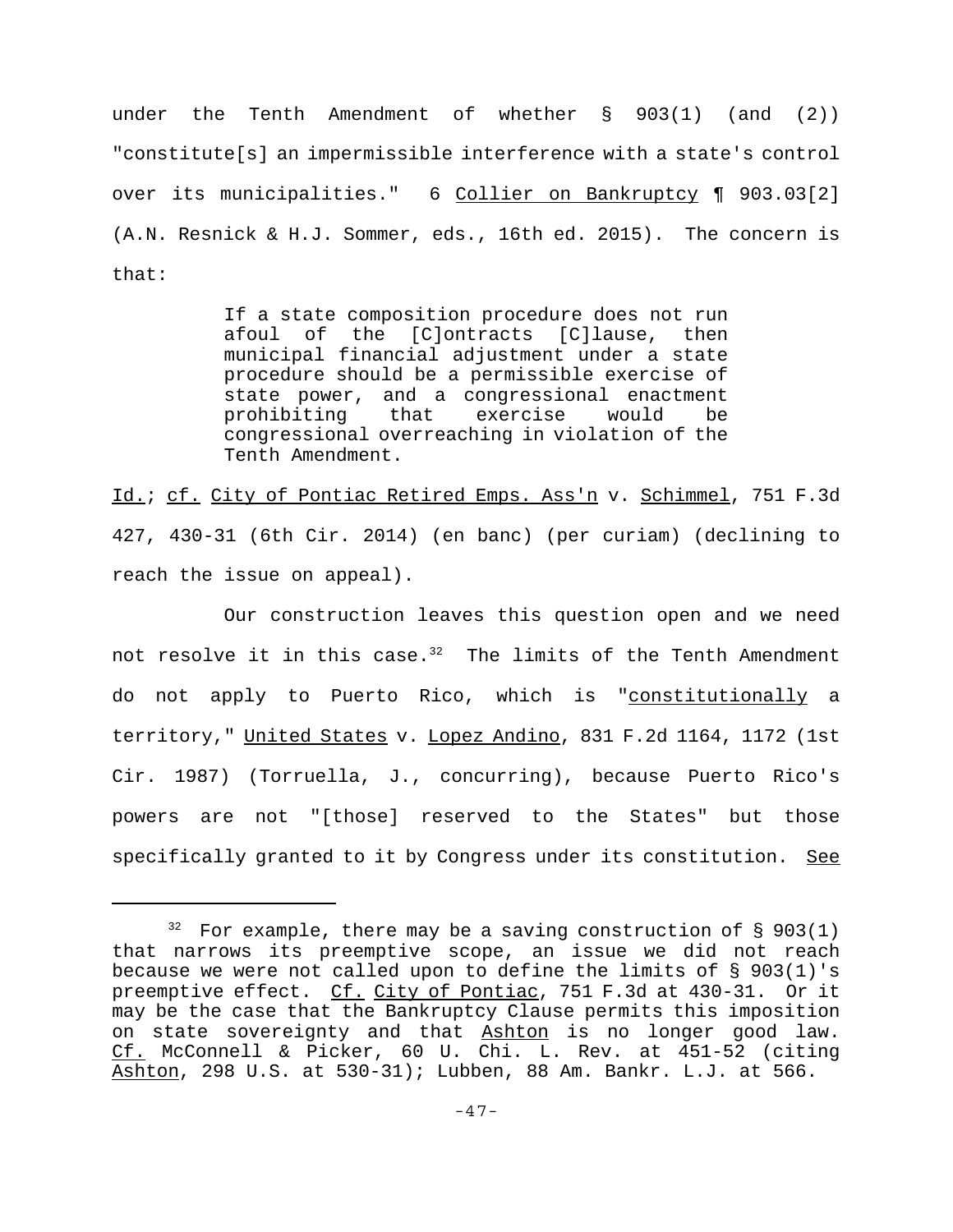U.S. Const. art. IV, § 3, cl. 2; id., amend. X; Davila-Perez v. Lockheed Martin Corp., 202 F.3d 464, 468 (1st Cir. 2000) (citing Harris, 446 U.S. 651). Accordingly, that § 903(1) expressly preempts a Puerto Rico law does not implicate these Tenth Amendment concerns.

#### IV.

We observe, in closing, that municipal bankruptcy regimes run a particularly difficult gauntlet between remedying the "holdout problem" among creditors that bankruptcy is designed to resolve, and avoiding the "moral hazard" problem presented by the availability of bankruptcy relief -- namely, "the tendency of debtors to prefer to devote their resources to their own interests instead of repaying their debts." See McConnell & Picker, 60 U. Chi. L. Rev. at 426.

In creating federal Chapter 9 relief for states, Congress's ability to effectively run this gauntlet was constrained by our federalist structure and the limitations posed by the Tenth Amendment. See id. at 428, 494. But Congress is not so constrained in addressing Puerto Rican municipal insolvency owing to Puerto Rico's different constitutional status. Cf. id.; Harris, 446 U.S. at 651-52. That is, other solutions may be available.

In denying Puerto Rico the power to choose federal Chapter 9 relief, Congress has retained for itself the authority to decide which solution best navigates the gauntlet in Puerto Rico's

-48-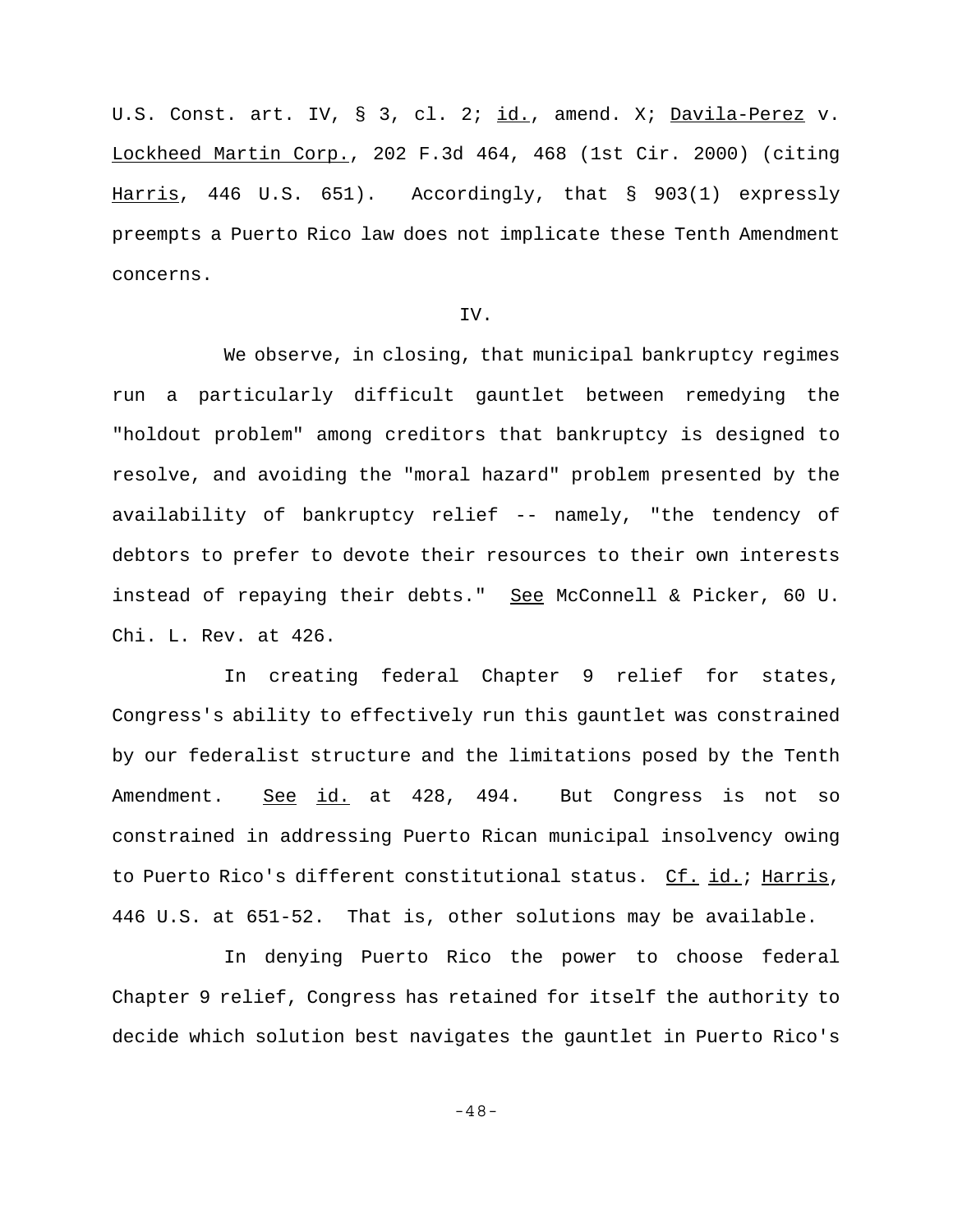case. The 1984 amendment ensures Congress's ability to do so by preventing Puerto Rico from strategically employing federal Chapter 9 relief under § 109(c), and from strategically enacting its own version under § 903(1), to avoid such options as Congress may choose. See Gillette, 79 U. Chi. L. Rev. at 285-86. We must respect Congress's decision to retain this authority.

We affirm. No costs are awarded.

**- Concurring Opinion Follows -**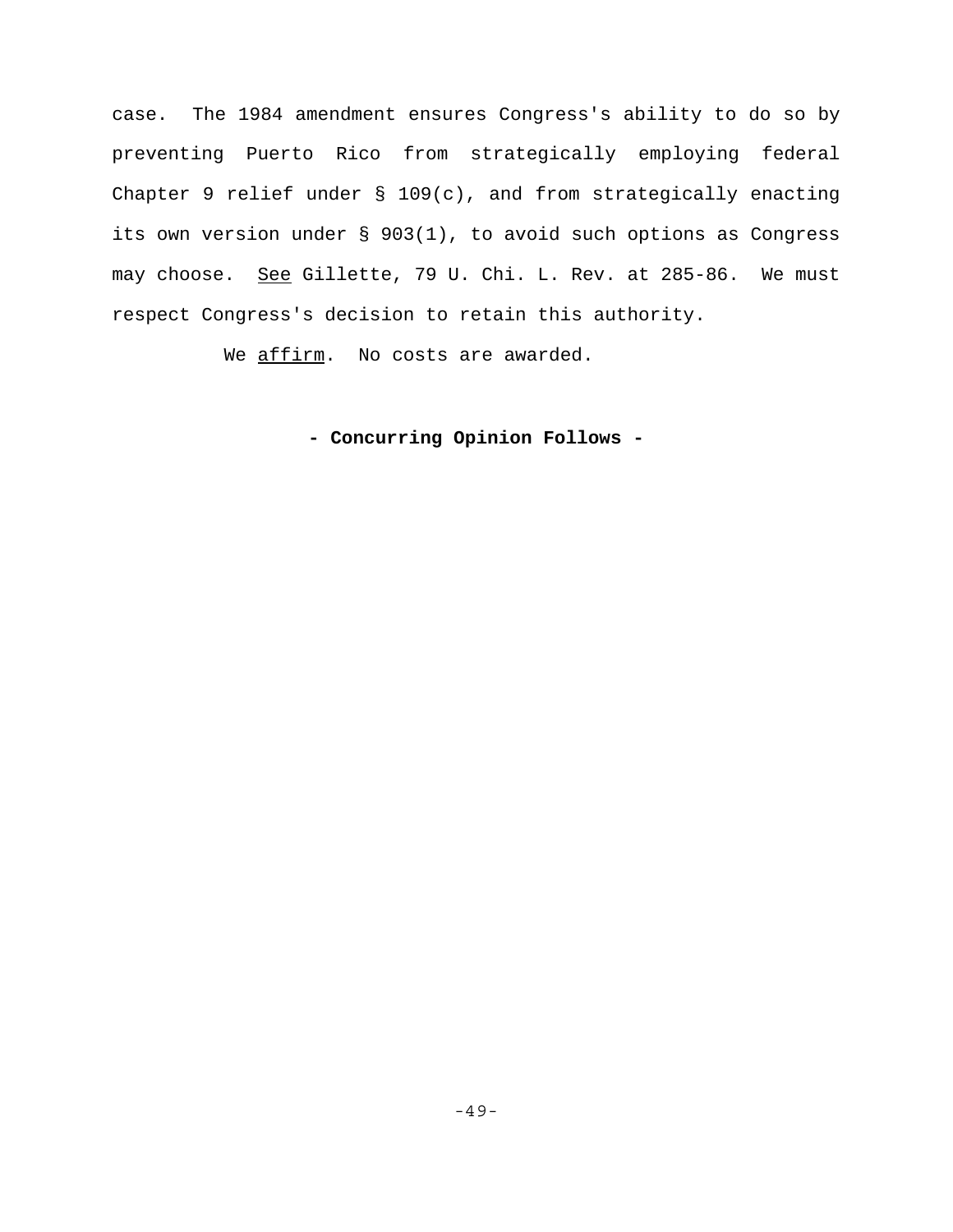**TORRUELLA, Circuit Judge (Concurring in the judgment)**. Since at least 1938, the definition of the term "States" in § 1(29) of the Bankruptcy Act included the Territories and possessions of the United States, making Puerto Rico's municipalities eligible for federal bankruptcy protection.<sup>33</sup> All parties to this case agree that this is so. As provided in  $\S$  109(c)(2) of the Bankruptcy Reform Act of 1978, a municipality could be an eligible debtor under Chapter 9 if it was "generally authorized to be a debtor under such chapter by State law, or by a governmental officer or organization empowered by State law to [so] authorize."<sup>34</sup> This situation remained unchanged until 1984<sup>35</sup> when Congress enacted § 421(j)(6) of the Bankruptcy Amendments and Federal Judgeship Act of  $1984^{36}$  (the "1984 Amendments"), which -- for the first time -eliminated Puerto Rico's decades-long power to seek federal bankruptcy protection for its municipalities by amending § 101(52) to exclude Puerto Rico's ability under § 109(c)(2) to authorize a "debtor" for purposes of Chapter 9.

<sup>33</sup> See Act of June 22, 1938, Pub. L. No. 75-696, ch. 575, § 1(29), 52 Stat. 840, 842.

 $34$  Pub. L. No. 95-598, § 109(c)(2), 92 Stat. 2549, 2557. The current text requires "specific" authorization by State law rather than "general" authorization.  $11 \text{ U.S.C.}$  §  $109(c)(2)$ .

The majority accurately recounts the legislative path of the predecessors to the bankruptcy section presently in controversy. See Maj. Op. at 13-16.

Pub. L. No. 98-353, sec. 421(j)(6), § 101 (44), 98 Stat. 333, 368-69 (codified as amended at 11 U.S.C. § 101(52)).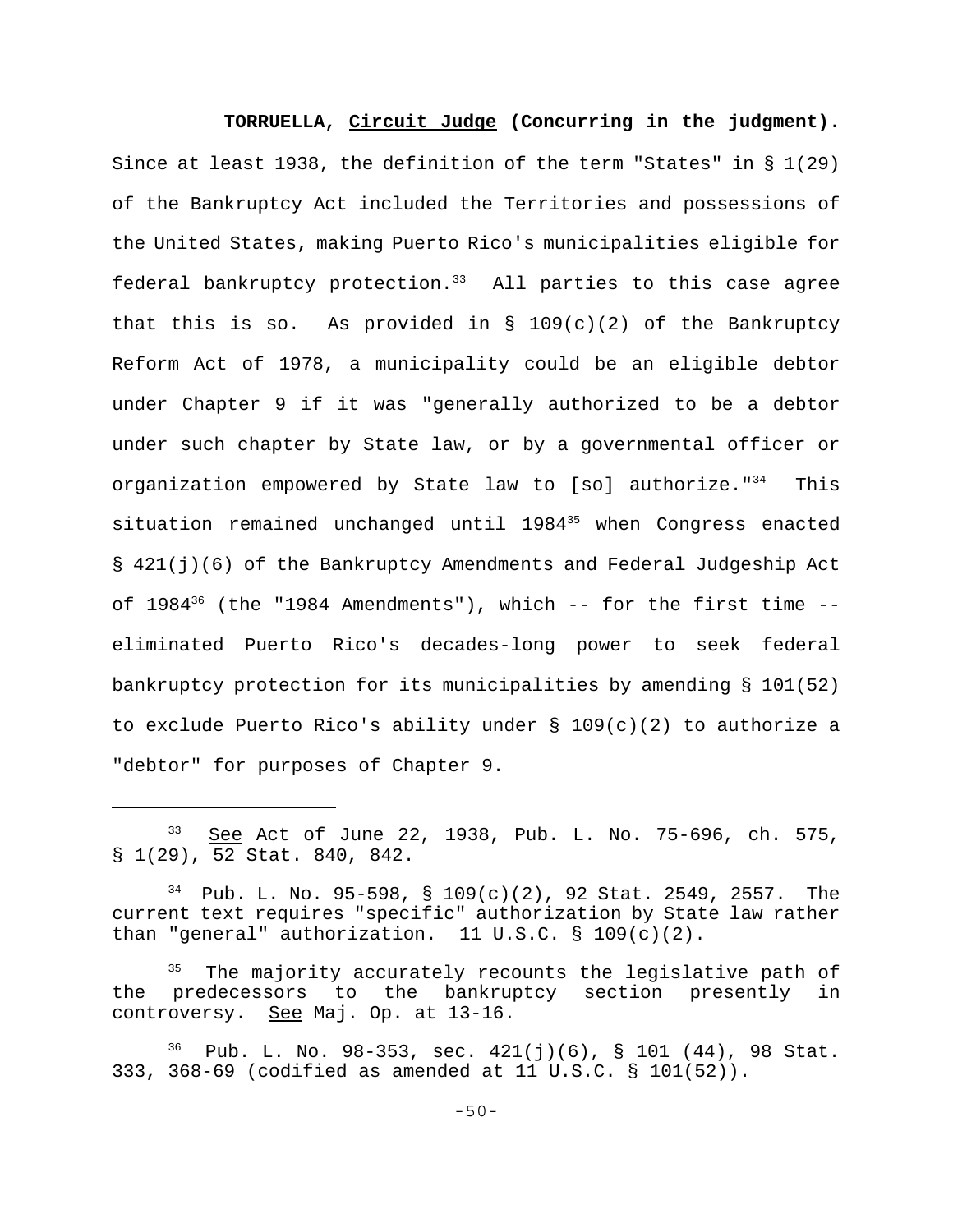Because there is no dispute that under the pre-1984 federal bankruptcy laws, Puerto Rico had -- as did all the states -- the power to authorize its municipalities to file for the protection of Chapter 9, I agree with the majority's conclusion that the 1984 Amendments are the "key to this case."

Although I also agree that Puerto Rico's Recovery Act contravenes § 903(1) -- which applies uniformly to Puerto Rico, together with the rest of Chapter 9 -- and thus is invalid, I am compelled to write separately in order to note that the 1984 Amendments are equally invalid. Not only do they attempt to establish bankruptcy legislation that is not uniform with regards to the rest of the United States, thus violating the uniformity requirement of the Bankruptcy Clause of the Constitution,<sup>37</sup> but they also contravene both the Supreme Court's and this circuit's jurisprudence in that there exists no rational basis or clear policy reasons for their enactment. See Harris v. Rosario*,* 446 U.S. 651, 651-52 (1980) ("Congress, which is empowered under the Territory Clause of the Constitution . . . to 'make all needful Rules and Regulations respecting the Territory . . . belonging to the United States,' may treat Puerto Rico differently from States so long as there is a rational basis for its actions." (emphasis added)) (per curiam); Califano v. Torres, 435 U.S. 1, 5 (1978) (per curiam); Córdova & Simonpietri Ins. Agency, Inc. v. Chase Manhattan

<sup>37</sup> U.S. Const. art. I, § 8, cl. 4.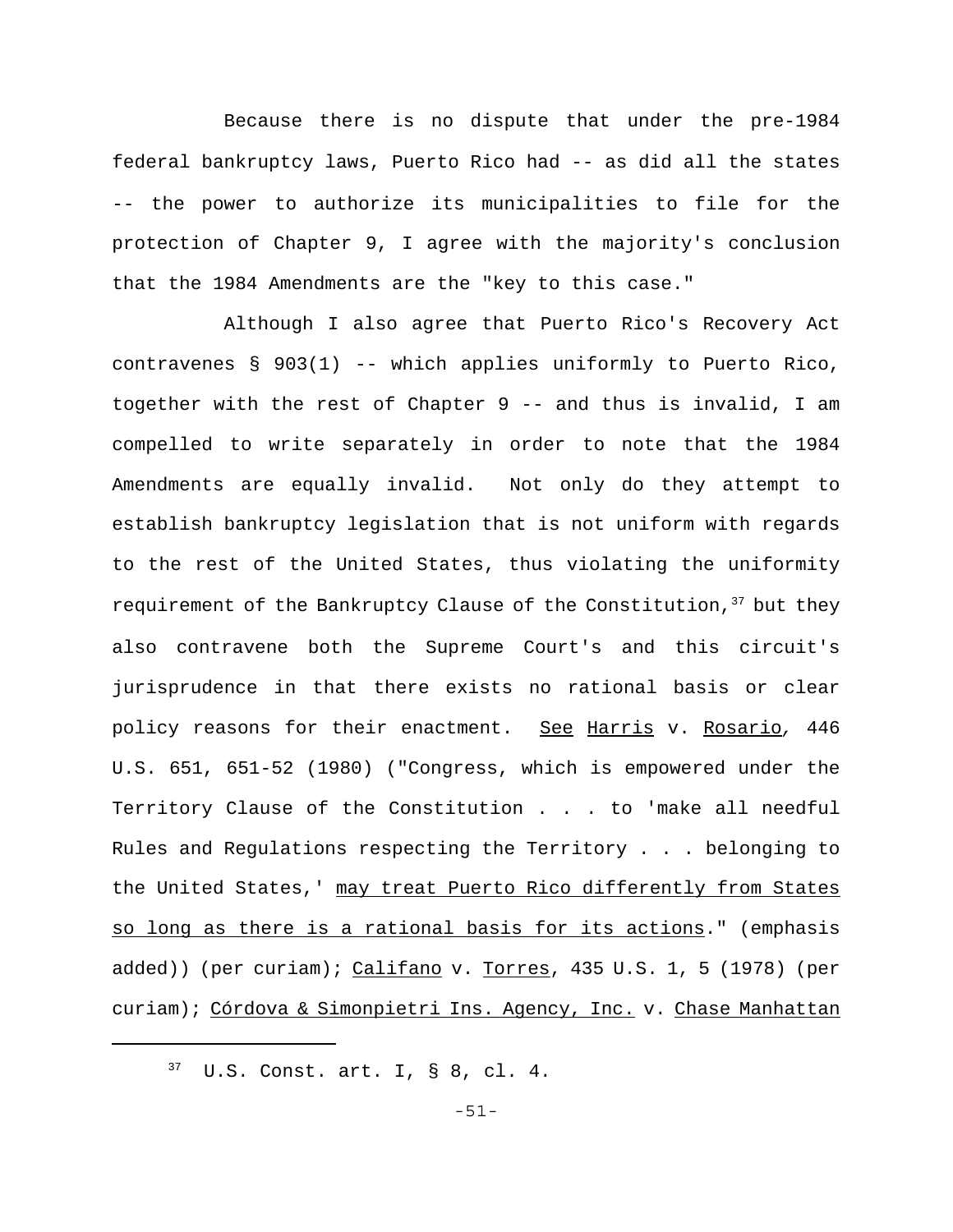Bank N.A., 649 F.2d 36, 41-42 (1st Cir. 1981) ("We believe that there would have to be specific evidence or clear policy reasons embedded in a particular statute to demonstrate a statutory intent to intervene more extensively into the local affairs of post-Constitutional Puerto Rico than into the local affairs of a state." (emphasis added)).

Furthermore, to assume that the 1984 Amendments are a valid exercise of Congress's powers to manage the local financial affairs of Puerto Rico's municipalities is inconsistent with this court's long-lasting Commonwealth-endorsing case law. Finally, I also take issue with the majority's proposal that Puerto Rico simply ask Congress for relief; such a suggestion is preposterous given Puerto Rico's exclusion from the federal political process.

#### **I. Congress's Uniform Power under the Bankruptcy Clause**

In enacting the 1984 Amendments, Congress acted pursuant to the power enumerated in the Bankruptcy Clause, which states that "Congress shall have the power . . . [t]o establish . . . uniform laws on the subject of bankruptcies throughout the United States." U.S. Const. art. I, § 8, cl. 4. The term "uniform" is unequivocal and unambiguous language, which is defined as "always the same, as in character or degree; unvarying,  $138$  and as "[c]haracterized by a

The American Heritage Dictionary of the English Language 1881 (4th ed. 2000).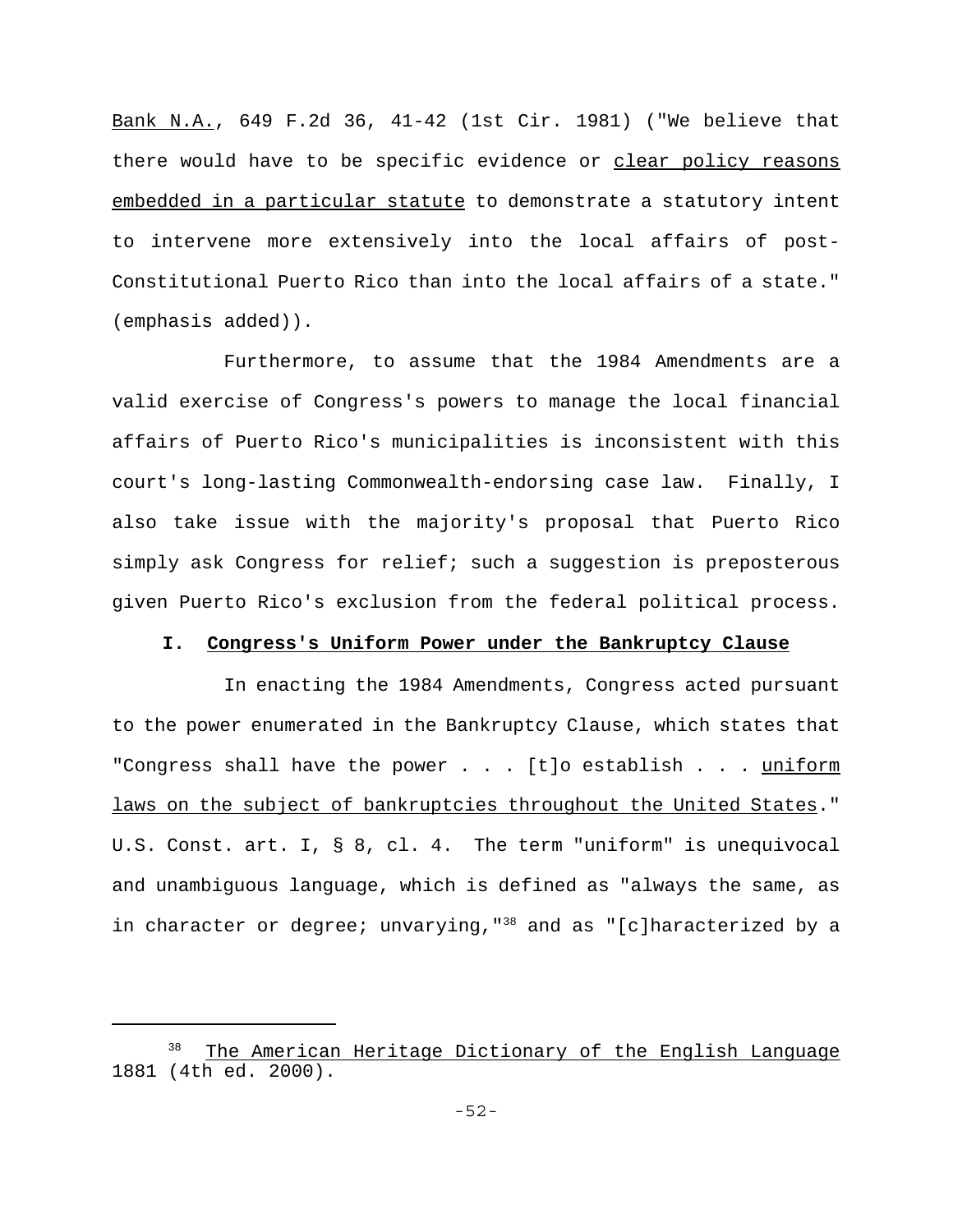lack of variation; identical or consistent."<sup>39</sup> Prohibiting Puerto Rico from authorizing its municipalities to request Chapter 9 relief, while allowing all the states to benefit from such power, is hardly in keeping with these definitions. $40$  It would be absurd to argue that the exclusion of Puerto Rico from the protection of the Bankruptcy Code by the enactment of the 1984 Amendments is not prohibited by the unequivocal language of the Bankruptcy Clause of the Constitution. This should end the analysis of Congress's powers under the Constitution, as "reliance on legislative history is unnecessary in light of the statute's unambiguous language." Mohamad v. Palestinian Auth., 132 S. Ct. 1702, 1709 (2012) (quoting Milavetz, Gallop & Milavetz, P.A. v. United States, 559 U.S. 229, 236 n.3 (2010)); see also Circuit City Stores, Inc. v. Adams, 532 U.S. 105, 119 (2001) ("[W]e do not resort to legislative history to cloud a statutory text that is clear." (alteration in original) (quoting Ratzlaf v. United States, 510 U.S. 135, 147–148 (1994))).

<sup>39</sup> Black's Law Dictionary, 1761 (10th ed. 2014).

<sup>&</sup>lt;sup>40</sup> Any effort to understand rather than rewrite the Bankruptcy Clause must accept and apply the presumption that the lawmakers used words in "their natural and ordinary signification." Pensacola Tel. Co. v. W. Union Tel. Co., 96 U.S. 1, 12 (1878). Furthermore, it has long been established as a fundamental rule of statutory construction that lawmakers do not use terms in enactments that "have no operation at all." Marbury v. Madison, 1 Cranch 137, 174 (1803) ("[O]ur task is to apply the text, not to improve upon it."); see also Pavelic & LeFlore v. Marvel Entm't Grp. Div. of Cadence Indus. Corp., 493 U.S. 120, 126 (1989).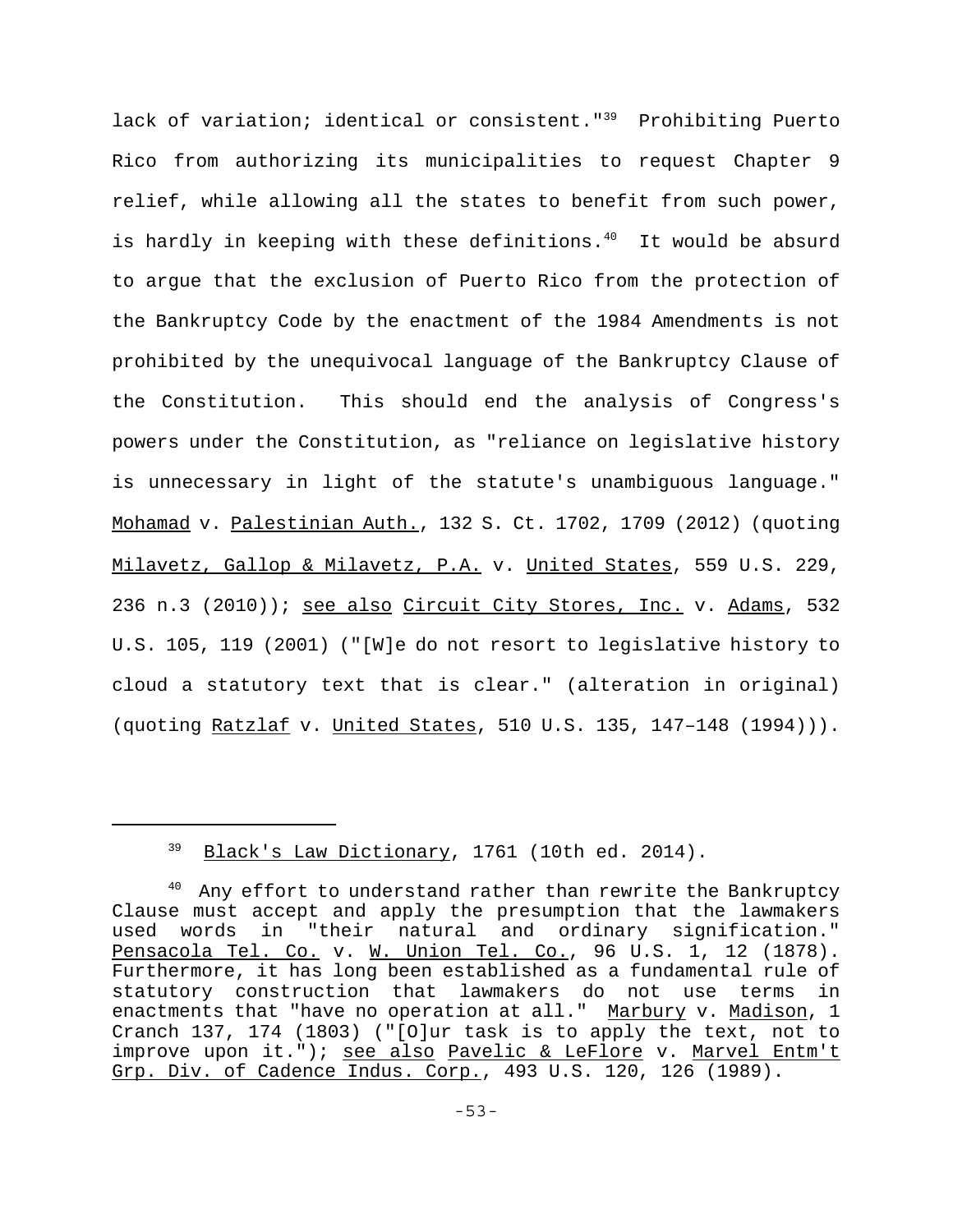Even if we did turn to legislative history, there is little in the Federalist Papers, or elsewhere in our canonical sources, to aid us in finding any hidden meaning to the clear language of the Bankruptcy Clause. $41$  This gives added weight to the conclusion that the language in the Clause means what it unequivocally states: bankruptcy laws must be uniform throughout the United States or else are invalid. See Daniel A. Austin, Bankruptcy and the Myth of "Uniform Laws", 42 Seton Hall L. Rev. 1081, 1141-47 (2012); Judith Schenck Koffler, The Bankruptcy Clause and Exemption Laws: A Reexamination of the Doctrine of Geographic Uniformity, 58 N.Y.U. L. Rev. 22, 99 (1983).

 $41$  See The Federalist No. 42, at 237 (James Madison) (Robert A. Ferguson, ed., 2006) ("The power of establishing uniform laws of bankruptcy is so intimately connected with the regulation of commerce, and will prevent many frauds where the parties or property may lie or be removed into different States, that the expediency of it seems not likely to be drawn into question."). No further comment is found before the Bankruptcy Clause was incorporated into the Constitution as it presently appears. It also bears noting that the Congressional powers to regulate commerce uniformly under the Commerce Clause -- which contains language identical to the Bankruptcy Clause -- apply in full force to Puerto Rico. See Trailer Marine Transp. Corp. v. Rivera Vázquez, 977 F.2d 1, 8 (1st Cir. 1992) ("The central rationale of [the] dormant Commerce Clause doctrine . . . is . . . to foster economic integration and prevent local interference with the flow of the nation's commerce. This rationale applies with equal force to official actions of Puerto Rico. Full economic integration is as important to Puerto Rico as to any state in the Union." (citation omitted)).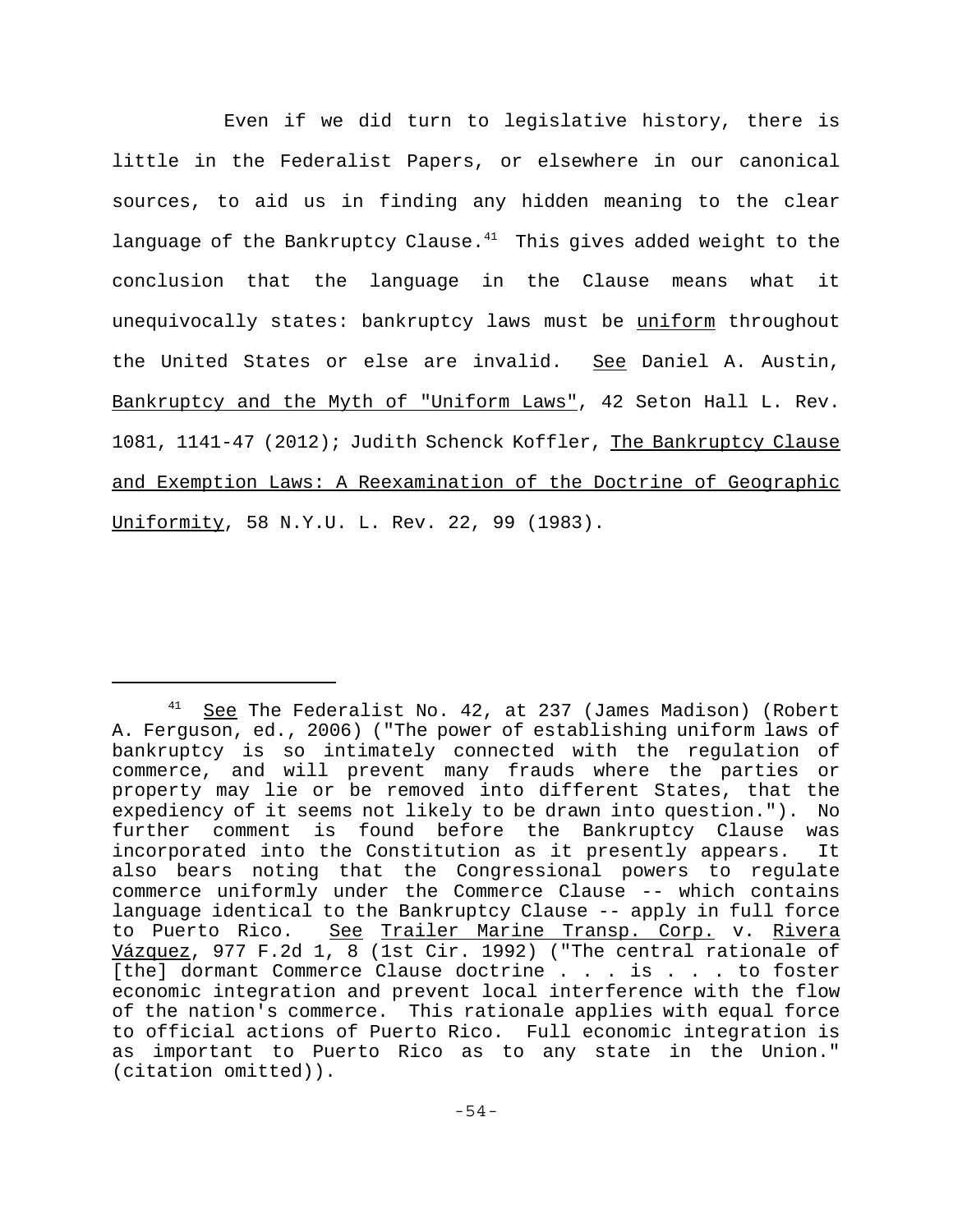Although Congress's powers under the Bankruptcy Clause are broad, $42$  they are nonetheless limited by the Clause's uniformity requirement, which is geographical in nature. Ry. Labor Execs, Ass'n v. Gibbons, 455 U.S. 457, 471 (1982) ("A law can hardly be said to be uniform throughout the country if it applies only to one debtor and can be enforced only by the one bankruptcy court having jurisdiction over the debtor." (citing In Re Sink, 27 F.2d 361, 363 (W.D. Va. 1928), appeal dismissed per stipulation, 30 F.2d 1019 (4th Cir. 1929))). "The uniformity requirement . . . prohibits Congress from enacting a bankruptcy law that . . . applies only to one regional debtor. To survive scrutiny under the Bankruptcy Clause, a law must at least apply uniformly to a defined class of debtors." <u>Id.</u> at 473; <u>cf. Blanchette</u> v. <u>Conn. Gen. Ins. Corps.</u>, 419 U.S. 102, 159 (1974).

# **II. The 1984 Amendments Fail the Rational Basis Requirement**

The non-uniform treatment of Puerto Rico under the bankruptcy laws not only violates the Bankruptcy Clause, but also fails the rational basis requirement. As explained above, Harris*,* 446 U.S. at 651-52, and Califano, 435 U.S. at 5, held that Congress may legislate differently for Puerto Rico, as long as it has a rational basis for such disparate treatment. These were equal protection and substantive due process cases brought by U.S.

<sup>42</sup> See Cont'l Ill. Nat'l Bank v. Chicago, R.I. & Pac. Ry. Co., 294 U.S. 648, 668 (1935).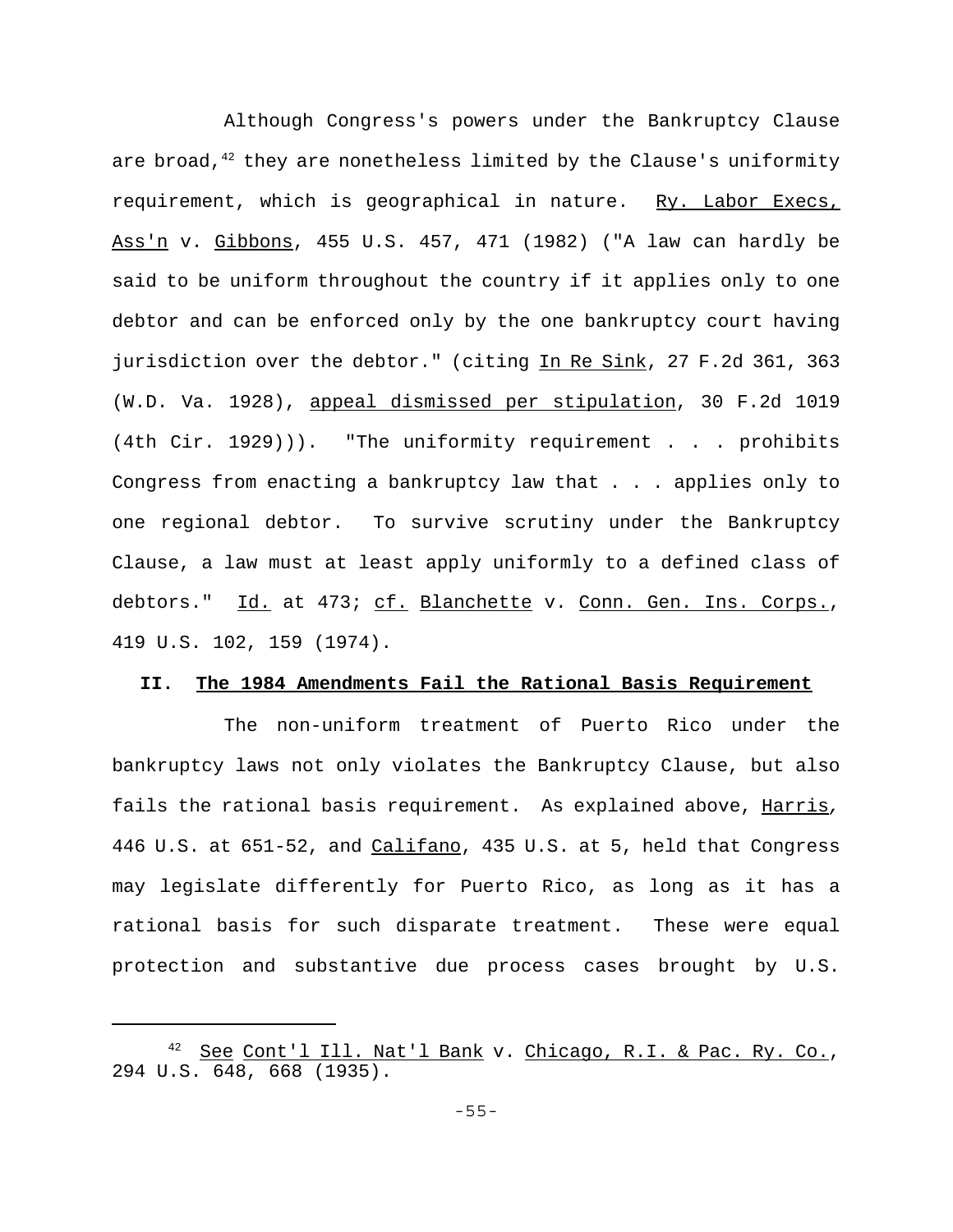citizens of Puerto Rico who challenged Congress's discriminatory treatment in certain welfare programs. The plaintiffs in these cases claimed to have been discriminated against based on their classification as Puerto Ricans, an insular minority purportedly subject to heightened scrutiny. However, the Supreme Court rejected their argument, holding that, pursuant to Congress's powers under the Territorial Clause, only rational basis review is warranted when considering the validity of a statute that treats Puerto Rico differently. Harris, 446 U.S. at 651-52; Califano, 435 U.S. at  $5.^{43}$ 

It is black letter law that this tier of scrutiny "is a paradigm of judicial restraint," FCC v. Beach Commc'ns, Inc., 508 U.S. 307, 314 (1993), and courts should not question "[r]emedial choices made by . . . legislative . . . bod[ies] [unless] 'there exists no fairly conceivable set of facts that could ground a rational relationship between the challenged classification and the government's legitimate goals.'" Medeiros v. Vincent, 431 F.3d 25, 29 (1st Cir. 2005) (quoting Wine and Spirits Retailers, Inc. v. Rhode Island, 418 F.3d 36, 54 (1st Cir. 2005)).

<sup>&</sup>lt;sup>43</sup> The same rational basis requirement that regulates disparate treatment of Puerto Ricans applies to the Commonwealth itself. See Jusino-Mercado v. Puerto Rico, 214 F.3d 34, 44 (1st Cir. 2000) (citing Harris, 446 U.S. at 651-52) (recognizing that Congress could have legislated differently for the Commonwealth).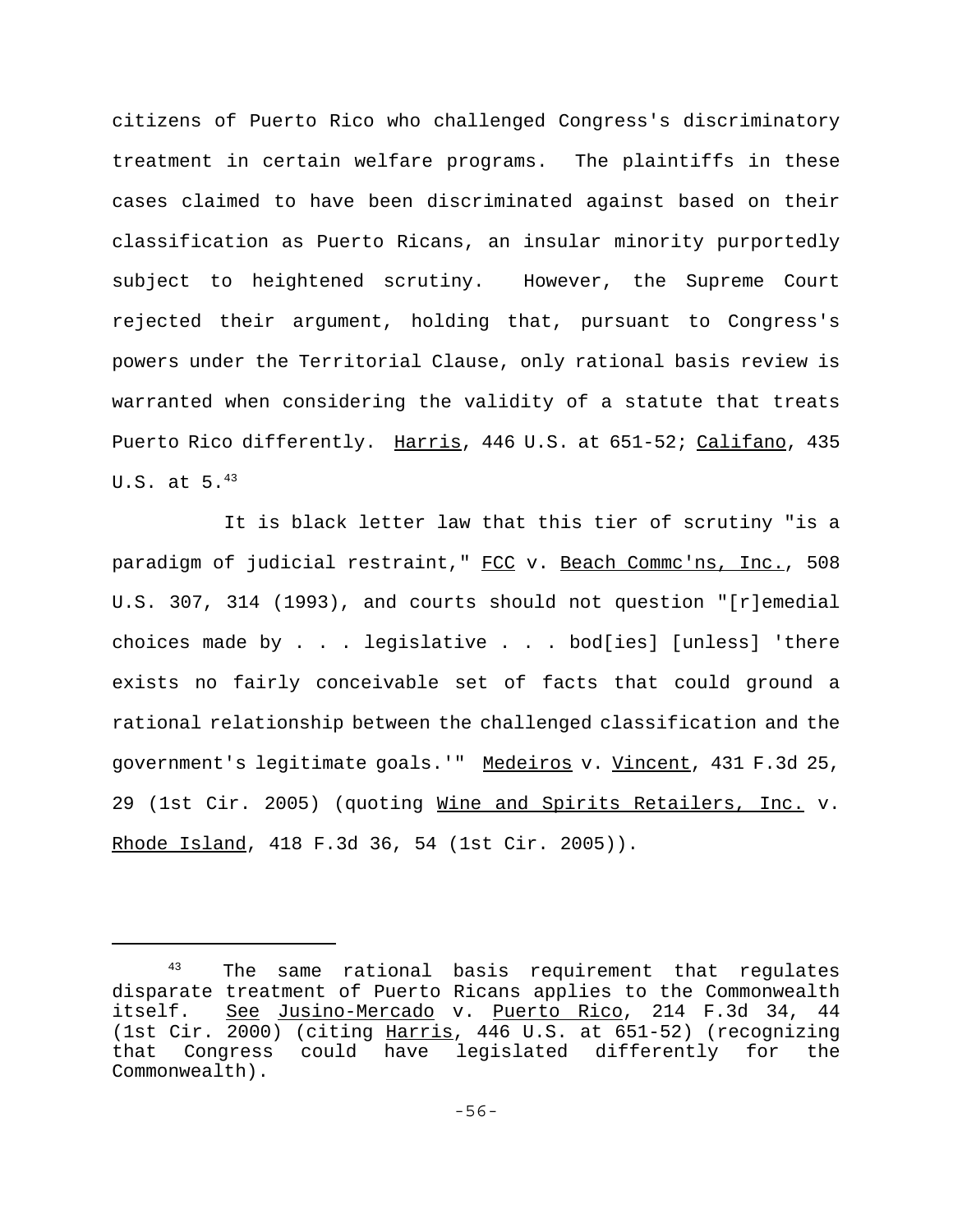This implies that Congress's justification for its legislative actions need not be expressly articulated, and thus the action of removing Puerto Rico's power to authorize its municipalities to file under Chapter 9 must be allowed if there is any set of conceivable reasons rationally related to a legitimate interest of Congress. See Beach Commc'ns, 508 U.S. at 313 ("[A] statutory classification that neither proceeds along suspect lines nor infringes fundamental constitutional rights must be upheld against equal protection challenges if there is any reasonably conceivable state of facts that could provide a rational basis for the classification."). Furthermore, in order to pass rational basis review, legislation cannot be arbitrary or irrational. See City of Cleburne, Tex. v. Cleburne Living Ctr., 473 U.S. 432, 446 (1985) ("The State may not rely on a classification whose relationship to an asserted goal is so attenuated as to render the distinction arbitrary or irrational."). Here, there is no conceivable set of facts rationally related to a legitimate purpose of Congress in these amendments, and thus these amendments are invalid.

This legislation unreasonably and arbitrarily removed a power delegated to Puerto Rico by the previous legislation. Had there been any justification for not granting Puerto Rico the managerial power to authorize its municipalities to seek bankruptcy protection before 1984, Congress certainly did not express or even

-57-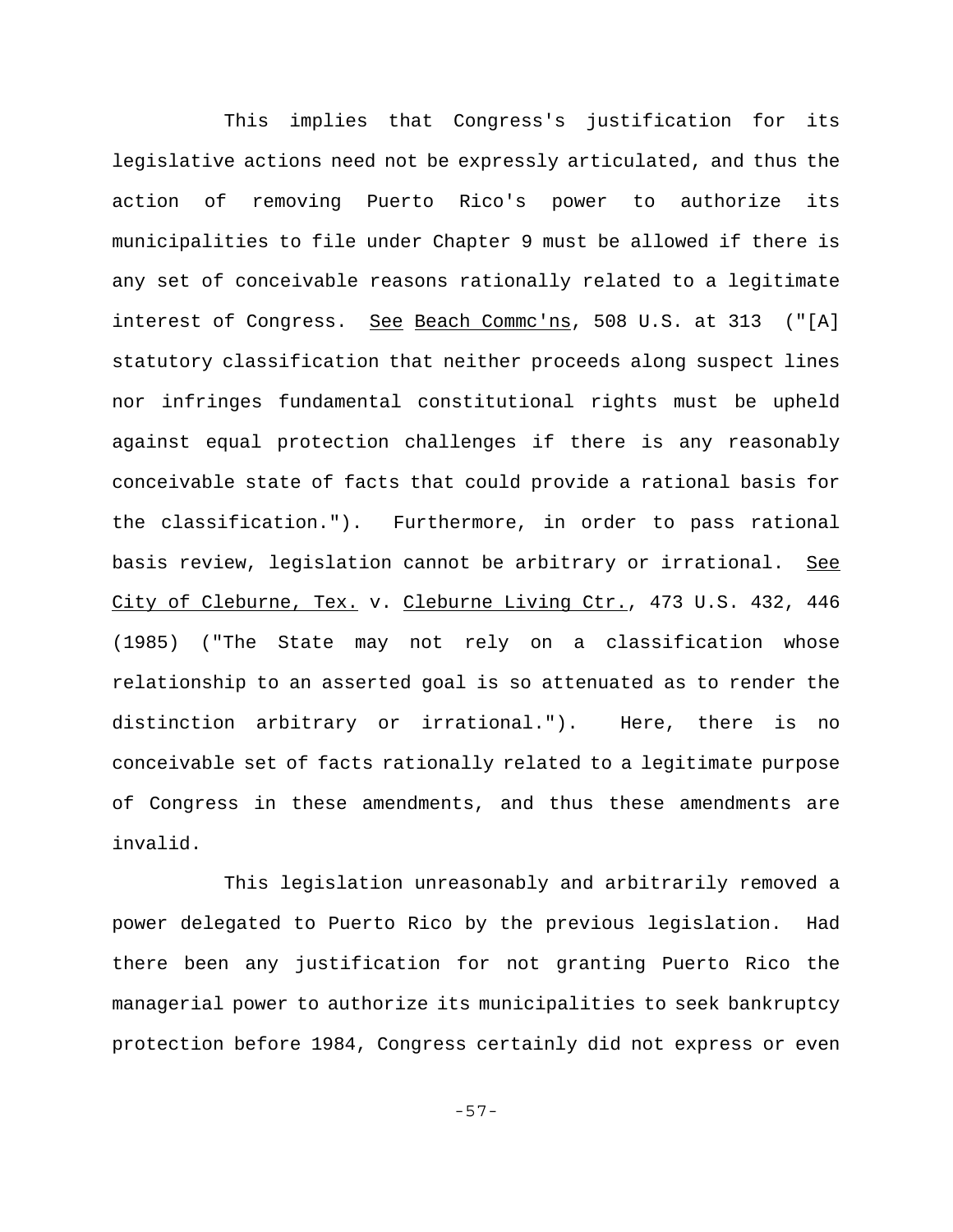imply it at any time up to and including the present. How could such a justification arbitrarily materialize without explanation?

#### **A. The 1984 Amendments Lack any Record or Justification**

As previously stated, there is no legislative record on which to rely for determining Congress's reasons behind the 1984 Amendments. A tracing of its travels through the halls of Congress sheds less light than a piece of coal on a moonless night regarding the reason for its enactment. Thus, the majority's statement that "Congress [sought to] preserve to itself th[e] power to authorize Puerto Rican municipalities to seek Chapter 9 relief, "<sup>44</sup> is pure fiction. There is absolutely nothing in the record of the 1984 Amendments to justify this statement or Congress's legitimate purpose in adopting them.

The Puerto Rico exception actually predates the 1984 Act. It appeared out of thin air during the 96th Congress in 1980 in a House Report, accompanying S. 658. See H.R. Rep. No. 96-1195, at 38 (1980). That proposal was a failed bill similar in substance to Pub. L. No. 98-353, which later became the Bankruptcy Amendments and Federal Judgeship Act of 1984, 98 Stat. 333. See 98 Stat. 368-69 (containing the Puerto Rico language under "Subtitle H - Miscellaneous Amendments to Title 11"). When S. 658 arrived in the House from the Senate, on September 11, 1979, it did not contain the Puerto Rico-excluding language. The Puerto Rico provision was,

<sup>44</sup> Maj. Op. at 5.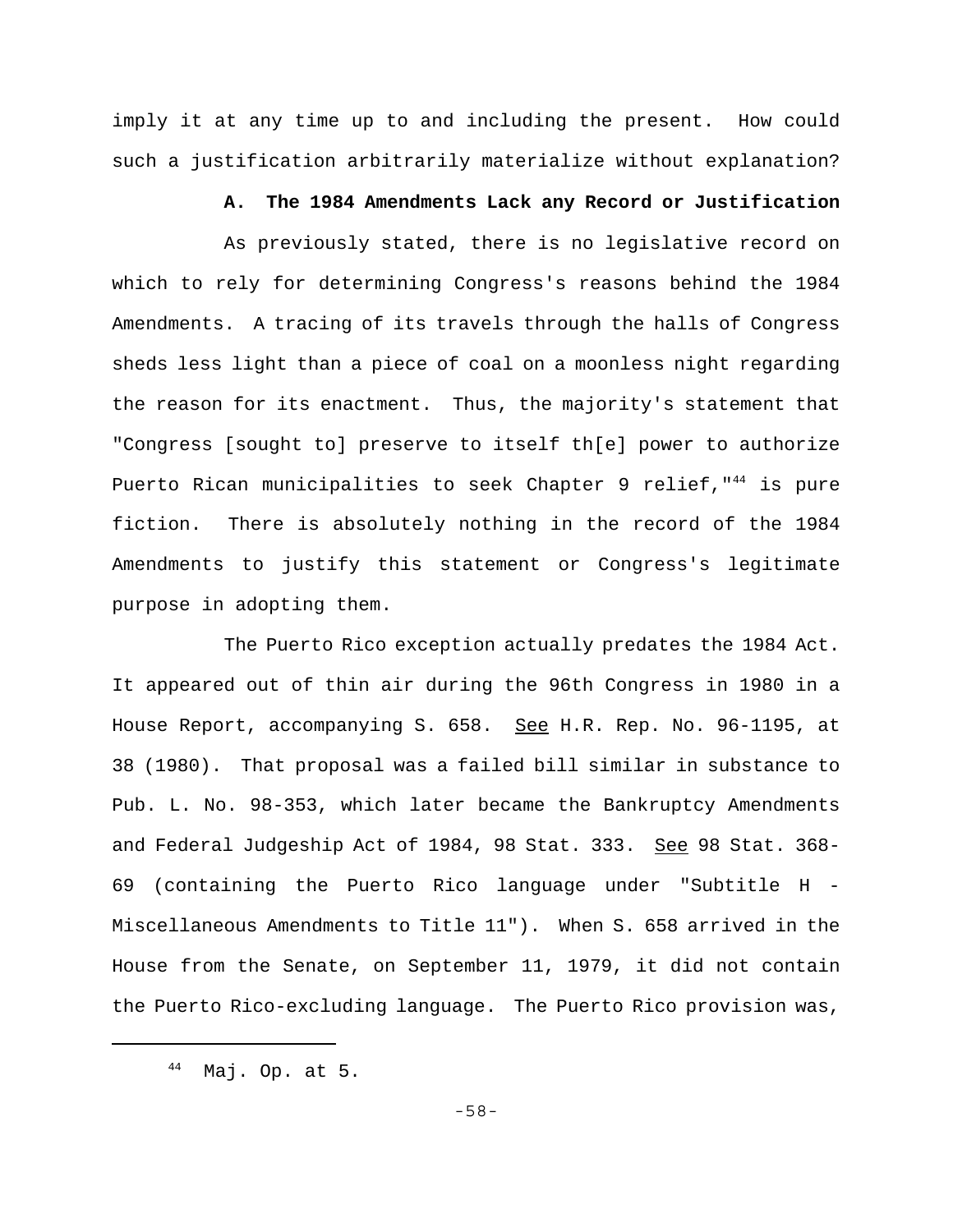however, included in the version that emerged from the House Committee on the Judiciary on July 25, 1980. There is no legislative history on the Puerto Rico clause, as hearings from the House Committee on the Judiciary from 1979-1980 reveal nothing about the amendment's purpose or justification.

The story was not very different with regard to the 1984 Amendments. On March 21, 1984, the House passed H.R. 5174 without the Chapter 9 debtor eligibility exclusion for Puerto Rico. On that same day, Senator Strom Thurmond (R-SC) introduced S. Amdt. 3083. Subtitle I, section  $421(j)(6)$  of the amendment proposed altering Section 101 of Title 11 to provide that "(44) 'State' includes the District of Columbia and Puerto Rico, except for the purpose of defining who may be a debtor under chapter 9 of this title." 130 Cong. Rec. S6118 (daily ed. May 21, 1984) (statements of Sen. Thurmond). And that is how we got the current text of 11 U.S.C. § 101(52). On the day that he introduced the amendment, Senator Thurmond addressed the Senate to explain several of its numerous stipulations, yet said little about the newly added Puerto Rico exemption. He noted, "Subtitles C through I contain the remaining substantive provisions passed by the Senate in S. 1013. These provisions were not in the House bill. They do, however, have broad support in the Senate and were therefor included in the substitute amendment." 130 Cong. Rec. S6083 (daily ed. May 21, 1984) (statement of Sen. Thurmond).

-59-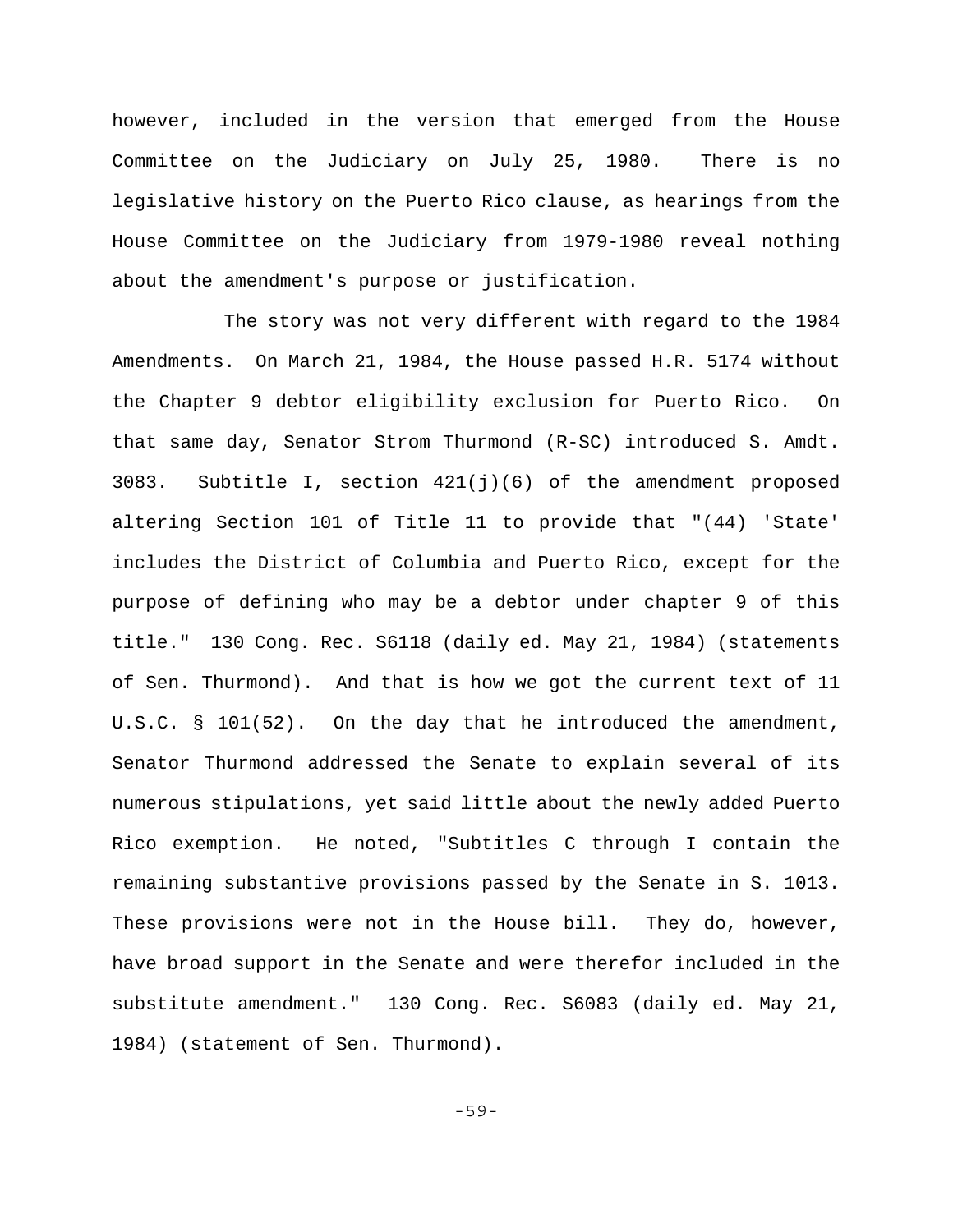The original S. 1013 also did not contain the Puerto Rico exclusion when it was reported in the Senate on April 7, 1983. Senators Dole, Thurmond, and Hefflin introduced Amendment 1208 on April 27, 1983, which contained the Puerto Rico Chapter 9 debtor eligibility exclusion. 129 Cong. Rec. S5441 (daily ed. Apr. 27, 1983). The Senators gave no explanation for the Puerto Rico exclusion in S. 1013. Thurmond described Subtitle I of Amendment 3083 as "Technical Amendments to Title 11," which is consistent with the rest of the statute and gave no further reasons for its inclusion. 130 Cong. Rec. S6083 (daily ed. May 21, 1984) (Statement of Sen. Strom Thurmond). The Senate Amendments to H.R. 5174, including 3083, passed on June 20, 1984. The Congressional Record from the House on that day announced that "the Senate insists upon its amendments" and therefore it would have to conference with the House which was not in agreement with them. 130 Cong. Rec. H6085 (daily ed. June 20, 1984).

The House adopted the Conference Report, including the Puerto Rico exclusion, without specific mention or comment on June 28, 1984, with a vote of 394 yeas, 0 nays, and 39 abstentions. The Senate also voted for the Conference Report, thereby making H.R. 5174 into Public Law No. 98-353. Congress never articulated a reason for the Puerto Rico-excluding language.

To ignore this silence is striking given that the central task for courts when interpreting changes to the bankruptcy

-60-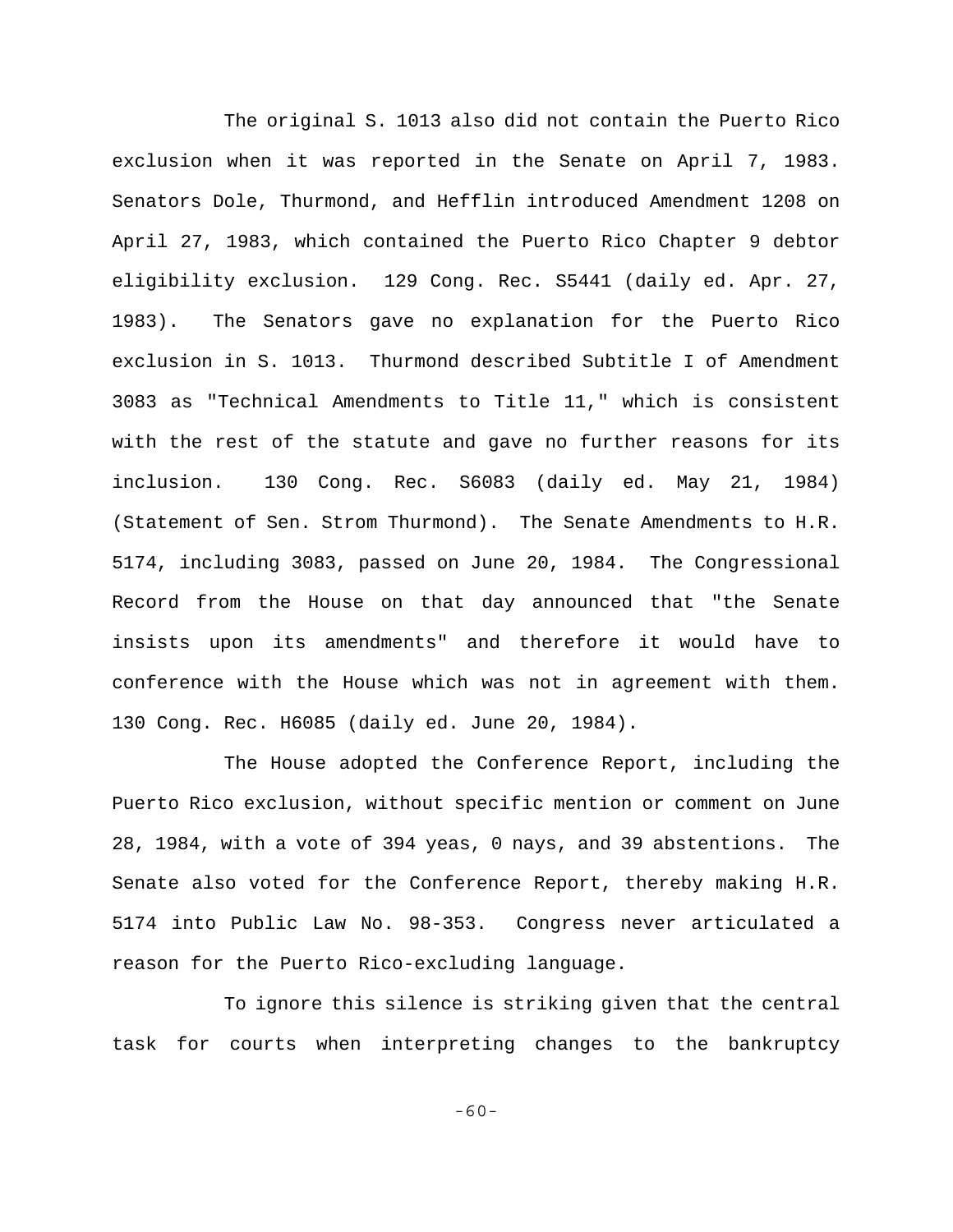statutes is to carefully examine Congress's statutory text and justifications. See Cohen v. de la Cruz, 523 U.S. 213, 221 (1998) ("We . . . 'will not read the Bankruptcy Code to erode past bankruptcy practice absent a clear indication that Congress intended such a departure.'" (citation omitted)); United Sav. Ass'n of Tex. v. Timbers of Inwood Forest Assocs., 484 U.S. 365, 380 (1980) ("Such a major change in the existing rules would not likely have been made without specific provision in the text of the statute; it is most improbable that it would have been made without even any mention in the legislative history." (citation omitted)); cf. Kellogg Brown & Root Servs. Inc. v. United States ex rel. Carter, 135 S. Ct. 1970, 1977 (2015) ("Fundamental changes in the scope of a statute are not typically accomplished with so subtle a move.").

Tellingly, the parties do not dispute this absolute lack of Congressional justification for the Puerto Rico language in the 1984 Amendments. See also Frank R. Kennedy, The Commencement of a Case under the New Bankruptcy Code, 36 Wash. & Lee L. Rev. 977, 991 n.75 (1979) ("While there may be special reasons why Washington, D.C., should not be eligible for relief under Chapter 9, it is not self-evident why all political subdivisions, public agencies, and instrumentalities in Puerto Rico, Guam, and other territories and possessions of the United States should be precluded from relief under the chapter.").

-61-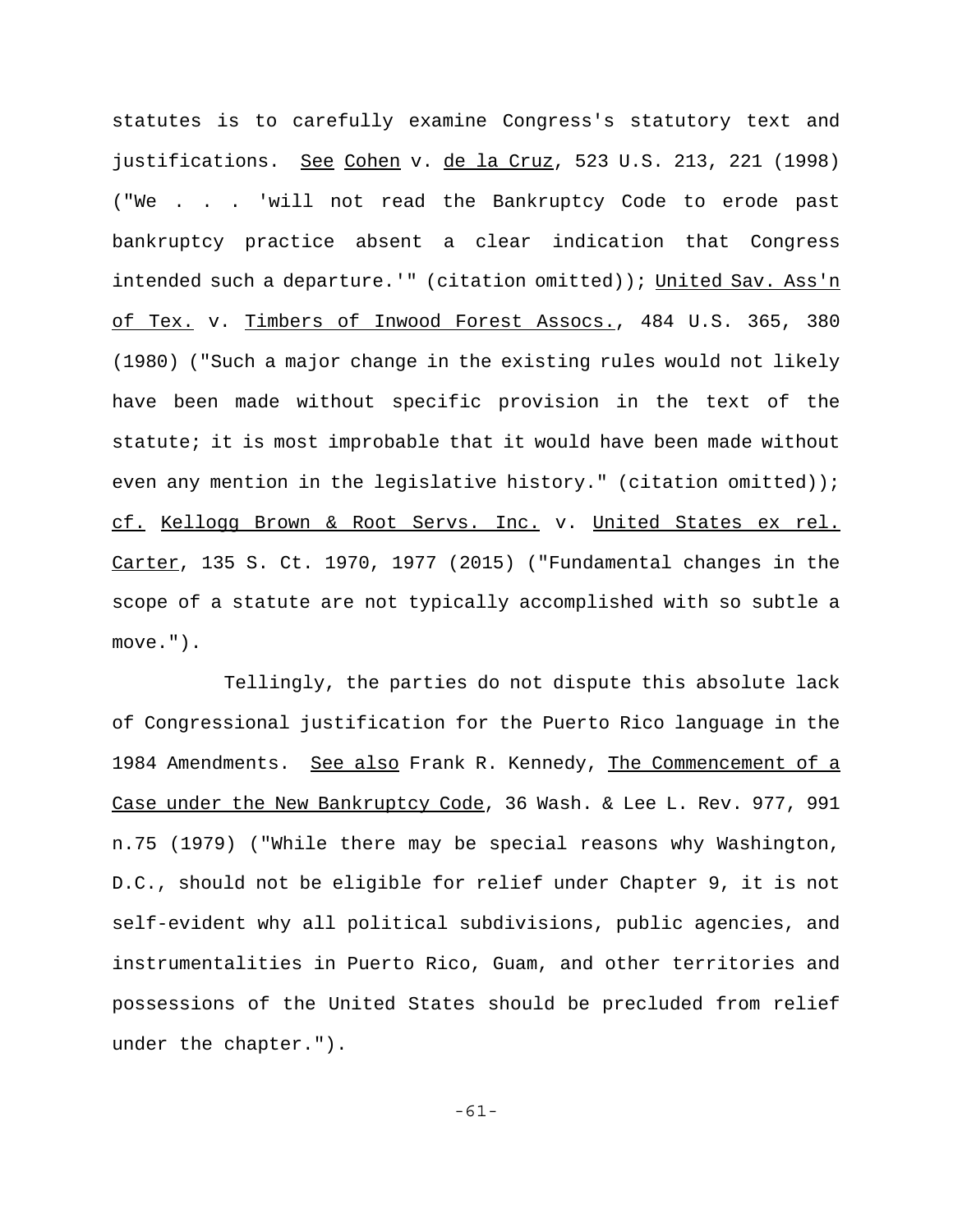And yet, there is one undisputed fact that is selfevident in all this: no one proposed a need for the 1984 change, or protested the efficacy of the Code as it existed without this amendment. There is hermetic silence regarding all of the issues or questions that would normally arise and be discussed when a provision that was on the Bankruptcy Code for close to half a century, and whose elimination would affect millions of U.S. citizens, is deleted.

# **B. Congress's Power over Puerto Rico's Internal Affairs**

The 1984 Amendments deprived Puerto Rico of a fundamental and inherently managerial function over its municipalities that has no connection to any articulated or discernible Congressional interest. See Bennet v. City of Holyoke, 362 F.3d 1, 12 (1st Cir. 2004) (explaining that "municipalities are creatures of the state" subject to control of the state's legislature). All the states and territories -- including Puerto Rico before 1984 -- had the power to control, manage, and regulate the local financial affairs of their municipalities. See Faitoute Iron & Steel Co. v. City of Asbury Park, 316 U.S. 502, 513-15 (1942); Armstrong v. Goyco, 29 F.2d 900, 902 (1st Cir. 1928) ("In the matter of local regulations and the exercise of police power Porto Rico possesses all the sovereign powers of a state, and any exercise of this power which is reasonable and is exercised for the health, safety, morals, or welfare of the public is not in contravention of the Organic Act

-62-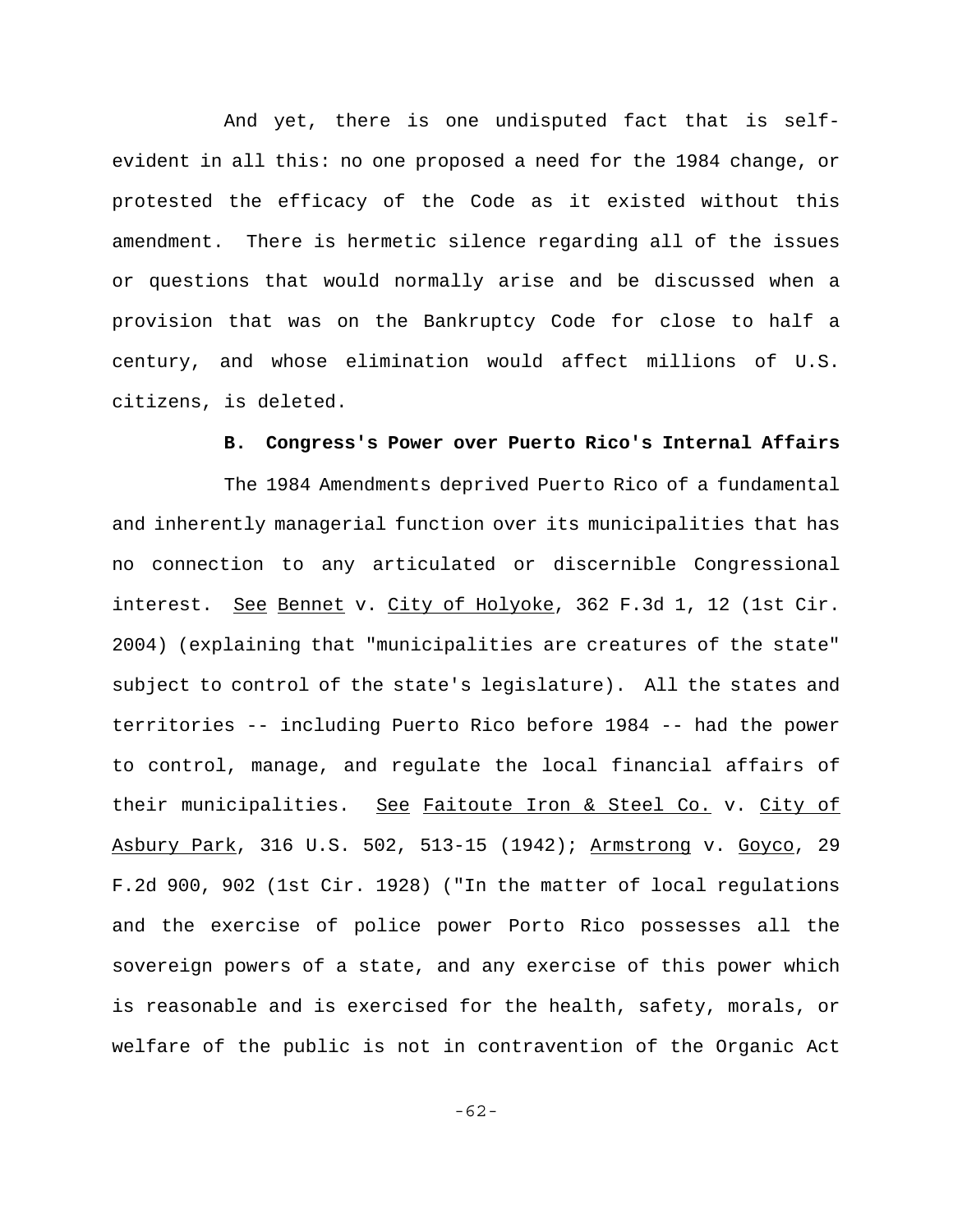nor of any provision of the Federal Constitution."). As the Court explained in Faitoute Iron & Steel Co.,

> Can it be that a power that . . . was carefully circumscribed to reserve full freedom to the states, has now been completely absorbed by the federal government -- that a state which . . . has . . . elaborate[d] machinery for the autonomous regulation of problems as peculiarly local as the fiscal management of its own household, is powerless in this field? We think not.

316 U.S. at 508-09; see also New York v. United States, 505 U.S. 144, 156-57 (1992) (explaining that the structure of the Constitution protects the rights of the states to control their internal affairs). Puerto Rico has the same level of authority over its municipalities. See United States v. Laboy-Torres, 553 F.3d 715, 722-23 (3d Cir. 2009) (O'Connor, J., sitting by designation) ("[C]ongress has accorded the Commonwealth of Puerto Rico 'the degree of autonomy and independence normally associated with States of the Union.'") (quoting United States v. Cirino, 419 F.3d 1001, 1003-04 (9th Cir. 2005) (per curiam)).

When the Supreme Court held in 1976 that Puerto Rico has "[t]he degree of autonomy and independence normally associated with States of the Union,  $145$  it reaffirmed this proposition, which had longstanding vitality even before the 1984 Amendments or the

<sup>45</sup> Examining Bd. of Eng'rs, Architects & Surveyors v. Flores de Otero, 426 U.S. 572, 594 (1976).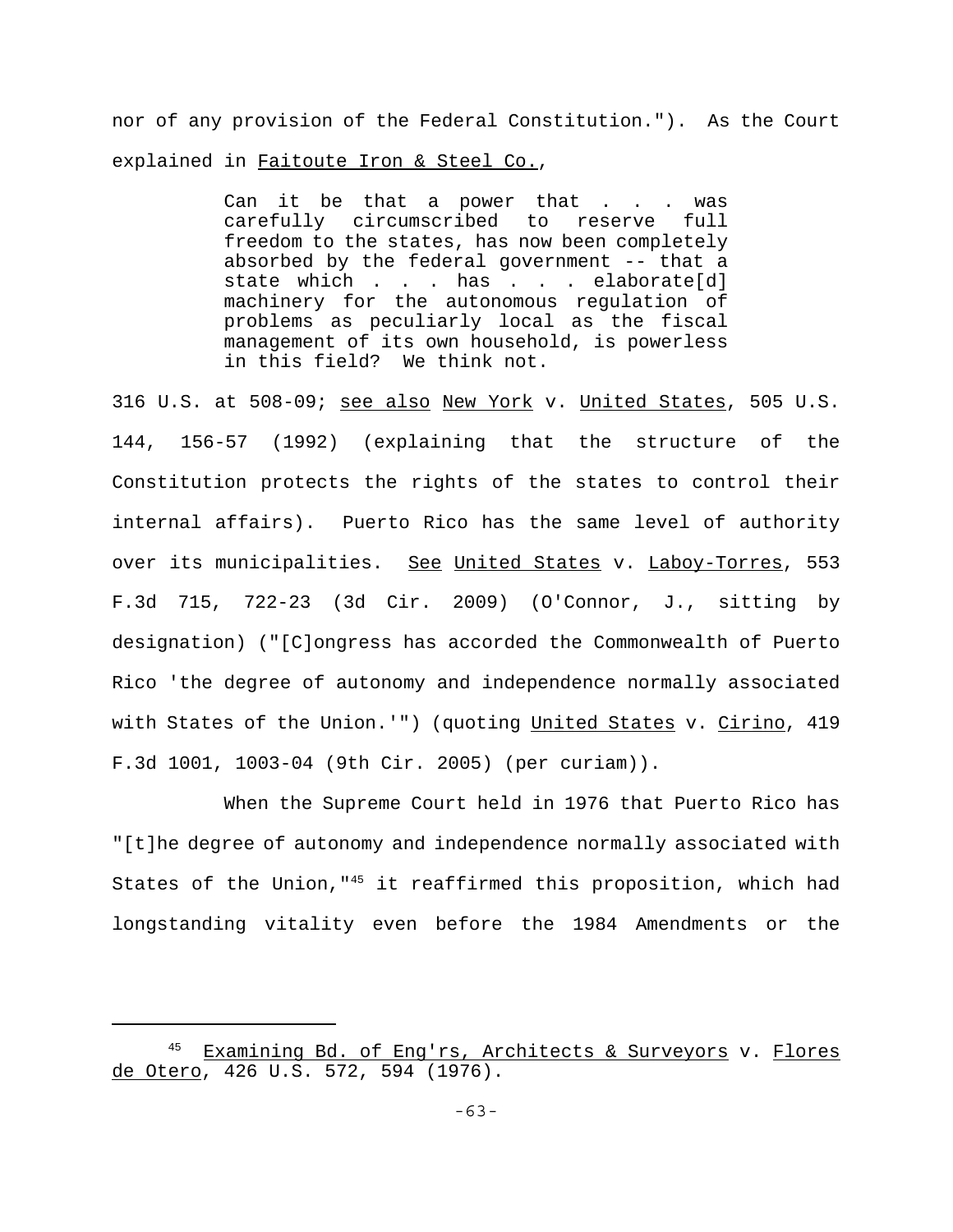enactment of the Federal Relations Act<sup>46</sup> and the creation of the socalled "Commonwealth status." See Puerto Rico v. Shell Co.*,* 302 U.S. 253, 261-62 (1937) ("The aim of the Foraker Act and the Organic Act was to give Puerto Rico full power of local selfdetermination with an autonomy similar to that of the states and incorporated territories.").

Even this court has questioned the basis for Congress's power to legislate over Puerto Rico local affairs. In one of its Commonwealth-endorsing decisions dealing with the question of whether Congress had the intention to limit Puerto Rico's powers to regulate internal antitrust violations through the Sherman Act's control of purely local affairs of the territories, the court held that "[t]he states are clearly able to adopt such variations as to purely local matters. And, there is no reason of policy discernible in the Sherman Act for treating Puerto Rico differently."  $Córdova$ , 649 F.2d at 42 (emphasis added).<sup>47</sup> The court went on to explain how Congress's power to legislate purely local affairs of Puerto Rico is constrained: "We believe that there

<sup>46</sup> Act of July 3, 1950, Pub. L. No. 81-600, ch. 446, 64 Stat. 319 (codified at 48 U.S.C. § 731b et seq.); 48 U.S.C. § 821.

<sup>&</sup>lt;sup>47</sup> As in Córdova, there is no discernible policy justification in the Bankruptcy Code to support the conclusion that Congress intended to control the purely local affairs of Puerto Rico. In fact, if anything, the policy reasons embodied in the constitutional requirement that bankruptcy legislation be uniform throughout the United States would support the opposite conclusion. The 1984 Amendments clearly violate the constitutional policy mandate.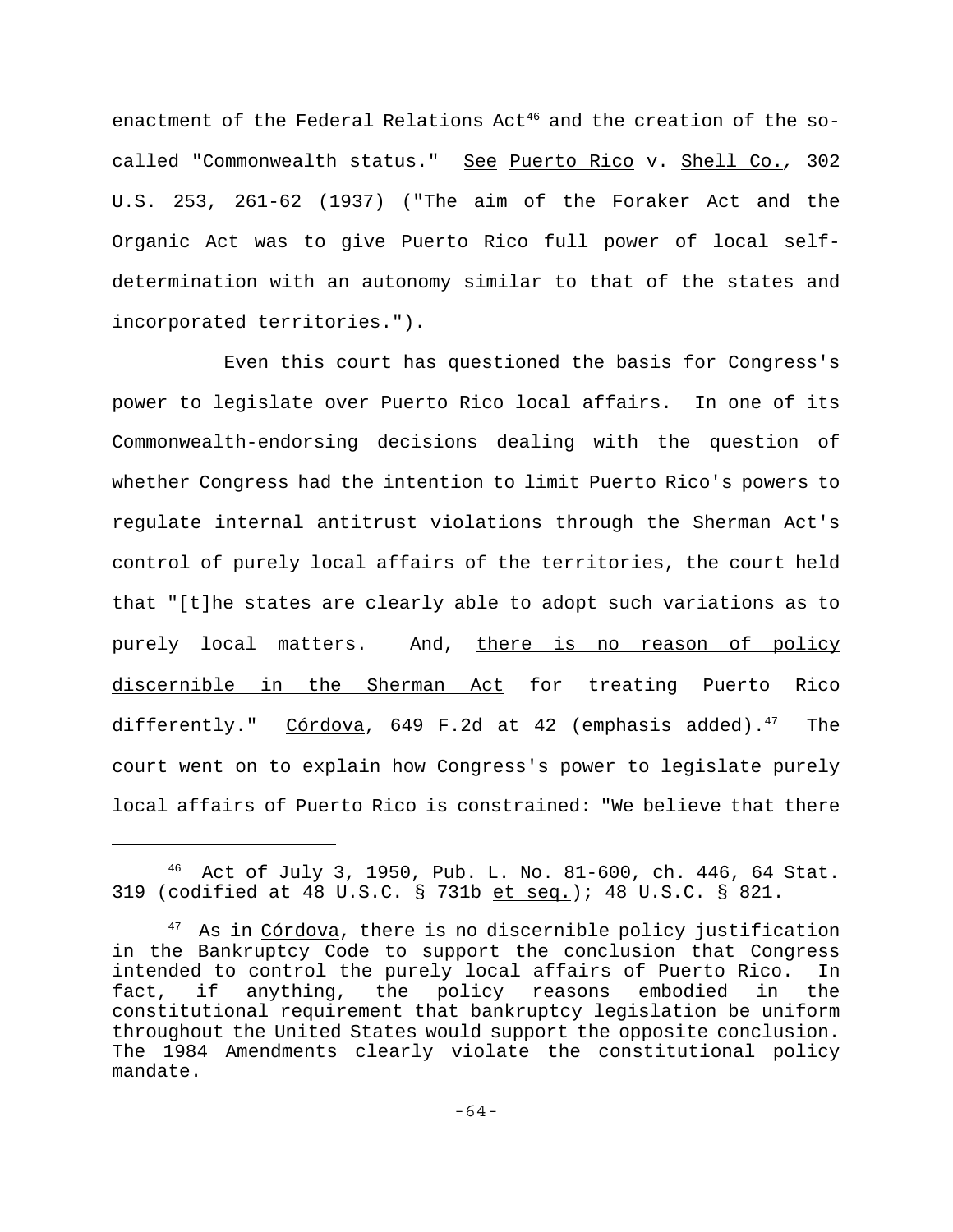would have to be specific evidence or clear policy reasons embedded in a particular statute to demonstrate a statutory intent to intervene more extensively into the local affairs of post-Constitutional Puerto Rico than into the local affairs of a state." Id. at 42 (emphasis added); see also Antilles Cement Corp. v. Fortuño, 670 F.3d 310, 322 (1st Cir. 2012).

In the instant case, there are no articulated or conceivable "clear policy reasons." And while the "specific evidence" requirement could be met by the clear statutory text of the 1984 Amendments, this court has stated that Congress's powers to legislate differently for Puerto Rico under the Territorial Clause are also subject to some "outer limits," in addition to the rational-basis constraints of Harris and Califano. See Jusino-Mercado, 214 F.3d at 44. At a minimum, there should be some explanation as to why Congress's enactment of the 1984 Amendments fits within those "outer limits" given the complete absence of clear policy reasons.

Congress has expressly delegated to Puerto Rico the power to manage its municipalities. Section 37 of the Federal Relations Act provides:

> That the legislative authority herein provided shall extend to all matters of a legislative character not locally inapplicable, including power to create, consolidate, and reorganize the municipalities so far as may be necessary, and to provide and repeal laws and ordinances therefor; also the power to alter, amend, modify, or repeal any or all laws and

> > -65-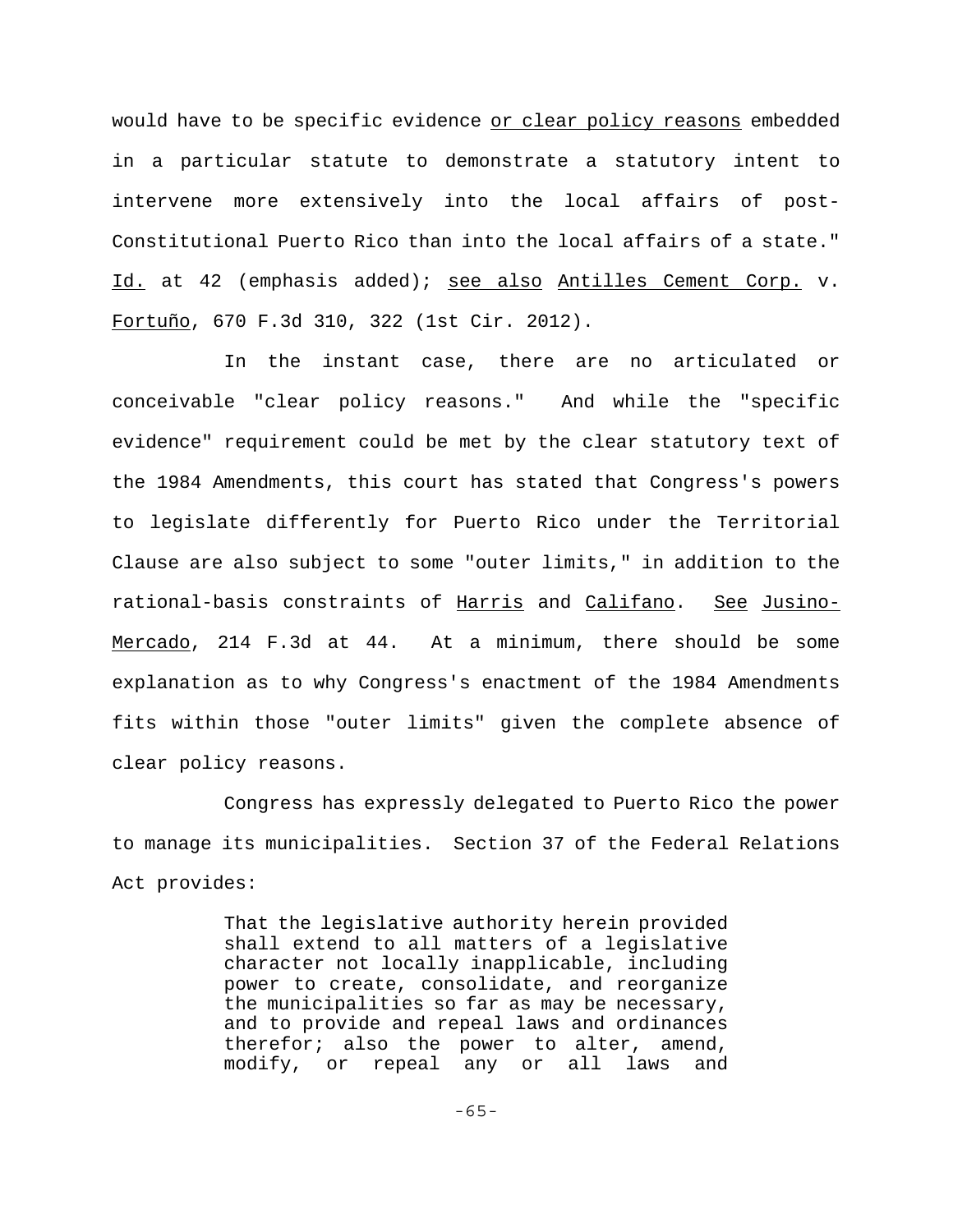ordinances of every character now in force in Puerto Rico or municipality or district thereof, insofar as such alteration, amendment, modification, or repeal may be consistent with the provisions of this Act.

P.R. Laws Ann. tit. 1, Federal Relations Act § 37; Federal Relations Act, Pub. L. No. 64-368, § 37, 39 Stat. 951, 954 (1917), as amended by Act of July 3, 1950, Pub. L. No. 81-600, 64 Stat. 319 (codified at 48 U.S.C. § 821).48

This court has further reiterated the norm that Puerto Rico has authority to control its internal affairs in several other Commonwealth-endorsing decisions. See, e.g., United States v. Quiñones, 758 F.2d 40, 42 (1st Cir. 1985) ("Puerto Rico ceased being a territory of the United States subject to the plenary powers of Congress as provided in the Federal Constitution. . . . [T]he government of Puerto Rico is no longer a federal government agency exercising delegated power."); Córdova, 649 F.2d at 41. Because Congress was precluded from enacting the 1984 Amendments, they cannot serve a legitimate purpose and are therefore irrational.

<sup>48</sup> For a more detailed description of Puerto Rico's powers to control its internal affairs, even before the "Commonwealth status," see, e.g., People of Porto Rico v. E. Sugar Assocs., 156 F.2d 316, 321 (1st Cir. 1946) ("[T]his grant of legislative power with respect to local matters . . . is as broad and comprehensive as language could make it.  $\ldots$ . [T]he legislative powers conferred upon the Insular Legislature by Congress are nearly, if not quite, as extensive as those exercised by the state legislatures." (citations and internal quotation marks omitted)); González v. People of Porto Rico, 51 F.2d 61, 62 (1st Cir. 1932) (quoting Armstrong, 29 F.2d at 902).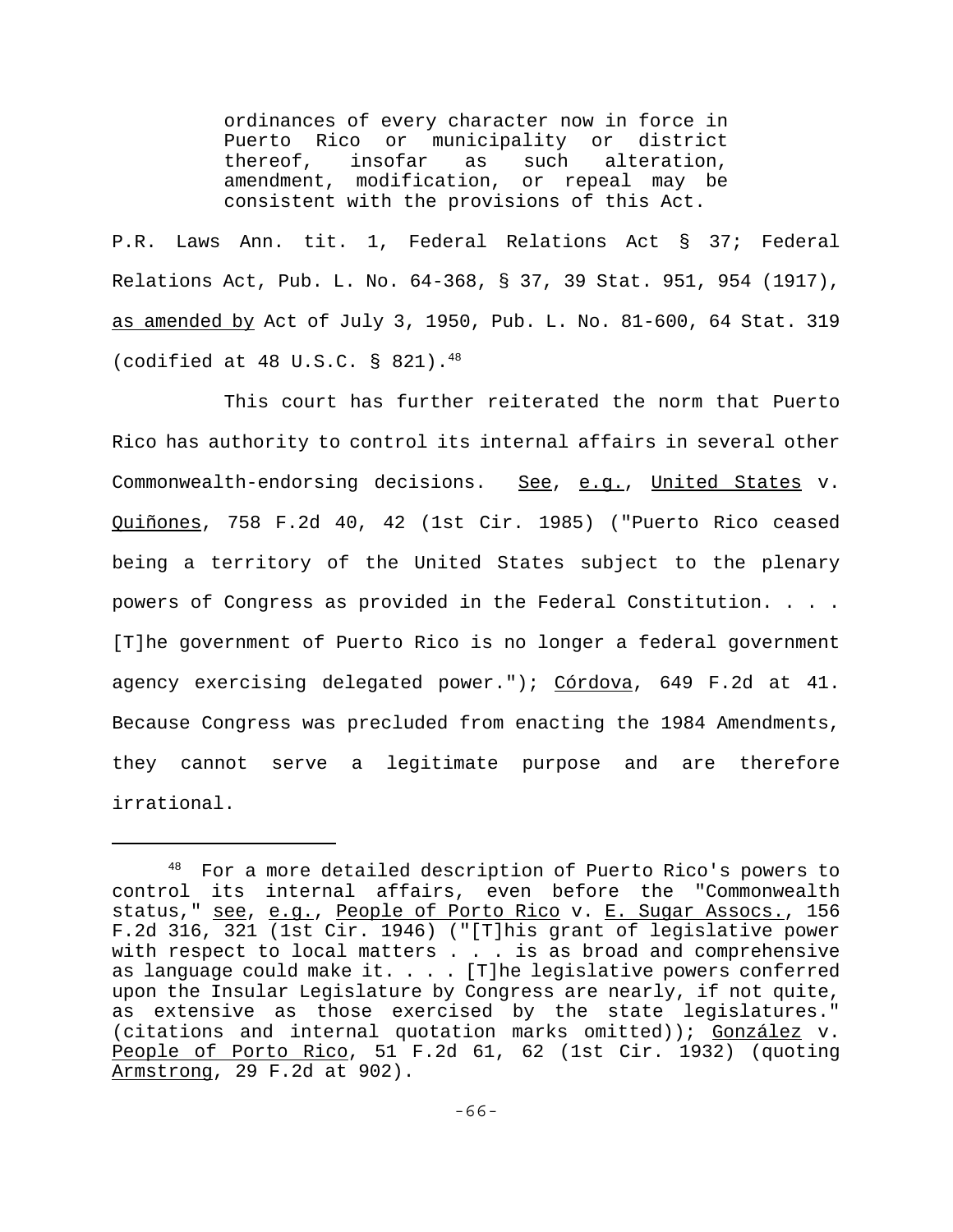The degree of authority granted to Puerto Rico to regulate its local affairs is very different from Congress's exclusive powers over the District of Columbia, the other territory excluded by § 101(52) from authorizing its municipalities under § 109(c)(2) of the Bankruptcy Code. See Trailer Marine Transp. Corp., 977 F.2d at 8 ("If the government of Puerto Rico were nothing other than the alter ego or immediate servant of the federal government, then the dormant Commerce Clause doctrine would have no pertinence, for a doctrine designed to safeguard federal authority against usurpation has no role when the federal government itself is effectively the actor."); cf. Palmore v. United States, 411 U.S. 389, 397 (1973) ("Not only may statutes of Congress of otherwise nationwide application be applied to the District of Columbia, but Congress may also exercise all the police and regulatory powers which a state legislature or municipal government would have in legislating for state or local purposes."); Berman v. Parker, 348 U.S. 26, 31 (1954) ("The power of Congress over the District of Columbia includes all the legislative powers which a state may exercise over its affairs.").

Any comparison of Puerto Rico to the District of Columbia, therefore, including the proposition made by the majority that Congress may have intended to retain plenary powers to regulate the local affairs of Puerto Rico as it does for the seat of the Federal Government, fundamentally changes the current nature

-67-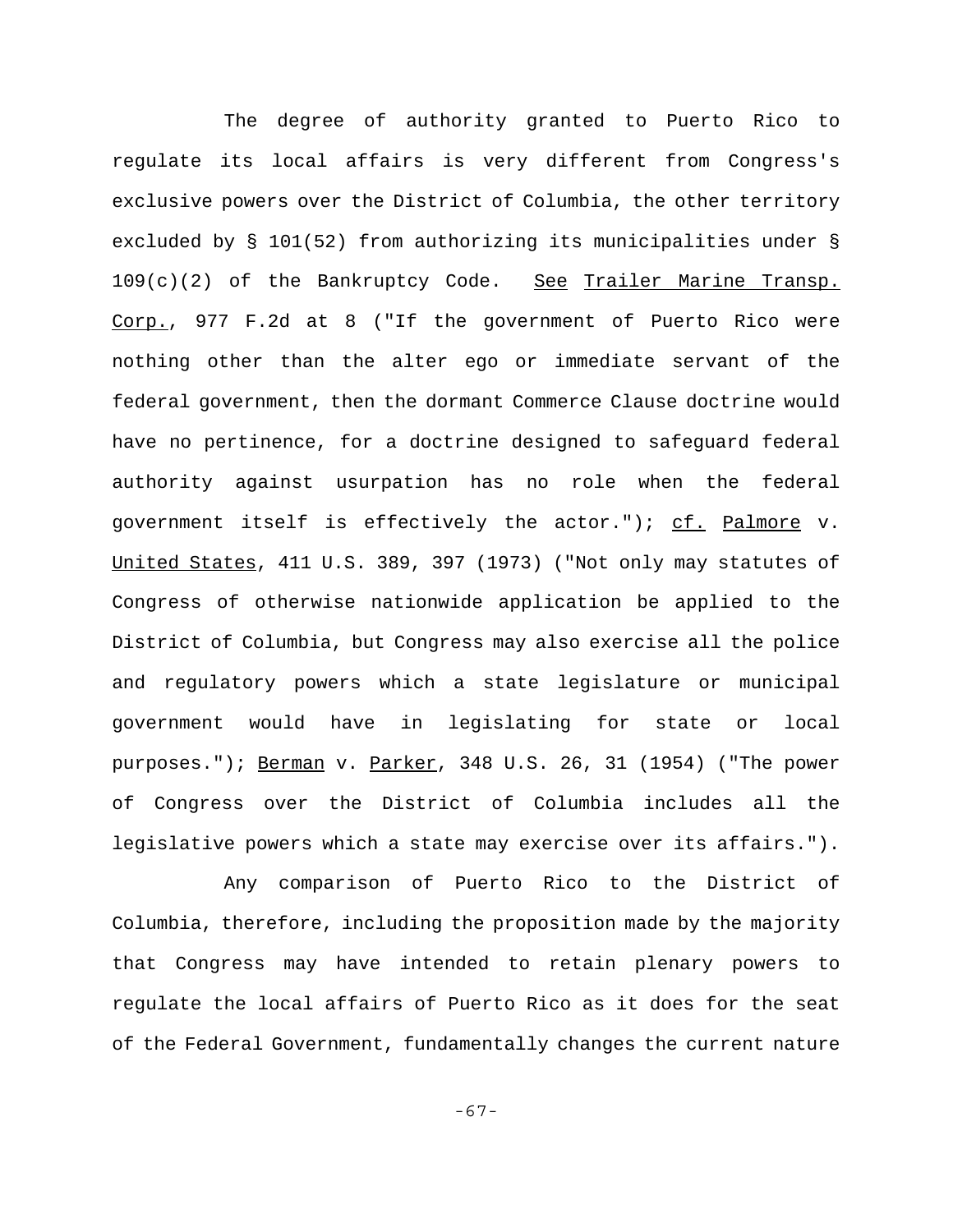of Puerto Rico-federal relations. To argue that Congress's rationale for the disparate treatment enacted in the 1984 Amendments is that it may have wanted to adopt "other -- and possibly better -- options to address the insolvency of Puerto Rico municipalities"<sup>49</sup> overturns over half a century of binding case law that purported to recognize that Congress delegated to Puerto Rico the power to control its municipalities and legislate for its local affairs. Congress's solution to the budgetary and fiscal crisis faced by the District of Columbia during the mid-1990s, through the enactment of the District of Columbia Financial Responsibility and Management Assistance Act of 1995, Pub. L. No. 104-8, 109 Stat. 97, could have been taken for granted considering that the Federal Government and Congress itself would be directly affected by the District's financial crisis. But, the circumstances here are very different, since no such sense of urgency is evident in Congress, nor is the requisite political clout available to Puerto Ricans. And, even if it were, instituting direct Congressional control of Puerto Rico's finances through a financial control board would require fundamentally redefining Puerto Rico's relationship to the United States. See Flores de Otero, 426 U.S. at 594.

Without an adequate explanation, the majority chooses to ignore our own binding case law and suggests that Congress chose to unreasonably interfere with a managerial decision affecting Puerto

<sup>49</sup> Maj. Op. at 31.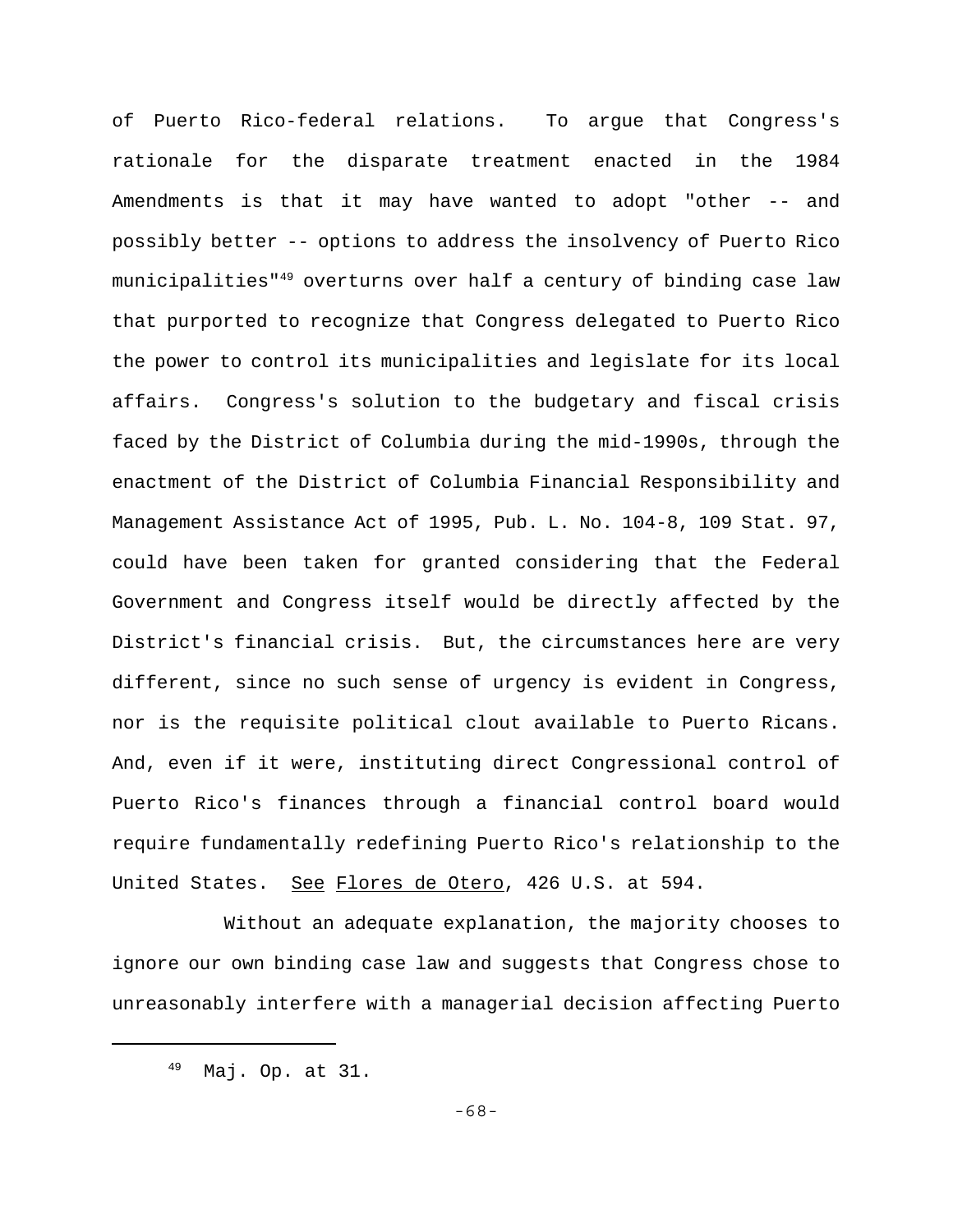Rico's local municipal affairs. Although Congress may, in special circumstances, legislate to amend or repeal uniform bankruptcy legislation, such an act, on a totally silent record, cannot be rational considering the long and substantiated jurisprudence that militates to the contrary.

### **C. Rational Basis Review After Harris and Califano**

This is an extraordinary case involving extraordinary circumstances, in which the economic life of Puerto Rico's three-and-a-half million U.S. citizens hangs in the balance; this court should not turn a blind eye to this critical situation by ignoring Congress's constraints to legislate differently for Puerto Rico.<sup>50</sup> Besides being irrational and arbitrary, the exclusion of Puerto Rico's power to authorize its municipalities to request federal bankruptcy relief, should be re-examined in light of more recent rational-basis review case law. In certain cases, where laws have been found to be arbitrary and unreasonable, and where minorities have been specifically targeted for discriminatory treatment, judicial deference -- even under such a deferential rational-basis standard -- must yield. See United States v. Windsor, 133 S. Ct. 2675, 2693 (2013) ("The Constitution's guarantee of equality 'must at the very least mean that a bare congressional desire to harm a politically unpopular group cannot' justify disparate treatment of that group.") (quoting Dep't of

-69-

<sup>50</sup> See Maj. Op. 8.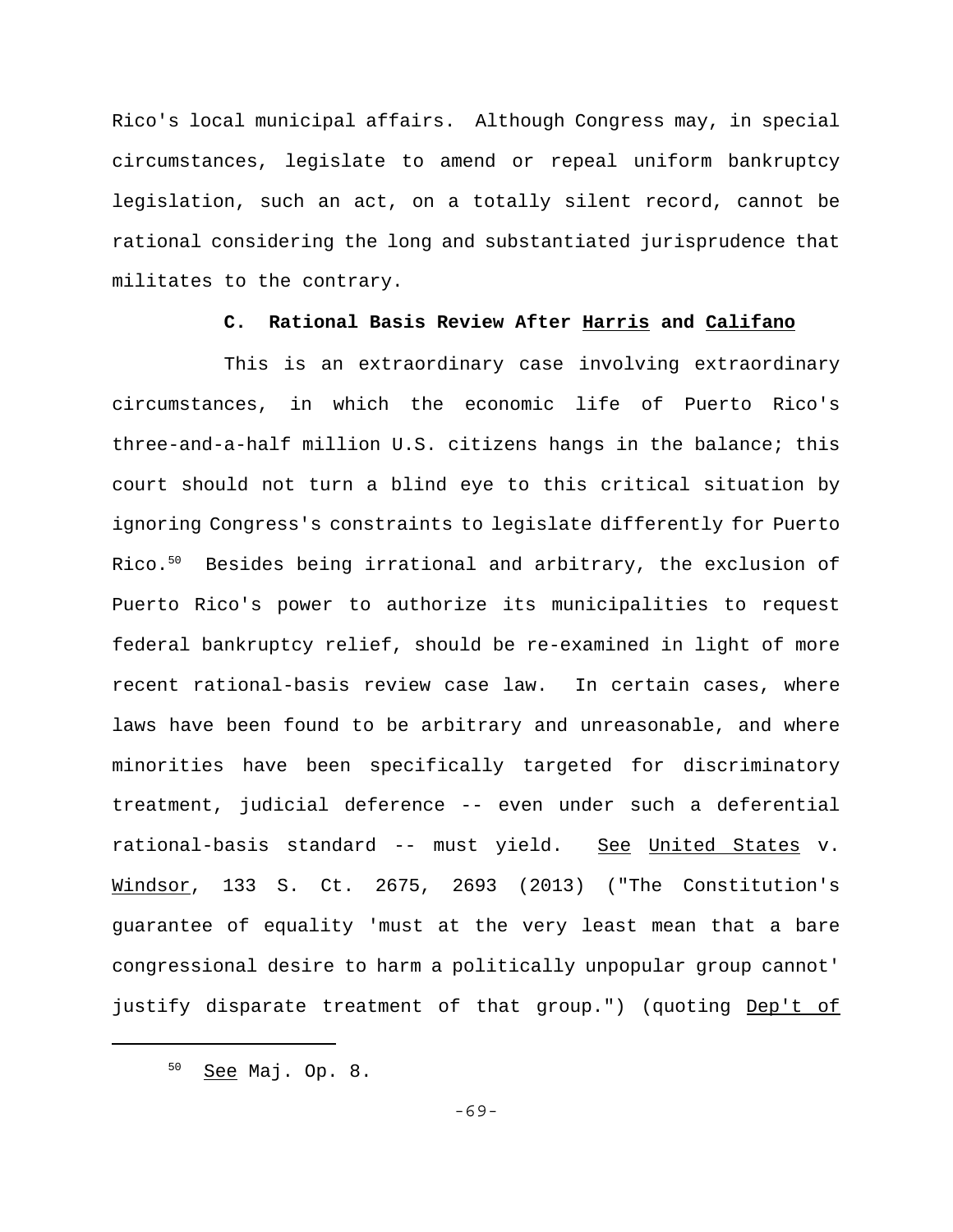Agric. v. Moreno, 413 U.S. 528, 534-35 (1973)). Moreover, this Court has recognized that "Supreme Court equal protection decisions have both intensified scrutiny of purported justifications where minorities are subject to discrepant treatment and have limited permissible justification." Massachusetts v. Dep't of Health & Human Servs., 682 F.3d 1, 10 (1st Cir. 2012). "[T]he usually deferential 'rational basis' test has been applied with greater rigor in some contexts, particularly those in which courts have had reason to be concerned about possible discrimination." Id. at 11 (citing United States v. Then, 56 F.3d 464, 468 (2d Cir. 1995) (Calabresi, J., concurring)). Rightly so, because, when facing "historic patterns of disadvantage suffered by the group adversely affected by the statute  $\ldots$  . [t]he Court  $\ldots$  . undertake[s] a more careful assessment of the justifications than the light scrutiny offered by conventional rational basis review." Id. The 1984 Amendments are just another example of a historic pattern of disadvantage suffered by Puerto Rico, but no such careful assessment is performed. See Igartúa-De La Rosa v. United States, 626 F.3d 592, 612 (1st Cir. 2010) (Torruella, J., concurring in part, dissenting in part) ("This is a most unfortunate and denigrating predicament for citizens who for more than one hundred years have been branded with a stigma of inferiority, and all that follows therefrom.").

-70-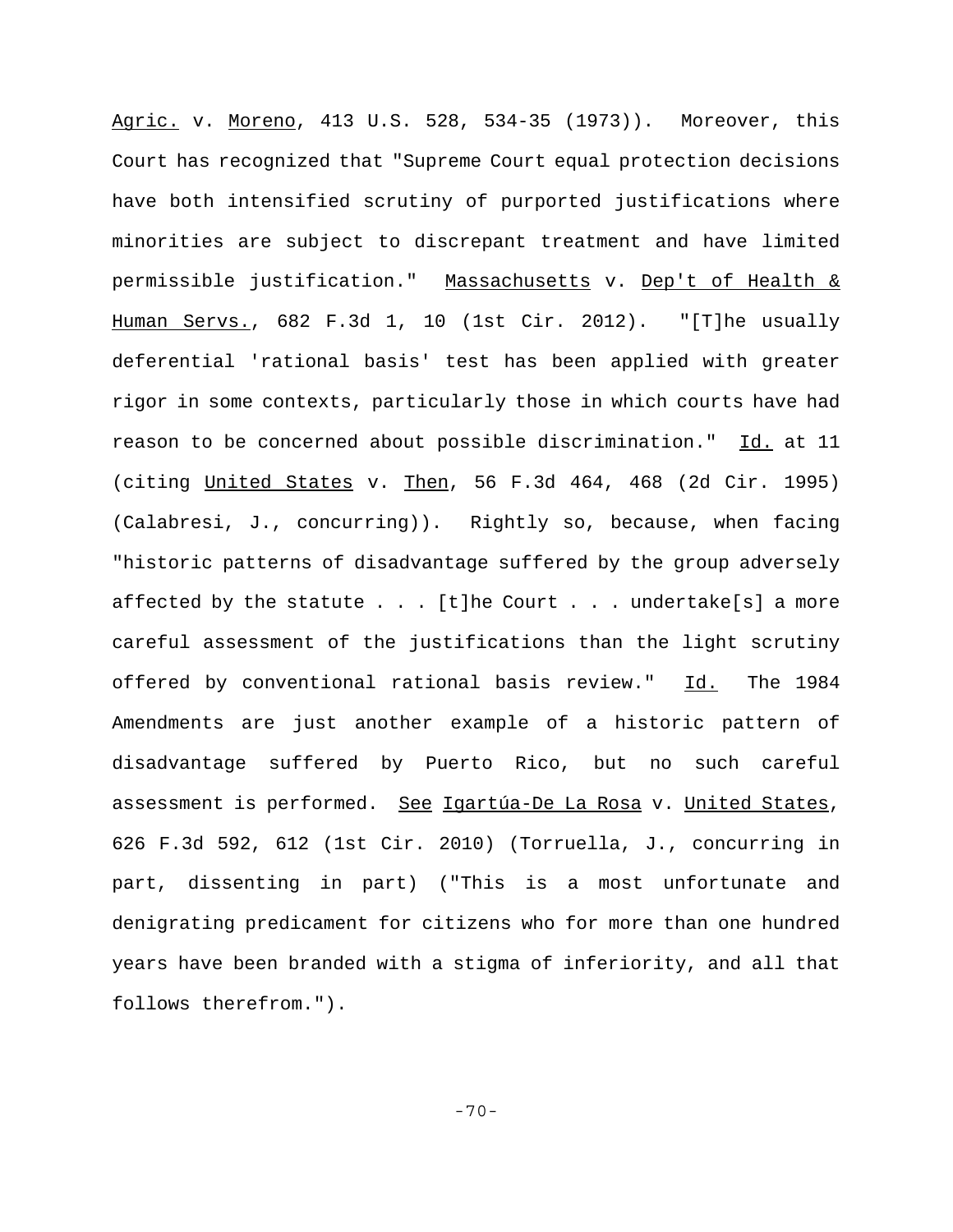A less-deferential rational basis review should also be performed in light of the aforementioned considerations regarding the well-settled law of Puerto Rico's authority over its internal matters. See Dep't of Health & Human Servs., 682 F.3d at 11-12 ("Supreme Court precedent relating to federalism-based challenges to federal laws reinforce the need for closer than usual scrutiny . . . and diminish somewhat the deference ordinarily accorded.").

# **III. This Court Now Sends Puerto Ricans to Congress**

The justification for the degree of judicial deference afforded by our constitutional jurisprudence under the typical rational basis review is founded on the basic democratic tenet that, "absent some reason to infer antipathy," courts should not intervene with legislative choices because "even improvident decisions will eventually be rectified by the democratic process . . . . " Beach Commc'ns, 508 U.S. at 314 (quoting Vance v. Bradley, 440 U.S. 93, 97 (1979)). And, while the democratic process was equally foreclosed to Puerto Ricans at the time Harris and Califano were resolved, here the situation is different because, contrary to the Supreme Court's statements in those two cases, we have not been presented with a single plausible explanation of why Congress opted for the disparate treatment of Puerto Rico.

The majority offers Puerto Rico the alternative to seek a political solution in Congress and cites proposed changes in the

-71-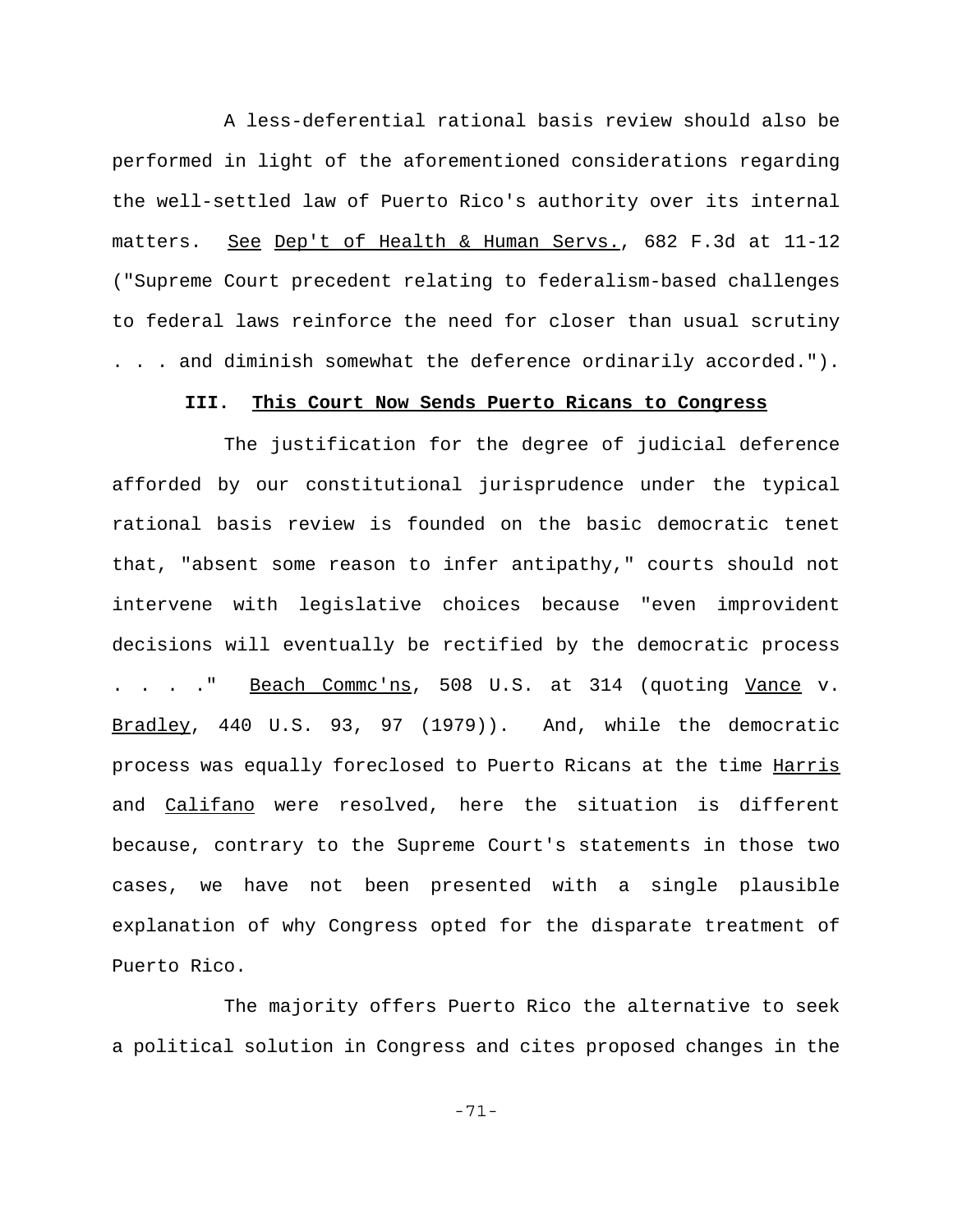relevant legislation pending before Congress to show that Puerto Rico is advancing in that direction. While I acknowledge that, in some contexts, the fact that Congress has taken steps to remedy a purportedly unfair statutory distinction may be relevant to avoiding judicial intervention under rational basis review, see Vance, 440 U.S. at n.12, when Puerto Rico is effectively excluded from the political process in Congress, this is asking it to play with a deck of cards stacked against it, $51$  something this same panel of this court has previously recommended, but to no avail.<sup>52</sup>

 $51$  Pursuant to the majority's construction of the statutory text, obtaining Congress's authorization to file for Chapter 9 protection would imply a procedure that need not require the enactment of a statute. Regardless of this, Puerto Rico has no political representation in Washington, other than a non-voting member of Congress. See, e.g., Igartúa-De La Rosa v. United States, 417 F.3d 145, 159 (1st Cir. 2005) (Torruella, J., dissenting); Juan R. Torruella, Hacia Dónde Vas Puerto Rico? Puerto Rico, 107 Yale L.J. 1503, 1519-20 (1998) (reviewing José Trías Monge, The Trials of the Oldest Colony in the World (Yale University Press, 1997)) ("[T]hat Puerto Rico has a 'representative' in Congress without a vote is not only a pathetic parody of democracy within the halls of that most democratic of institutions, but also a poignant reminder that Puerto Rico is even more of a colony now than it was under Spain.").

<sup>52</sup> See Sánchez ex rel. D.R.-S. v. United States, 671 F.3d 86, 103 (1st Cir. 2012) (stating in dismissing a claim against the United States for injuries caused by the Navy's pollution of Vieques, that "the plaintiffs' pleadings, taken as true, raise serious health concerns. [. . .] The Clerk of Court is instructed to send a copy of this opinion to the leadership of both the House and Senate."); see also id. at 120 (Torruella, J., dissenting) ("Access to the political forum available to most other citizens of the United States has already been blocked by this same Court." (citations omitted)).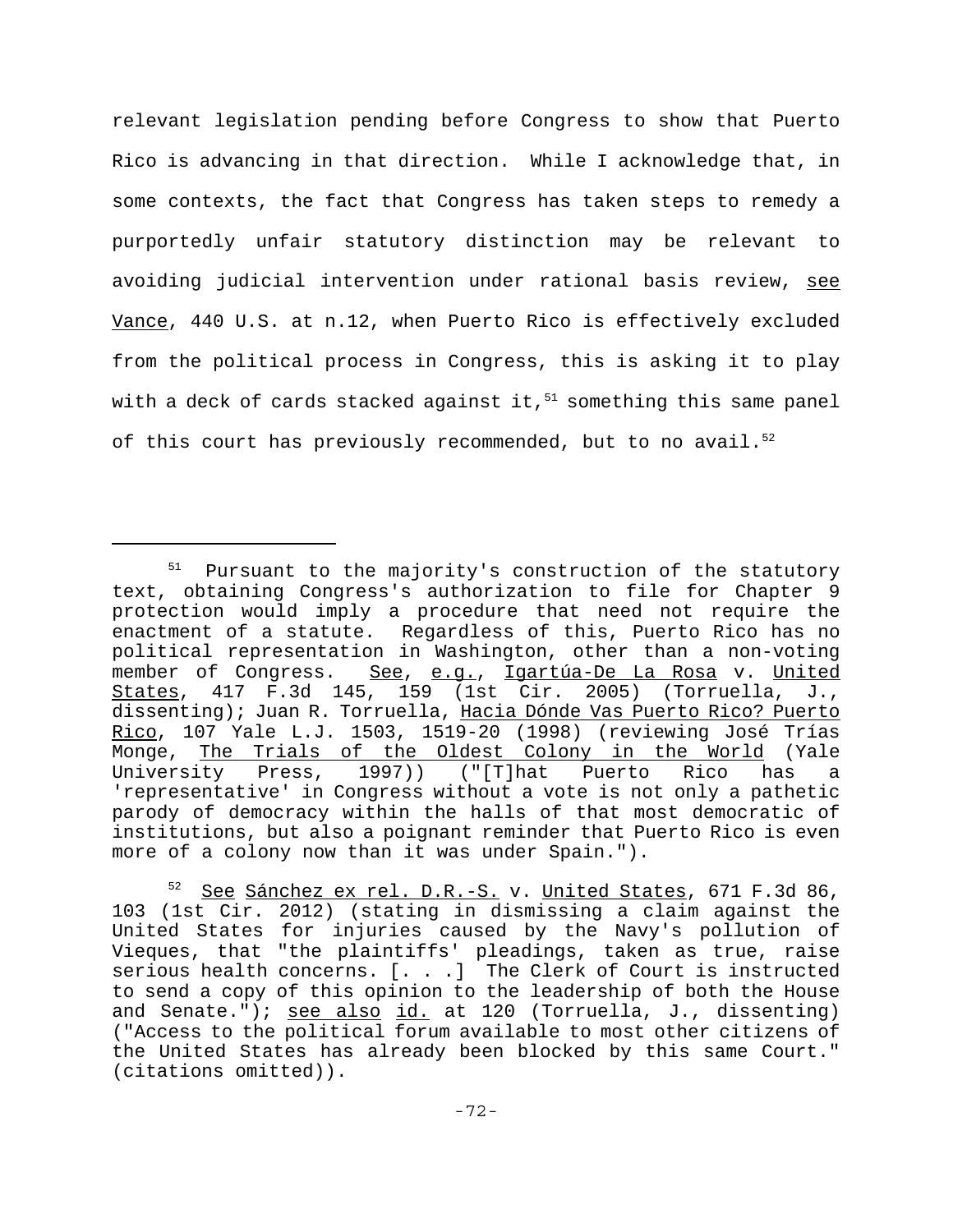## **IV. The "Business-as-Usual" Colonial Treatment Continues**

The majority's disregard for the arbitrary and unreasonable nature of the legislation enacted in the 1984 Amendments showcases again this court's approval of a relationship under which Puerto Rico lacks any national political representation in both Houses of Congress and is wanting of electoral rights for the offices of President and Vice-President. That discriminatory relationship allows legislation -- such as the 1984 Amendments - to be enacted and applied to the millions of U.S. citizens residing in Puerto Rico without their participation in the democratic process. This is clearly a colonial relationship, one which violates our Constitution and the Law of the Land as established in ratified treaties.53 Given the vulnerability of these citizens before the political branches of government, it is a special duty of the courts of the United States to be watchful in their defense. As the Supreme Court pronounced in United States v. Carolene Products Co., 304 U.S. 144, 152 n.4 (1938), "prejudice against . . . insular minorities may be a special condition, which tends seriously to curtail the operation of those political processes ordinarily to be relied upon to protect minorities, and which may call for a correspondingly more searching judicial inquiry." I am

<sup>53</sup> See Igartúa-De La Rosa, 417 F.3d at 185-86 (Howard, J., dissenting) (questioning the U.S. Senate's declaration that the International Covenant on Civil and Political Rights, ratified by Congress in 1992, is not self-executing).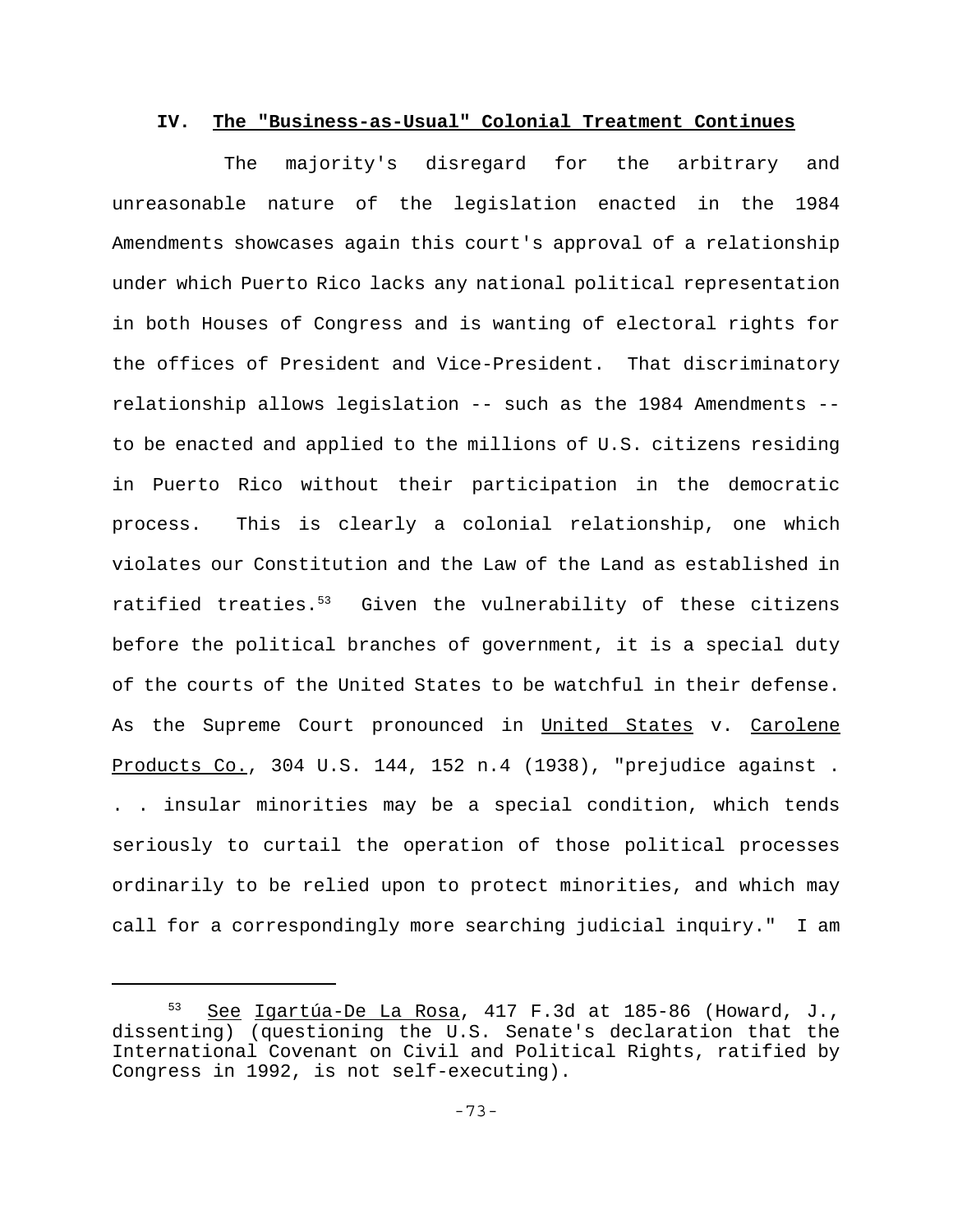sorry to say this special duty to perform a "more searching inquiry" has been woefully and consistently shirked by this court when it comes to Puerto Rico, with the majority opinion just being the latest in a series of such examples.  $54$ 

When the economic crisis arose, after considering Congress's cryptic revocation of Puerto Rico's powers to manage its own internal affairs through the 1984 Amendments, Puerto Rico looked elsewhere for a solution. It developed the Recovery Act enacted pursuant to the police powers this very court had sustained, to fill the black hole left by the 1984 Amendments introducing of the definition now codified in § 101(52). And while I agree with the majority that Puerto Rico could not take this step because Chapter 9 applies to Puerto Rico in its entirety, I commend the Commonwealth for seeking ways to resolve its predicament.

Even if one ignores the uncertain outcome of any proposed legislation, questions still remain: why would Congress intentionally take away a remedy from Puerto Rico that it had before 1984 and leave it at the sole mercy of its creditors? What legitimate purpose can such an action serve, other than putting

<sup>54</sup> See, e.g., Igartúa-De La Rosa, 626 F.3d at 612; Igartúa-De La Rosa, 417 F.3d at 159; Igartúa-De La Rosa v. United States, 229 F.3d 80, 85 (1st Cir. 2000) (Torruella, J., concurring); López v. Arán, 844 F.2d 898, 910 (1st Cir. 1988) (Torruella, J., concurring in part and dissenting in part); see also Juan R. Torruella, The Insular Cases: A Declaration of Their Bankruptcy and My Harvard Pronouncement 61 (Gerald L. Neuman and Tomiko Brown-Nagin eds., 2015).